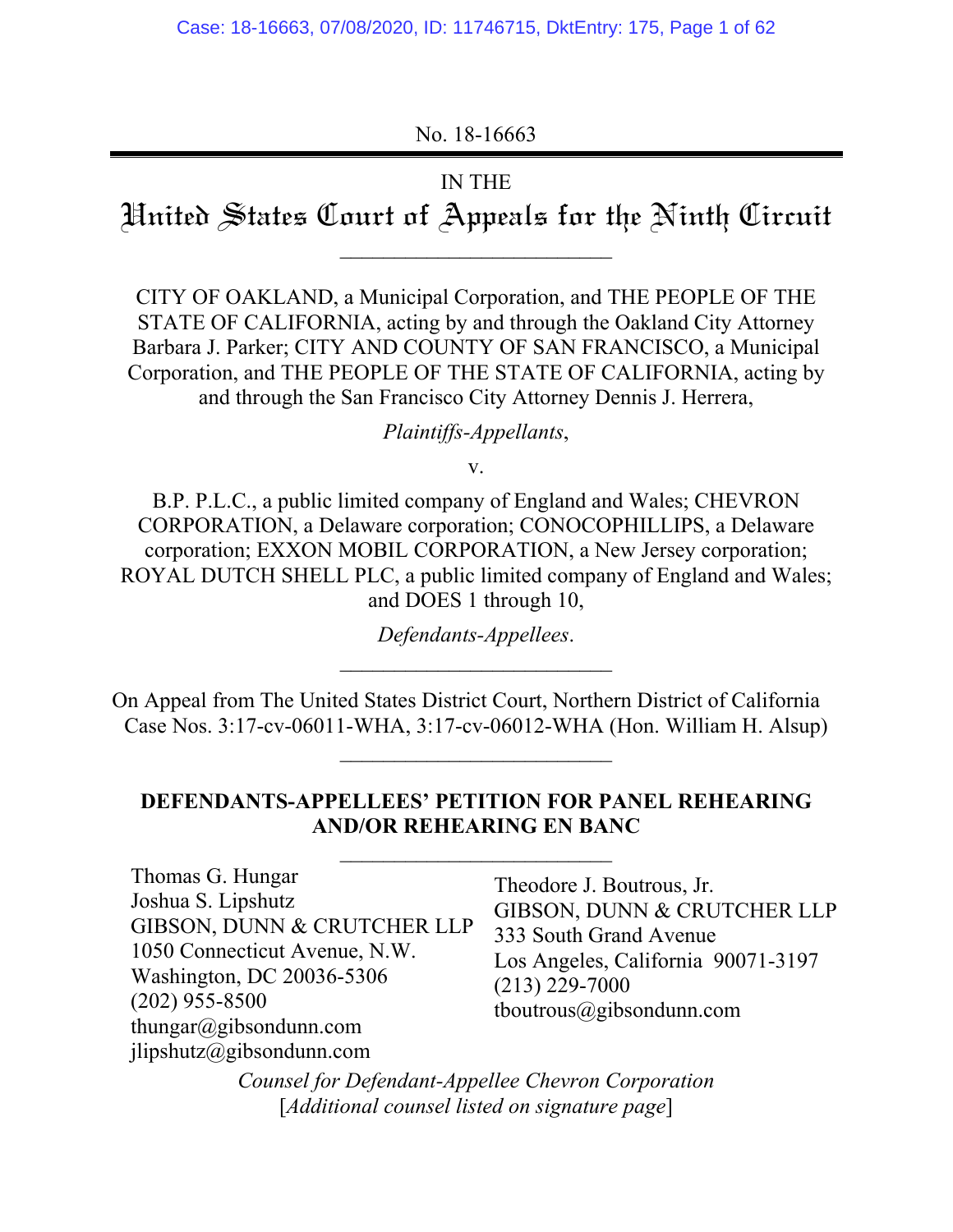# **TABLE OF CONTENTS**

# **Page**

| А.        | The Panel's Decision Creates Intra- and Inter-Circuit<br>Conflicts Regarding Whether Plaintiffs' Claims                                                          |  |
|-----------|------------------------------------------------------------------------------------------------------------------------------------------------------------------|--|
| <b>B.</b> | The Panel's Decision Also Creates Intra- and Inter-<br>Circuit Conflicts Regarding The Standards Governing<br>Retention Of Jurisdiction When Removal Defects Are |  |
|           |                                                                                                                                                                  |  |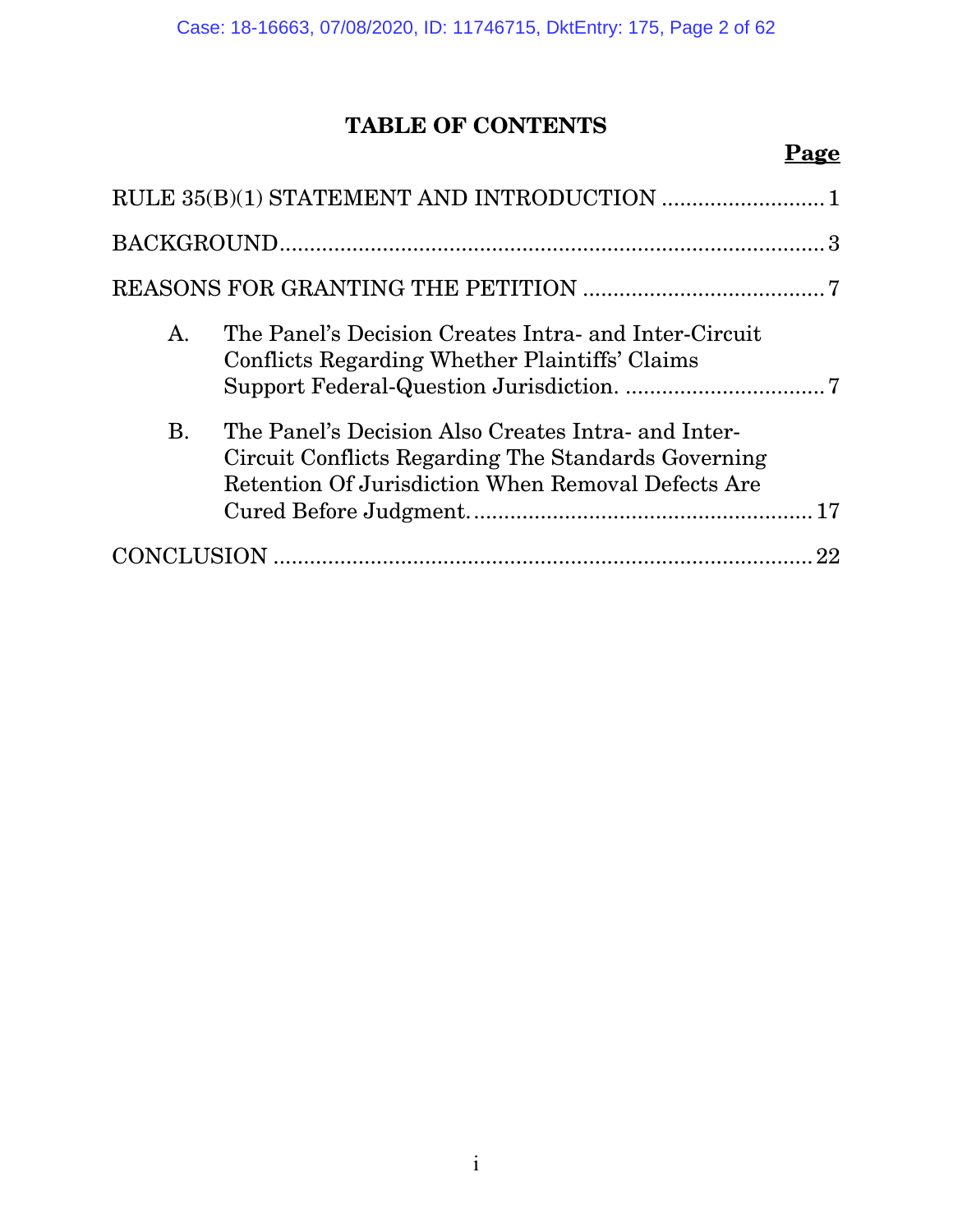# **TABLE OF AUTHORITIES**

# **Page(s)**

# **Cases**

| Am. Elec. Power Co., Inc. v. Connecticut,                                                       |
|-------------------------------------------------------------------------------------------------|
| ARCO Envt'l Remediation, L.L.C. v. Dep't of Health & Envt'l Quality<br>of the State of Montana, |
| Barbara v. N.Y. Stock Exch., Inc.,                                                              |
| Bernstein v. Lind-Waldock & Co.,                                                                |
| Camsoft Data Sys., Inc. v. S. Elecs. Supply, Inc.,                                              |
| Caterpillar v. Lewis,                                                                           |
| City of Milwaukee v. Illinois,                                                                  |
| County of San Mateo v. Chevron Corp.,                                                           |
| Direct Mktg. Ass'n v. Brohl,                                                                    |
| Gentek Bldg. Prods., Inc. v. Sherwin-Williams Co.,                                              |
| Grable & Sons Metal Prods., Inc. v. Darue Eng'g & Mfg.,                                         |
| Hertz Corp. v. Friend,<br>.21                                                                   |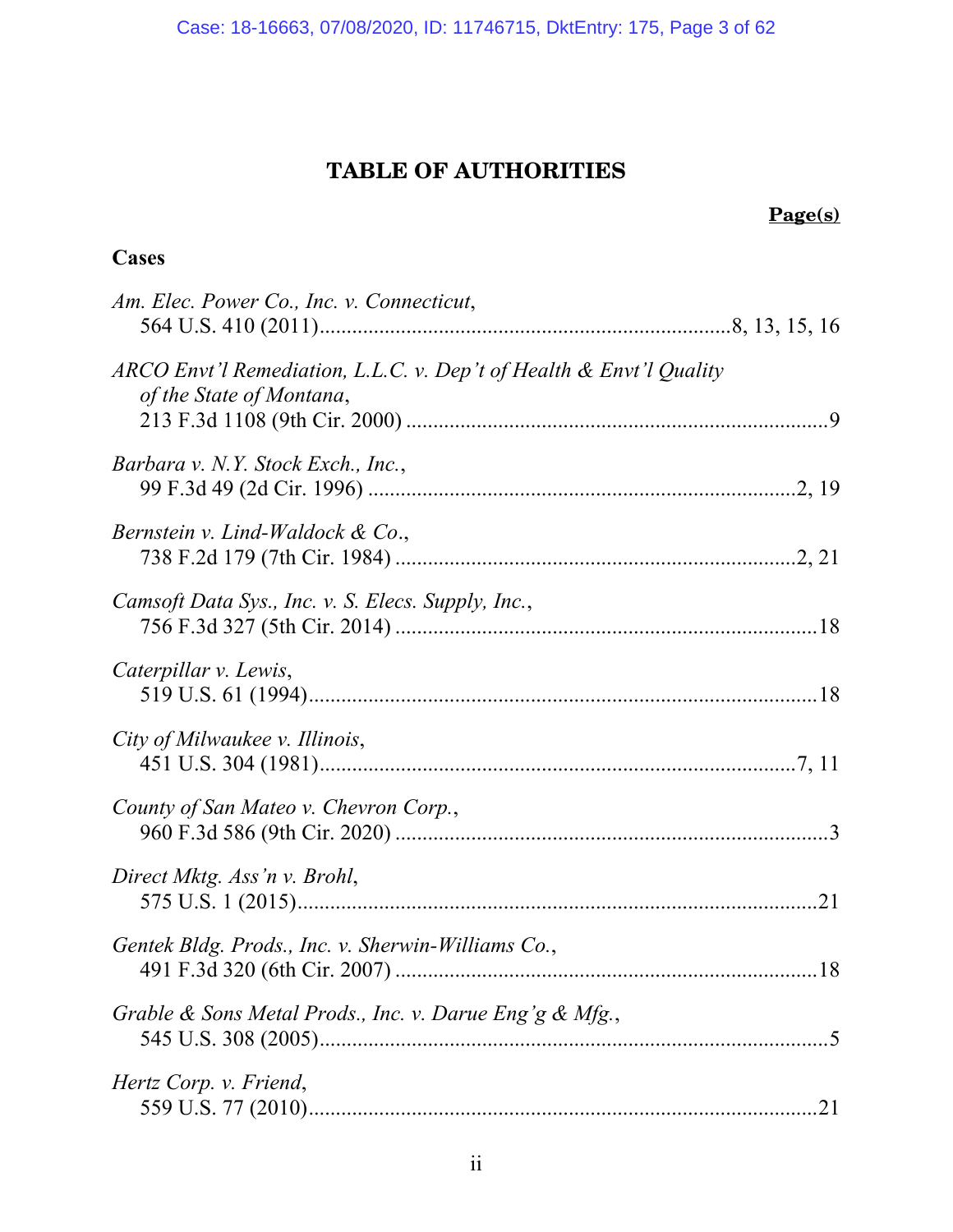# **TABLE OF AUTHORITIES** *(continued)*

| $Page(s)$                                                      |  |
|----------------------------------------------------------------|--|
| Huffman v. Saul Holdings Ltd. P'ship,                          |  |
| Illinois v. City of Milwaukee,                                 |  |
| Int'l Paper Co. v. Ouellette,                                  |  |
| In re Lipitor Antitrust Litig.,                                |  |
| Moffitt v. Residential Funding Co., LLC,                       |  |
| New SD, Inc. v. Rockwell Int'l Corp.,                          |  |
| Paros Props. LLC v. Colo. Cas. Ins. Co.,                       |  |
| Retail Prop. Tr. v. United Bd. of Carpenters & Joiners of Am., |  |
| Sam L. Majors Jewelers v. ABX, Inc.,                           |  |
| Texas Indus., Inc. v. Radcliff Materials, Inc.,                |  |
| Thermoset Corp. v. Bldg. Materials Corp. of Am.,               |  |
| United States v. Standard Oil of California,                   |  |
| United States v. Swiss American Bank, Ltd.,                    |  |
| Wayne v. DHL Worldwide Express,                                |  |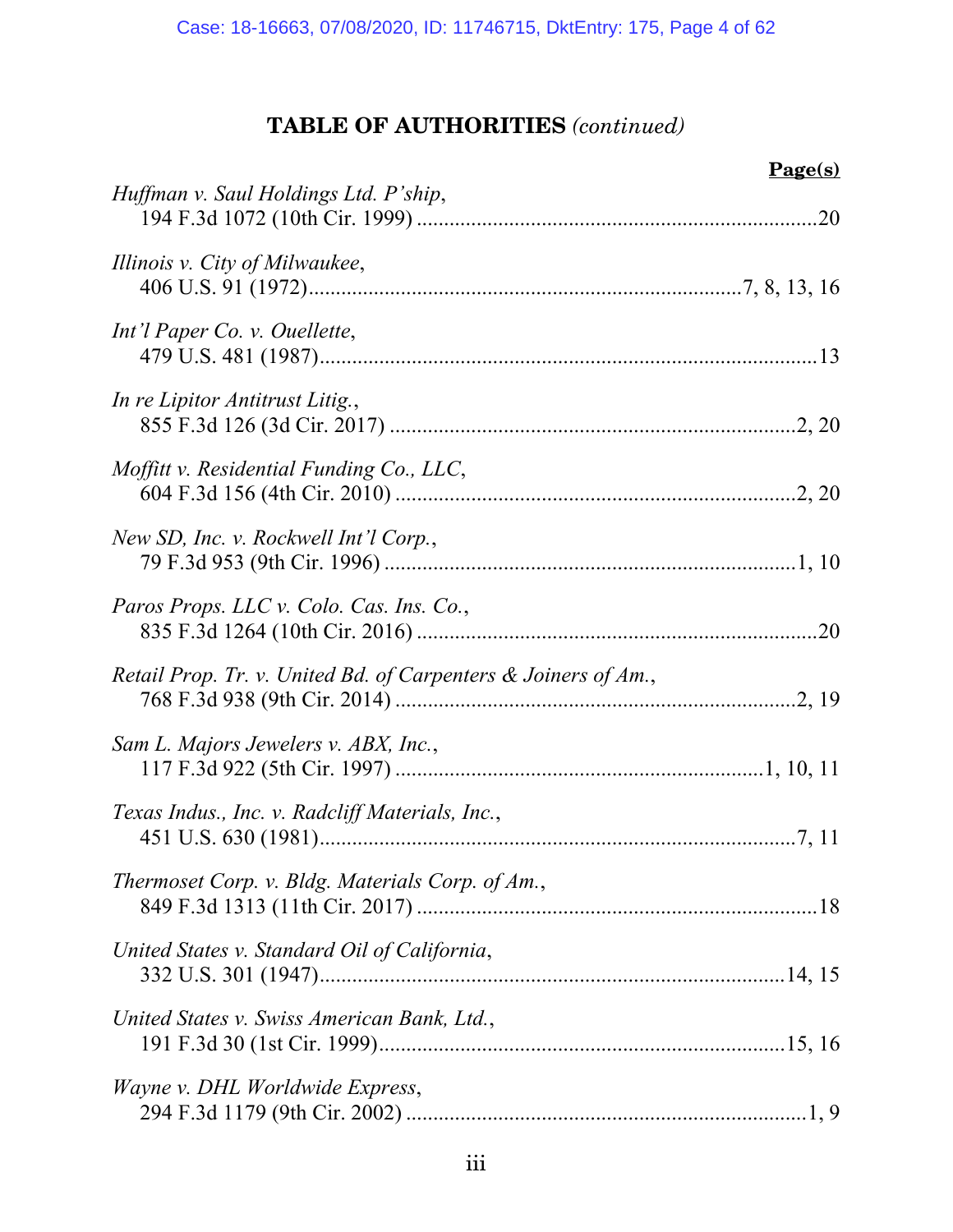# **TABLE OF AUTHORITIES** (continued)

|                                                     | $Page(s)$ |
|-----------------------------------------------------|-----------|
| In re Wireless Tel. Fed. Cost Recovery Fees Litig., |           |
| <b>Statutes</b>                                     |           |
|                                                     |           |
| <b>Rules</b>                                        |           |
|                                                     |           |
|                                                     |           |
|                                                     |           |
|                                                     |           |
|                                                     |           |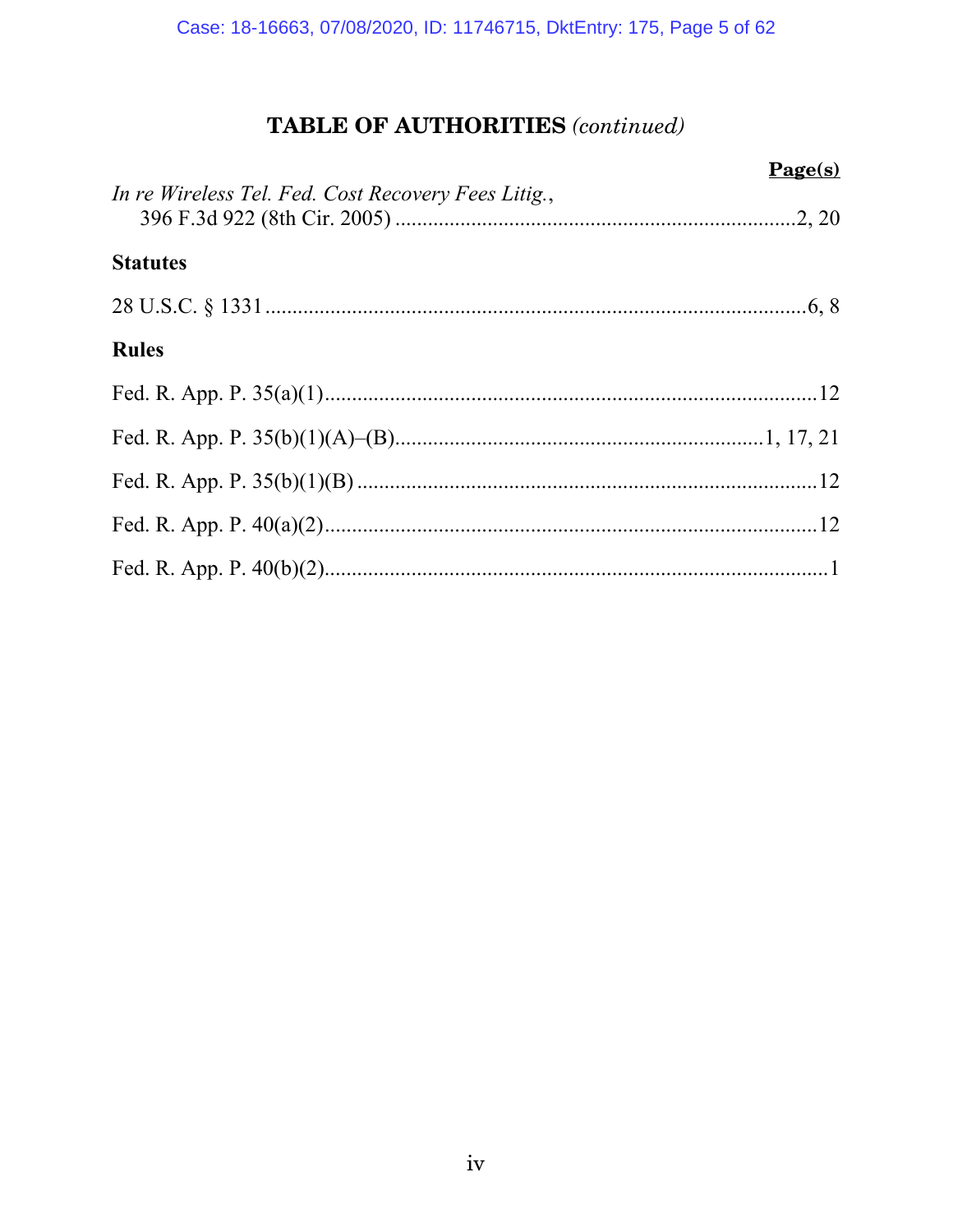## **RULE 35(B)(1) STATEMENT AND INTRODUCTION**

This case raises two questions of exceptional importance regarding federal jurisdiction. Because the panel overlooked or misapprehended several key issues relevant to these questions, and decided them in a manner that conflicts with this Court's precedent and decisions of the Supreme Court and other courts of appeals, this Court should grant panel rehearing or rehearing en banc. Fed. R. App. P.  $35(b)(1)(A)$ – $(B)$ ,  $40(b)(2)$ .

First, although the district court held that it had jurisdiction because Plaintiffs' nominally state-law claims "are necessarily governed by federal common law," ER29, the panel reversed on the ground that there are only "two exceptions to the well-pleaded-complaint rule"—*Grable* and complete preemption—and that neither applied. Op. 18. But authority from inside and outside this Circuit clearly recognizes federal common law as a third, independent ground for federal jurisdiction. *See, e.g.*, *Wayne v. DHL Worldwide Express*, 294 F.3d 1179 (9th Cir. 2002); *New SD, Inc. v. Rockwell Int'l Corp.*, 79 F.3d 953 (9th Cir. 1996); *Sam L. Majors Jewelers v. ABX, Inc.*, 117 F.3d 922 (5th Cir. 1997).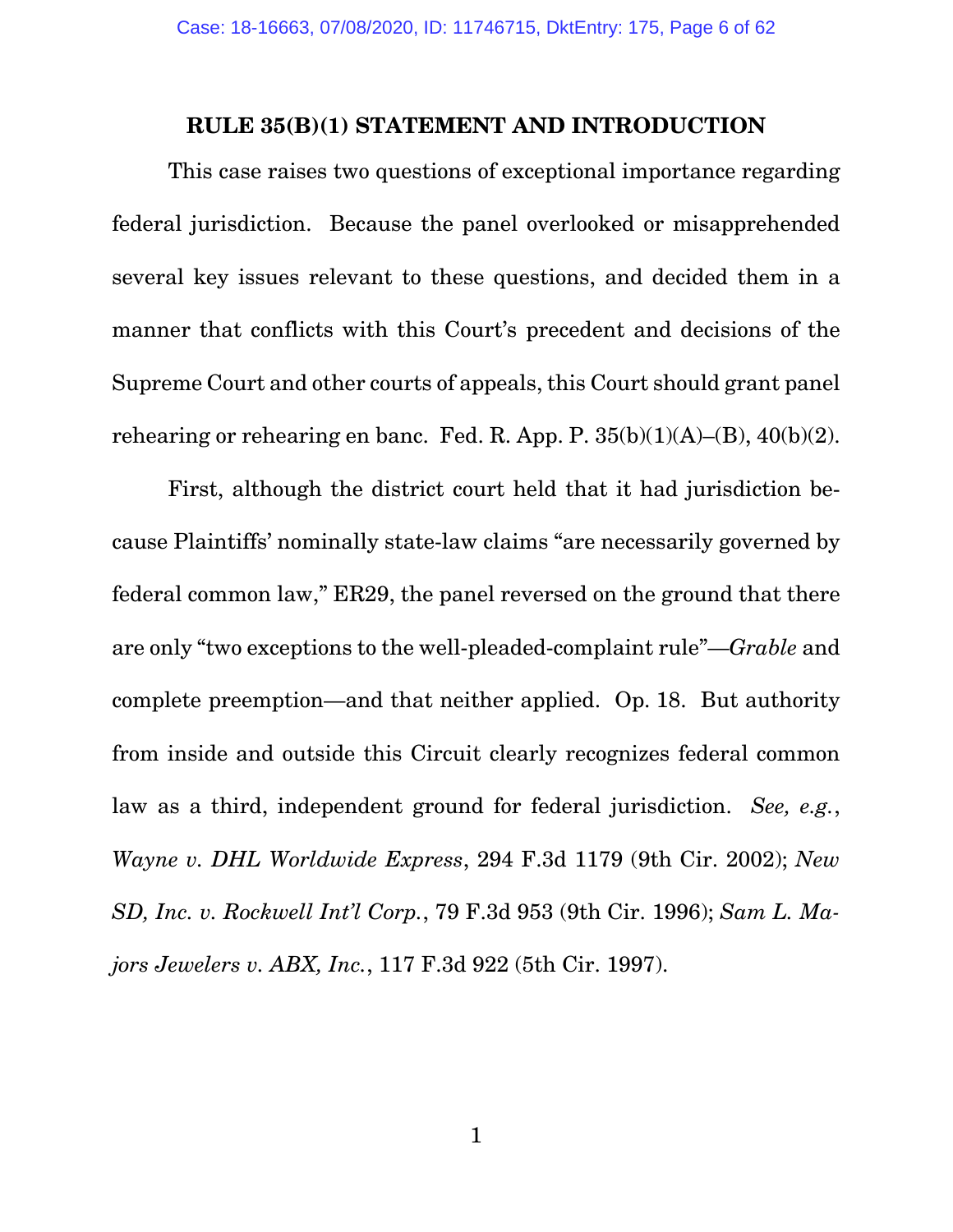Second, the panel conceded that Plaintiffs had "cured any subjectmatter jurisdiction defect" that existed at the time of removal by "amending their complaints to assert a claim under federal common law." Op. 23. It also acknowledged that, "when a jurisdictional defect has been cured after removal and the case has been tried in a court, a violation of § 1441(a) can be excused if remanding the case to state court would be inconsistent 'with the fair and unprotracted administration of justice.'" Op. 25. But it held that this rule "generally will not apply when a district court dismisses a complaint for failure to state a claim under Rule 12(b)(6)." Op. 27. That holding conflicts with this Court's decision in *Retail Property Trust v. United Brotherhood of Carpenters & Joiners of America*, 768 F.3d 938 (9th Cir. 2014), and the decisions of five other courts of appeals, *see Barbara v. N.Y. Stock Exch., Inc.*, 99 F.3d 49 (2d Cir. 1996); *In re Lipitor Antitrust Litig.*, 855 F.3d 126 (3d Cir. 2017); *Moffitt v. Residential Funding Co., LLC*, 604 F.3d 156 (4th Cir. 2010); *Bernstein v. Lind-Waldock & Co*., 738 F.2d 179 (7th Cir. 1984); *In re Wireless Tel. Fed. Cost Recovery Fees Litig.*, 396 F.3d 922 (8th Cir. 2005).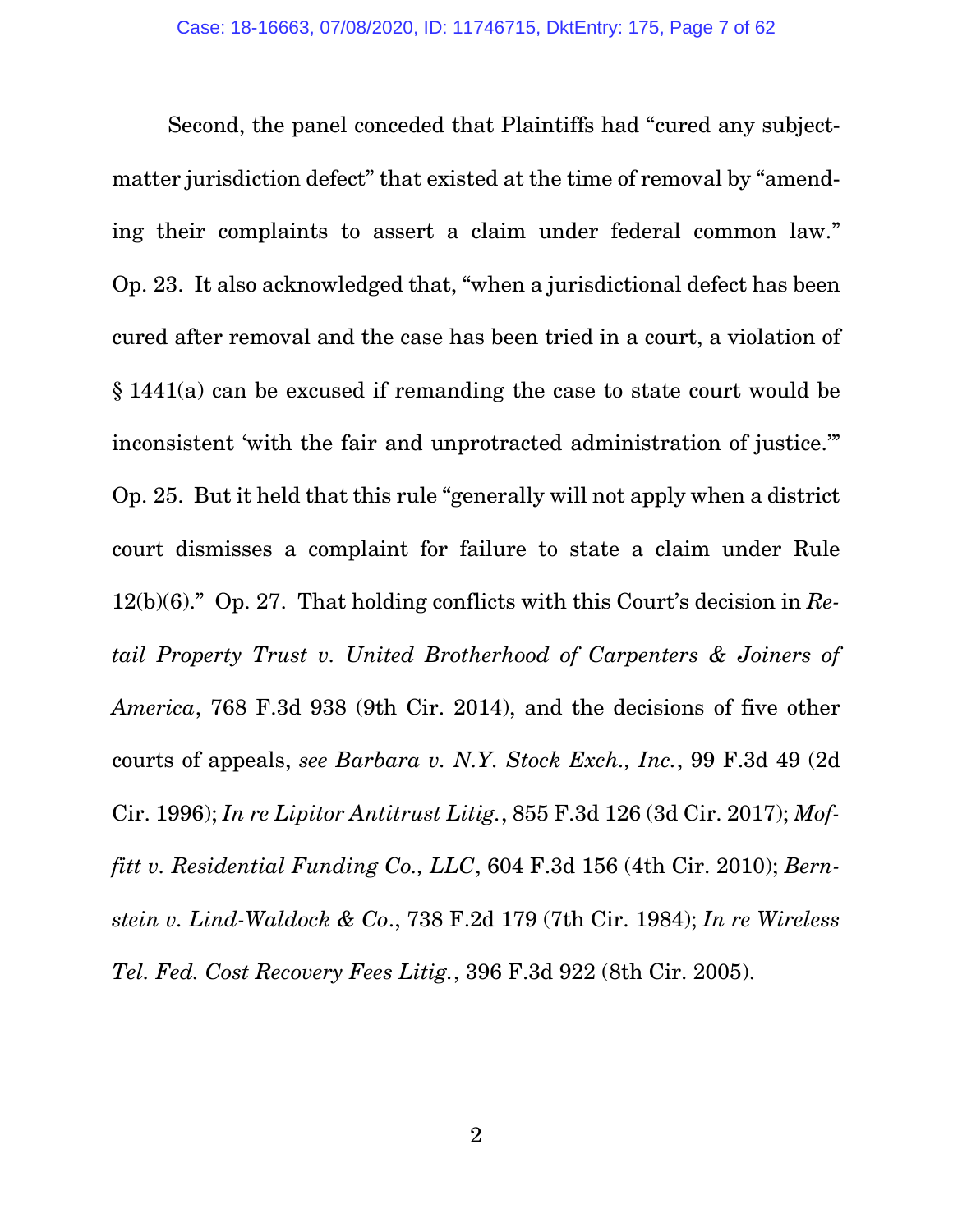For these reasons, this case should be reheard by the panel or en banc and the district court's judgment affirmed.

# **BACKGROUND**

In September 2017, the Cities of Oakland and San Francisco sued Defendant energy companies in California Superior Court seeking to hold them liable for the alleged consequences of global climate change. Op. 9– 10.<sup>1</sup> Plaintiffs alleged that Defendants' production and sale of fossil fuels have caused "global warming-induced sea level rise," "coastal flooding," and "shoreline erosion," and therefore constitute a public nuisance under California law. Op. 10. Defendants removed to federal court on numer-

 $\overline{a}$ 

<sup>1</sup> Eleven similar actions are pending in this Circuit. In addition to the two here, six others were heard by Judge Chhabria, who found no federal jurisdiction and remanded to state court. The same panel that decided this appeal affirmed in a decision that is the subject of a separate petition for rehearing. *See County of San Mateo v. Chevron Corp.*, 960 F.3d 586 (9th Cir. 2020). Three other actions are stayed pending these appeals. *See Pacific Coast Federation of Fishermen's Associations, Inc. v. Chevron Corp.*, No. 18-cv-7477 (N.D. Cal.); *King County v. BP PLC*, No. 18-cv-758 (W.D. Wash.); *City and County of Honolulu v. Sunoco LP*, No. 20-cv-163 (D. Haw.)*.*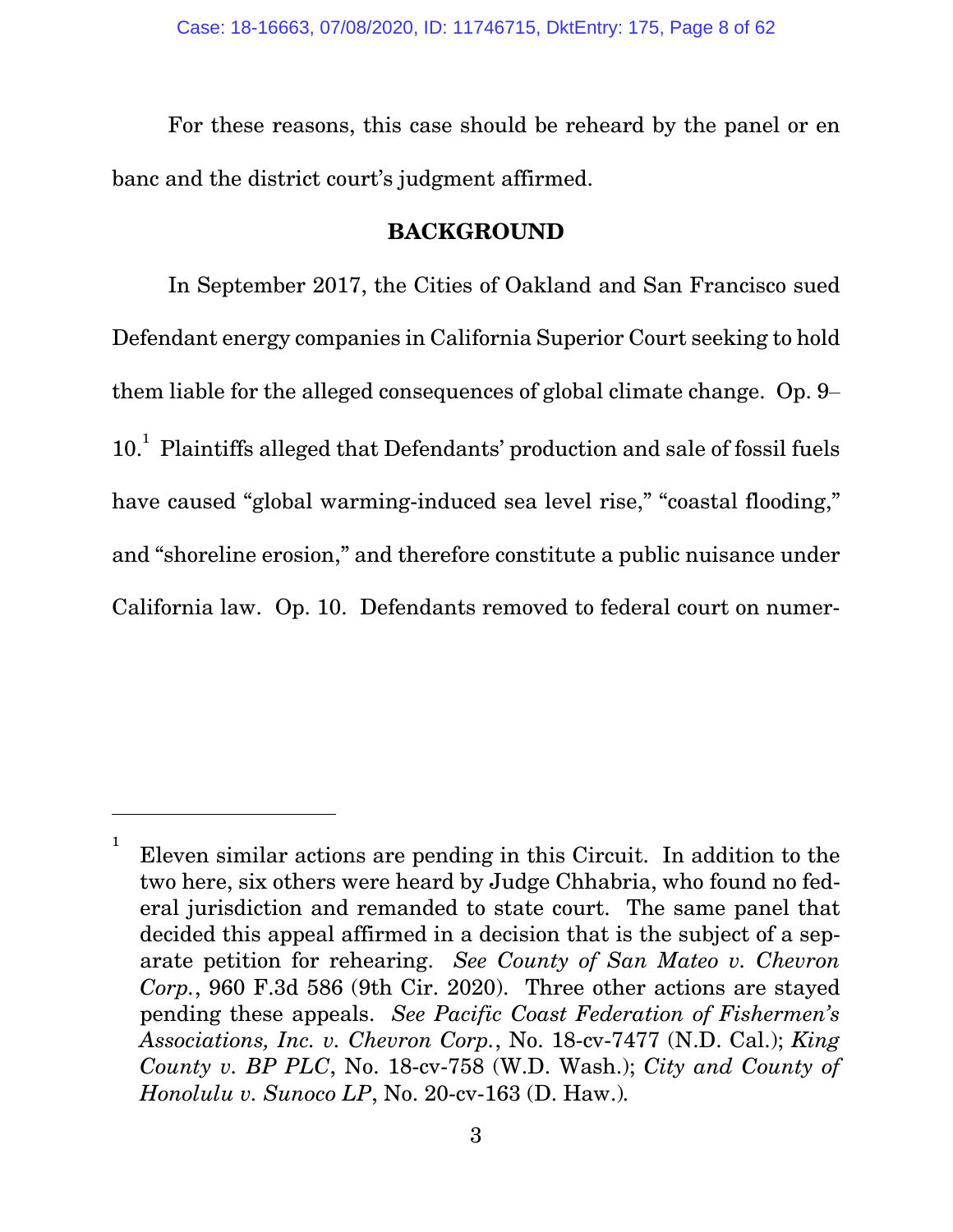ous grounds, including that Plaintiffs' nominally state-law public-nuisance claims for interstate and international pollution necessarily arise under federal common law. *Id.*

The district court denied Plaintiffs' motion to remand, holding that "Plaintiffs' nuisance claims—which address the national and international geophysical phenomenon of global warming—are necessarily governed by federal common law." ER29. The district court explained that "[a] patchwork of fifty different answers to the same fundamental global issue would be unworkable," and that "the scope of the worldwide predicament demands the most comprehensive view available, which in our American court system means our federal courts and our federal common law." ER31.

While Plaintiffs purported to "reserve all rights with respect to whether jurisdiction is proper in federal court," ER63; ER134, they refused to seek immediate review when the district court certified its order for interlocutory appeal, ER34–35. Instead, they each amended their complaint to add a new plaintiff asserting a new, federal public-nuisance claim. SER3.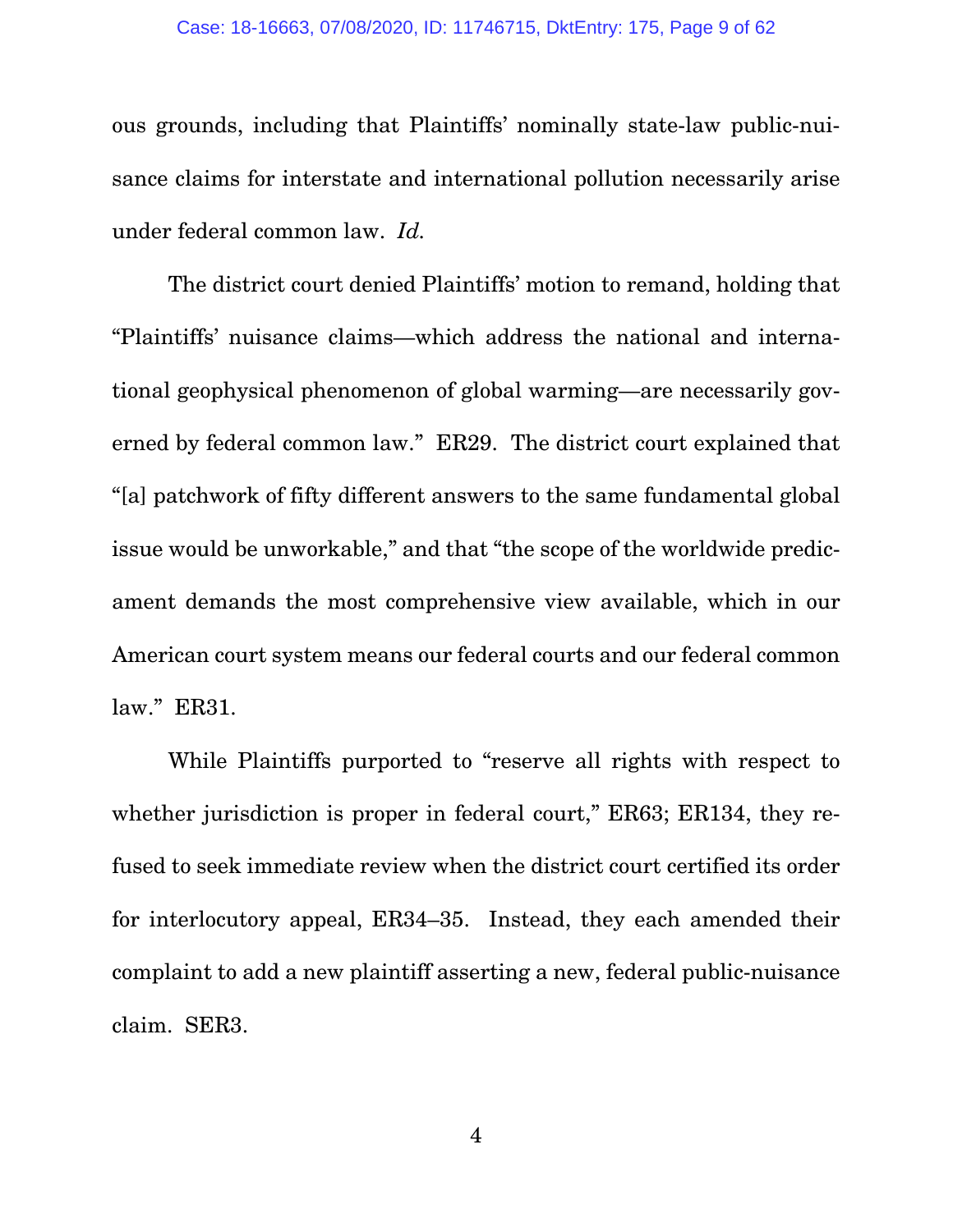The district court then held two hearings on Defendants' motions to dismiss, each spanning several hours, as well as a 4.5-hour tutorial at which the parties "trace<sup>[d]</sup> the history of scientific study of climate change" and "set forth the best science now available on global warming, glacier melt, sea rise, and coastal flooding." SER16. Thereafter, the district court dismissed Plaintiffs' claims under Rule 12(b)(6). The court reasoned that "the scope of plaintiffs' claims [must] be decided under federal law, given the international reach of the alleged wrong." ER25. It then concluded that there was no basis for imposing a judicial remedy under federal common law, and that courts were obligated to "defer to the other co-equal branches of government [because] the problem at hand clearly deserves a solution best addressed by those branches." ER26.

The panel reversed the district court's denial of Plaintiffs' motion to remand. It first held that "the district court lacked federal-question jurisdiction unless one of the two exceptions to the well-pleaded-complaint rule applies": (1) federal law is a necessary element of Plaintiffs' statelaw claim under *Grable & Sons Metal Products, Inc. v. Darue Engineering & Manufacturing*, 545 U.S. 308 (2005); or (2) complete preemption.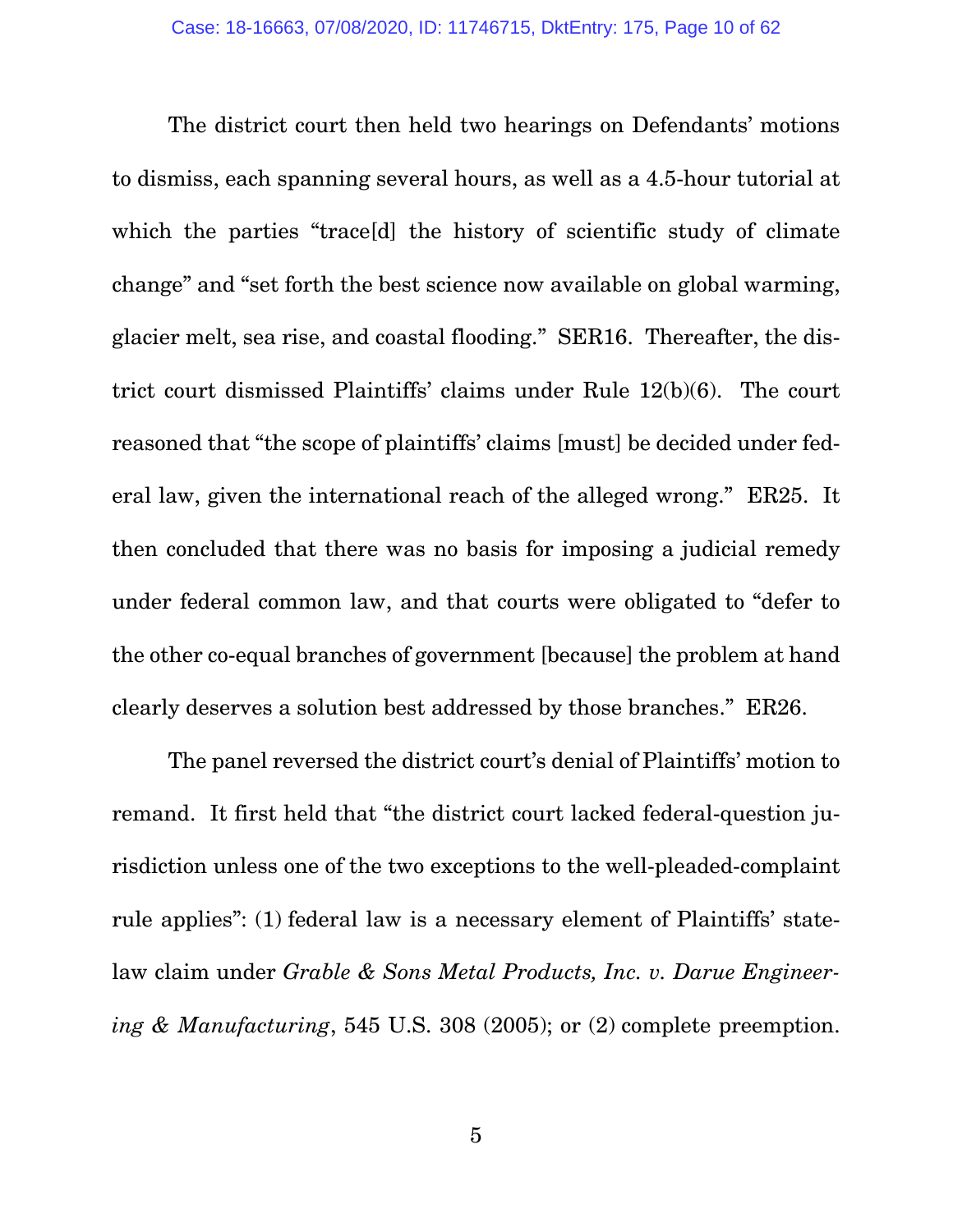Op. 18. The panel concluded that "neither exception to the well-pleadedcomplaint rule applies to the Cities' original complaints." Op. 23.

The panel next considered whether Plaintiffs' addition of a federal claim changed the outcome. It acknowledged that Plaintiffs "cured any subject-matter jurisdiction defect by amending their complaints to assert a claim under federal common law." Op. 23. But it nevertheless declined to exercise jurisdiction. The panel conceded that remand is not appropriate when jurisdictional defects existing at the time of removal have been subsequently cured and "the case has been tried in federal court." Op. 25–26. It also recognized that this Court has "extended this reasoning to cases where the district court resolves 'state law issues on the merits' at summary judgment." Op. 26. But the panel fashioned a general rule requiring remand where the district court has dismissed "under Rule 12(b)(6)." Op. 27.

The district court subsequently filed a letter "under General Order 12.10, to correct a mistake in the Court of Appeals' May 26 opinion." Dkt. 173 at 1. Pointing to the Supreme Court's repeated holdings that claims relating to interstate air and water are governed by federal common law and therefore arise under federal law within the meaning of 28 U.S.C.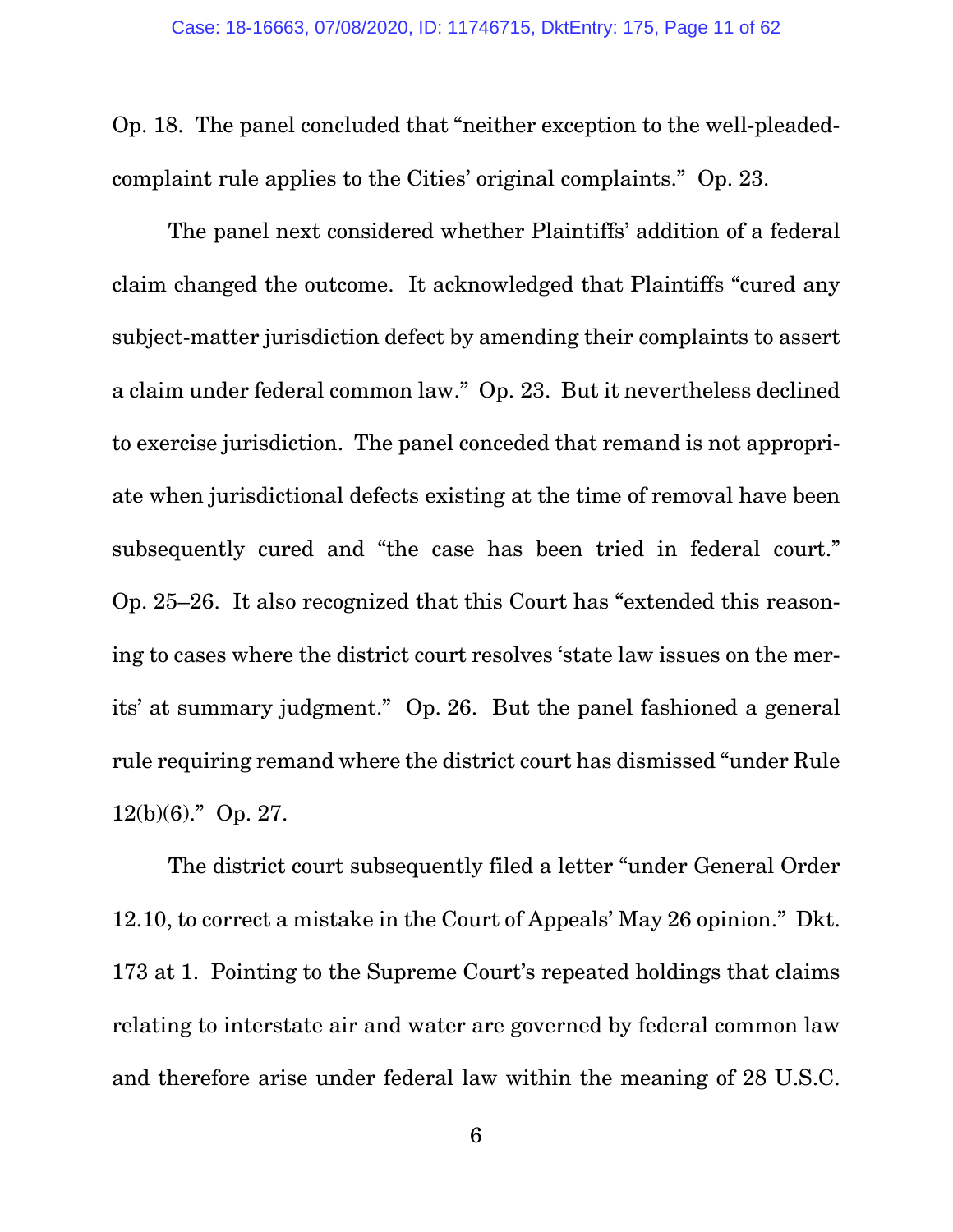§ 1331, the district court observed that the panel's opinion did not fully address "the merits of the ground on which removal jurisdiction was actually sustained below." *Id.* at 3.

# **REASONS FOR GRANTING THE PETITION**

# **A. The Panel's Decision Creates Intra- and Inter-Circuit Conflicts Regarding Whether Plaintiffs' Claims Support Federal-Question Jurisdiction.**

Although there is "'no federal general common law,'" the Supreme Court "has recognized the need and authority in some limited areas to formulate what has come to be known as 'federal common law'"—particularly where "a federal rule of decision is 'necessary to protect uniquely federal interests.'" *Texas Indus., Inc. v. Radcliff Materials, Inc.*, 451 U.S. 630, 640 (1981) (citations omitted). Interstate and international pollution is a prime example of a field where uniquely federal interests require a uniform, federal law. *See Illinois v. City of Milwaukee*, 406 U.S. 91, 103 (1972) ("*Milwaukee I*") ("When we deal with air and water in their ambient or interstate aspects, there is a federal common law[.]"). And where "federal common law exists, . . . state law cannot be used." *City of Milwaukee v. Illinois*, 451 U.S. 304, 313 n.7 (1981) ("*Milwaukee II*").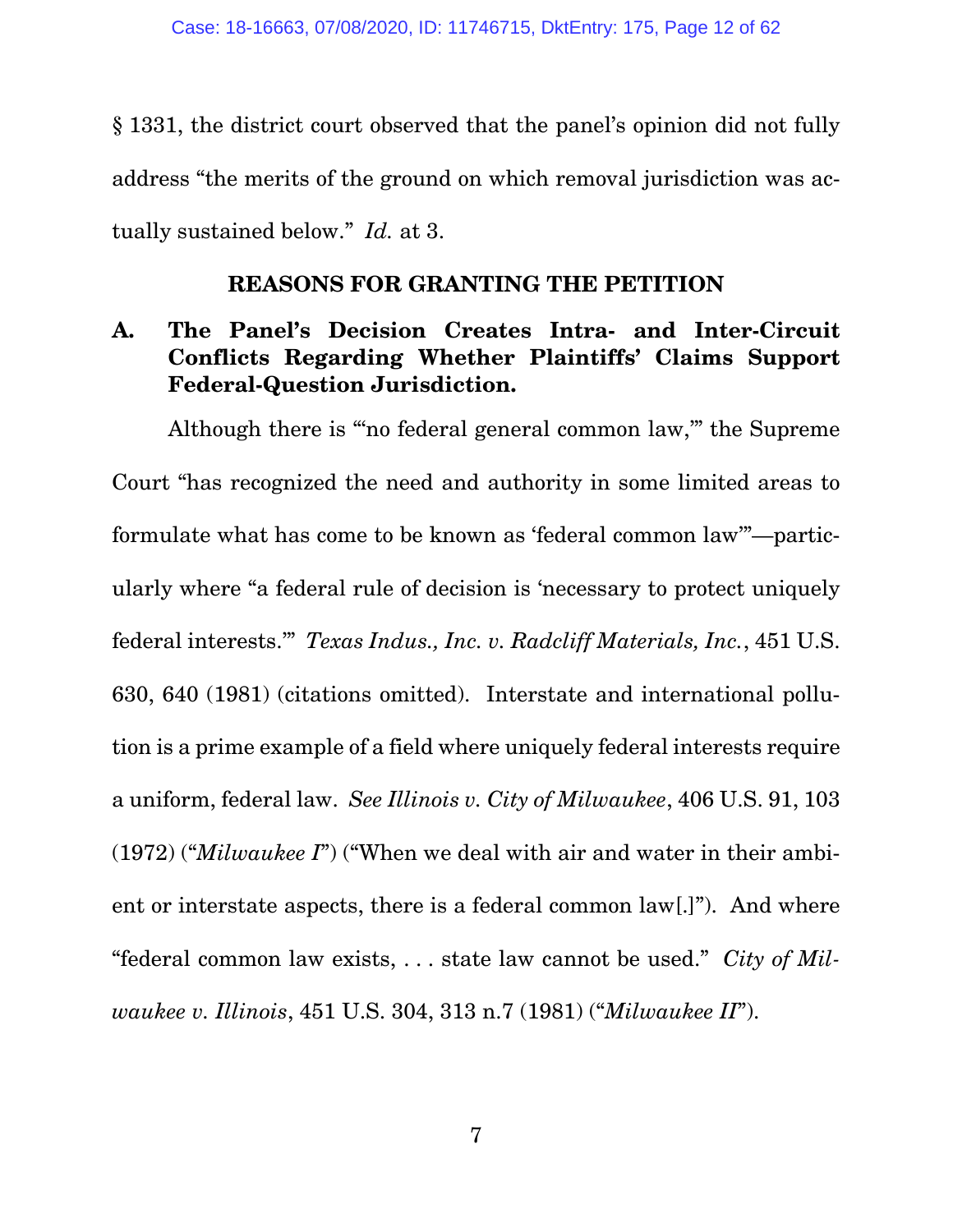Even though the central jurisdictional issue before the district court and this Court was whether Plaintiffs' nominally state-law claims necessarily arise under federal common law, the panel addressed federal common law in the context of *Grable* jurisdiction, rather than as an independent ground for removal of a claim nominally pleaded under state law. In rejecting federal common law as an independent basis for federal jurisdiction, the panel created several conflicts with decisions of this and other Circuits. These conflicts merit rehearing.

**1. The Panel's Conclusion That There Are Only Two Exceptions To The Well-Pleaded-Complaint Rule Conflicts With This Circuit's Precedent And Decisions Of Other Federal Appellate Courts.** 

Though putatively pleaded under state law, Plaintiffs' claims necessarily have their source in federal common law and therefore "aris[e] under the Constitution, laws, or treaties of the United States." 28 U.S.C. § 1331. This is apparent from the complaint, which pleads a public nuisance based on interstate and international conduct that can be addressed only by federal law. *See Milwaukee I*, 406 U.S. at 103; *Am. Elec. Power Co., Inc. v. Connecticut*, 564 U.S. 410, 439 (2011) ("*AEP*"). This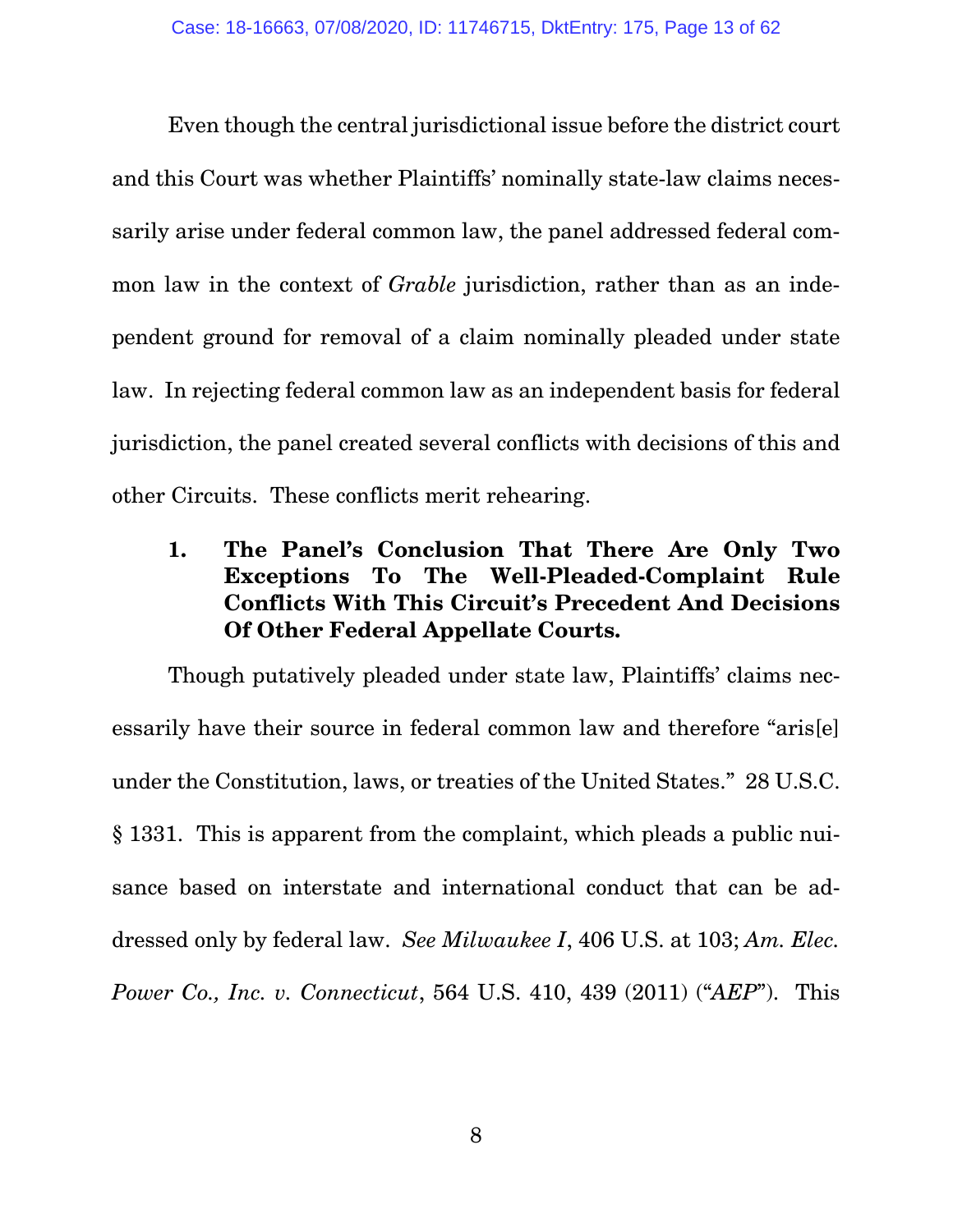was Defendants' primary argument in support of jurisdiction in the district court, and it was the sole ground on which the district court exercised jurisdiction, ER29—a point the district court emphasized in its letter to this Court, Dkt. 173 at 1 ("[T]he district court expressly relied on federal-question (and only federal-question) jurisdiction."). The panel, however, rejected the notion that federal jurisdiction exists over claims necessarily governed by federal common law. Instead, it held that there are only "two exceptions to the well-pleaded complaint rule"—*Grable* and complete preemption. Op. 18.

This holding conflicts with binding Ninth Circuit precedent. For example, in *Wayne v. DHL Worldwide Express*, 294 F.3d 1179 (9th Cir. 2002), the defendant removed a "complaint, filed in California state court, alleg[ing] violations of California, not federal law." *Id.* at 1183. Although the complaint did not assert a federal claim, this Court acknowledged "*three* theories that might support federal question jurisdiction over this action: 1) complete preemption; 2) *federal common law*; or 3) the complaint raises an express or implied cause of action that arises under the Constitution, federal statute, or international treaty." *Id.* (emphases added); *see also ARCO Envt'l Remediation, L.L.C. v. Dep't of Health &*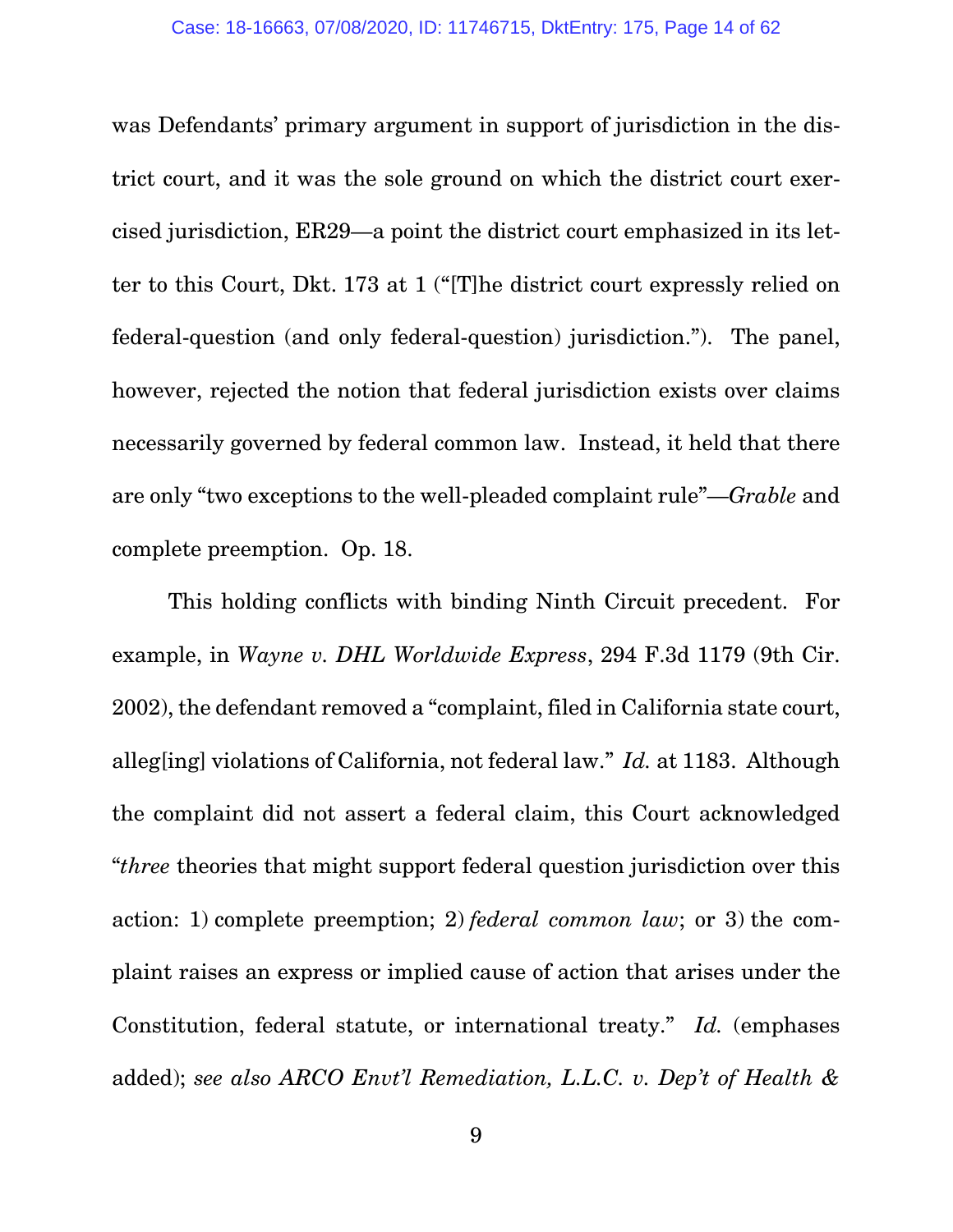*Envt'l Quality of the State of Montana*, 213 F.3d 1108, 1114 (9th Cir. 2000) ("A state-created cause of action can be deemed to arise under federal law (1) where federal law completely preempts state law; (2) *where the claim is necessarily federal in character*; or (3) where the right to relief depends on the resolution of a substantial, disputed federal question." (emphasis added) (internal citations omitted)).

In fact, this Court has exercised removal jurisdiction where claims pleaded under state law were necessarily governed by, or had their source in, federal common law. In *New SD, Inc. v. Rockwell Int'l Corp.*, 79 F.3d 953 (9th Cir. 1996), a military subcontractor sued the prime contractor "in state court for breach of contract, services rendered, quantum meruit, declaratory relief and an accounting." *Id.* at 954. This Court held that federal removal jurisdiction was proper, reasoning that, "[w]here the federal interest requires that 'the rule must be uniform throughout the country,' . . . then the entire body of state law applicable to the area conflicts and is replaced by federal rules." *Id.* at 955. And "[w]hen federal law applies . . . , it follows that the question arises under federal law, and federal question jurisdiction exists." *Id.*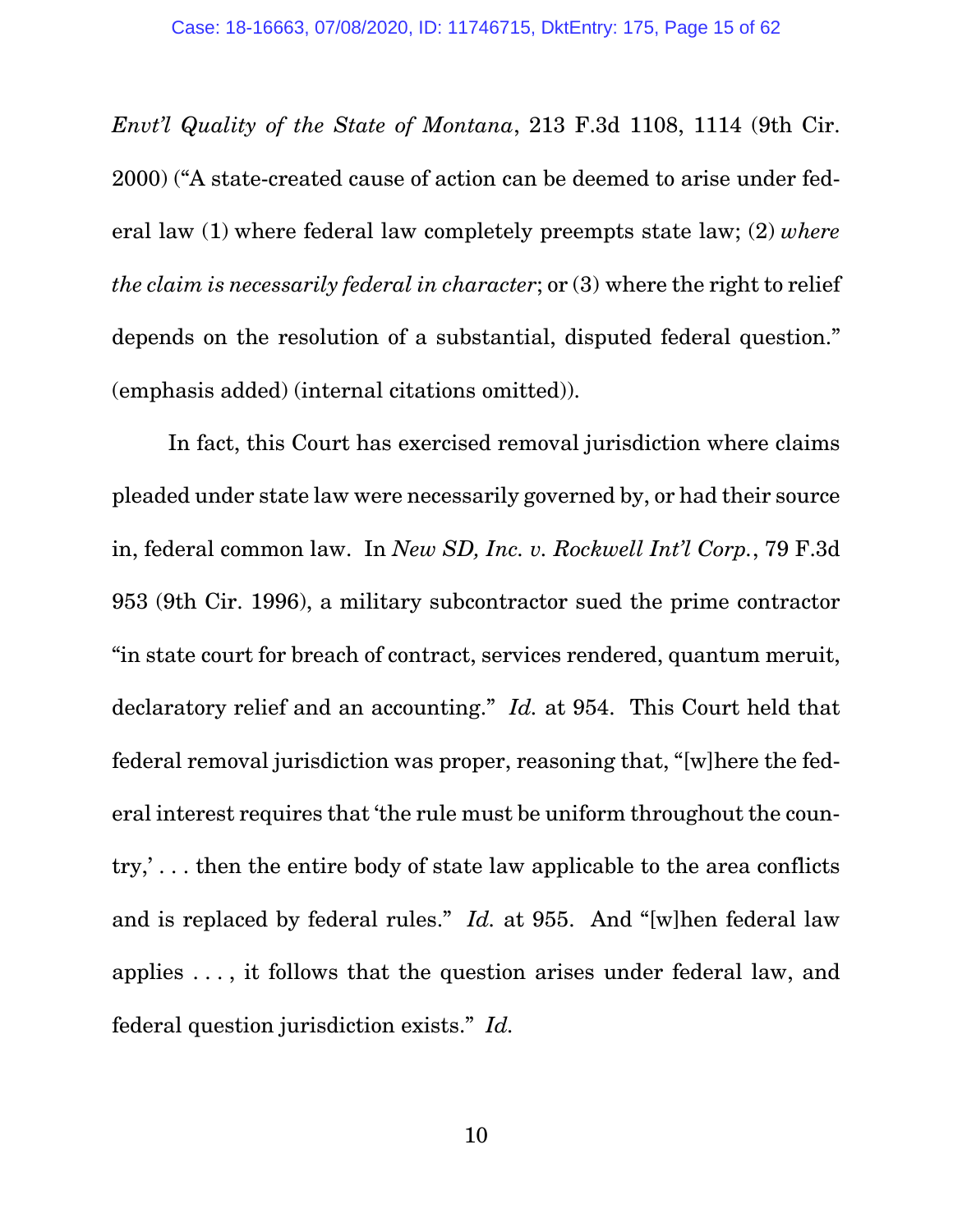The panel's holding also conflicts with decisions of other courts of appeals. In *Sam L. Majors Jewelers v. ABX, Inc.*, 117 F.3d 922 (5th Cir. 1997), for instance, the Fifth Circuit considered whether it had jurisdiction over a case removed from state court "alleging breach of contract, negligence, and violations of the Texas deceptive trade practice law." *Id.* at 924. Consistent with this Court's decisions in *Wayne* and *ARCO*, the court acknowledged that "[t]here are three theories that might support federal jurisdiction," including where "the cause of action arises under federal common law principles." *Id.* The Fifth Circuit concluded that, "[b]ecause [the plaintiff's] negligence action against Airborne arises under federal common law, we have jurisdiction over this action." *Id.* at 929.

Because the panel expressly concluded that there are only "two exceptions to the well-pleaded complaint rule," Op. 18, and held that federal common law can *never* provide an independent ground for federal jurisdiction, the panel simply ignored the overwhelming federal interests implicated by Plaintiffs' claims. It also avoided grappling with binding precedent making clear that state law and federal common law govern mutu-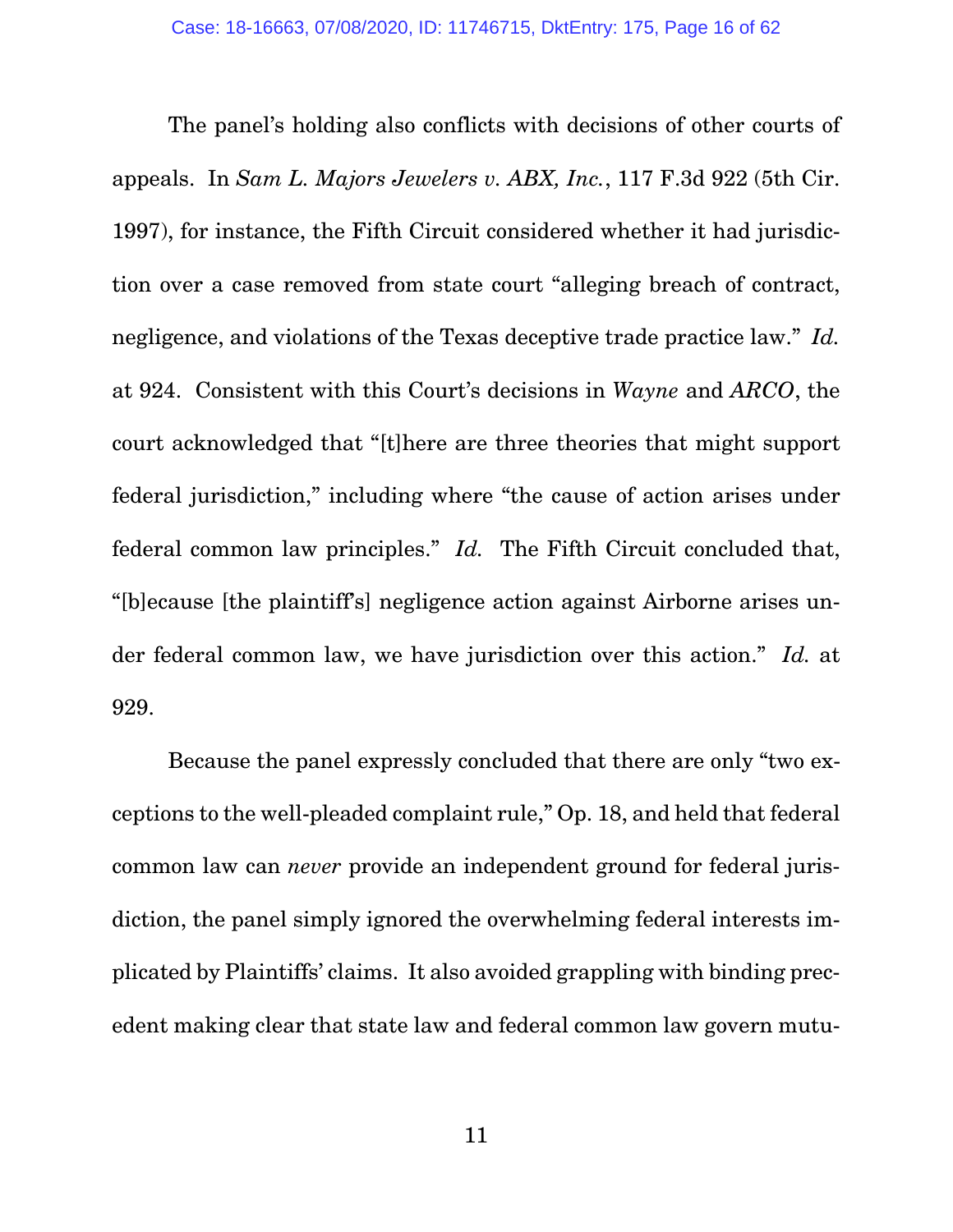ally exclusive domains. *See Milwaukee II*, 451 U.S. at 313 n.7 ("[I]f federal common law exists, it is because state law cannot be used."); *Texas Indus.*, 451 U.S. at 641 ("[W]here federal common law exists . . . , our federal system does not permit the controversy to be resolved under state law."). That is why such claims, even when ostensibly pleaded under state law, are actually governed by (and can "arise under") *only* federal law—and are therefore removable to federal court. The panel's decision conflicts with the foregoing precedents.

Rehearing is therefore appropriate (1) because the panel "overlooked or misapprehended" relevant points of law, Fed. R. App. P.  $40(a)(2)$ ; (2) "to secure or maintain uniformity of the court's decisions," Fed. R. App. P.  $35(a)(1)$ ; and (3) because the conflicts engendered with other Circuits present a "question[] of exceptional importance," Fed. R. App. P. 35(b)(1)(B).

# **2. The Panel's Analysis Of Federal Common Law Conflicts With Supreme Court Precedent And Decisions Of Other Courts Of Appeals.**

Although the panel erroneously failed to recognize that Plaintiffs' claims arise under federal common law, it did consider the question whether Plaintiffs' state-law claims "require resolution of a substantial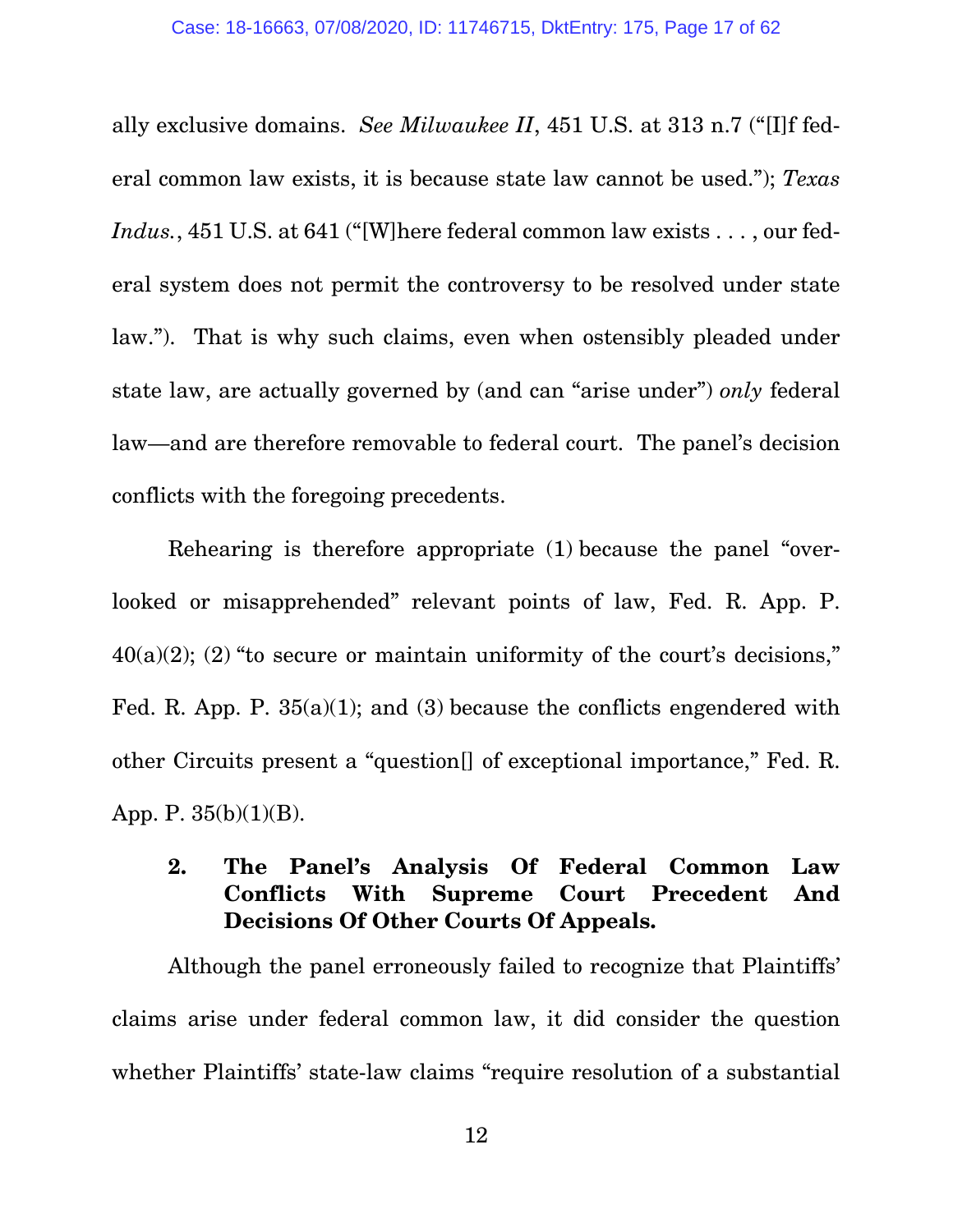question of federal law" for purposes of the *Grable* analysis. Op. 19. In doing so, the panel asserted that "it is not clear that the claim requires an interpretation or application of federal law at all, because the Supreme Court has not yet determined that there is a federal common law of public nuisance relating to interstate pollution," Op. 19—an assertion that is directly contradicted by Supreme Court precedent, *see Int'l Paper Co. v. Ouellette*, 479 U.S. 481, 488 (1987) ("[I]nterstate water pollution is a matter of federal, not state, law[.]"); *Milwaukee I*, 406 U.S. at 103 ("When we deal with air and water in their ambient or interstate aspects, there is a federal common law."); *see also AEP*, 564 U.S. at 421 ("Environmental protection is undoubtedly an area 'within national legislative power,' one in which federal courts may fill in 'statutory interstices,' and, if necessary, even 'fashion federal law.'" (internal citations omitted)).

The panel also relied on this Court's previous conclusion "that federal public-nuisance claims aimed at imposing liability on energy producers" related to climate change "are displaced by the Clean Air Act." Op. 20. That reliance, however, creates a further conflict with Supreme Court precedent, as well as an additional circuit conflict.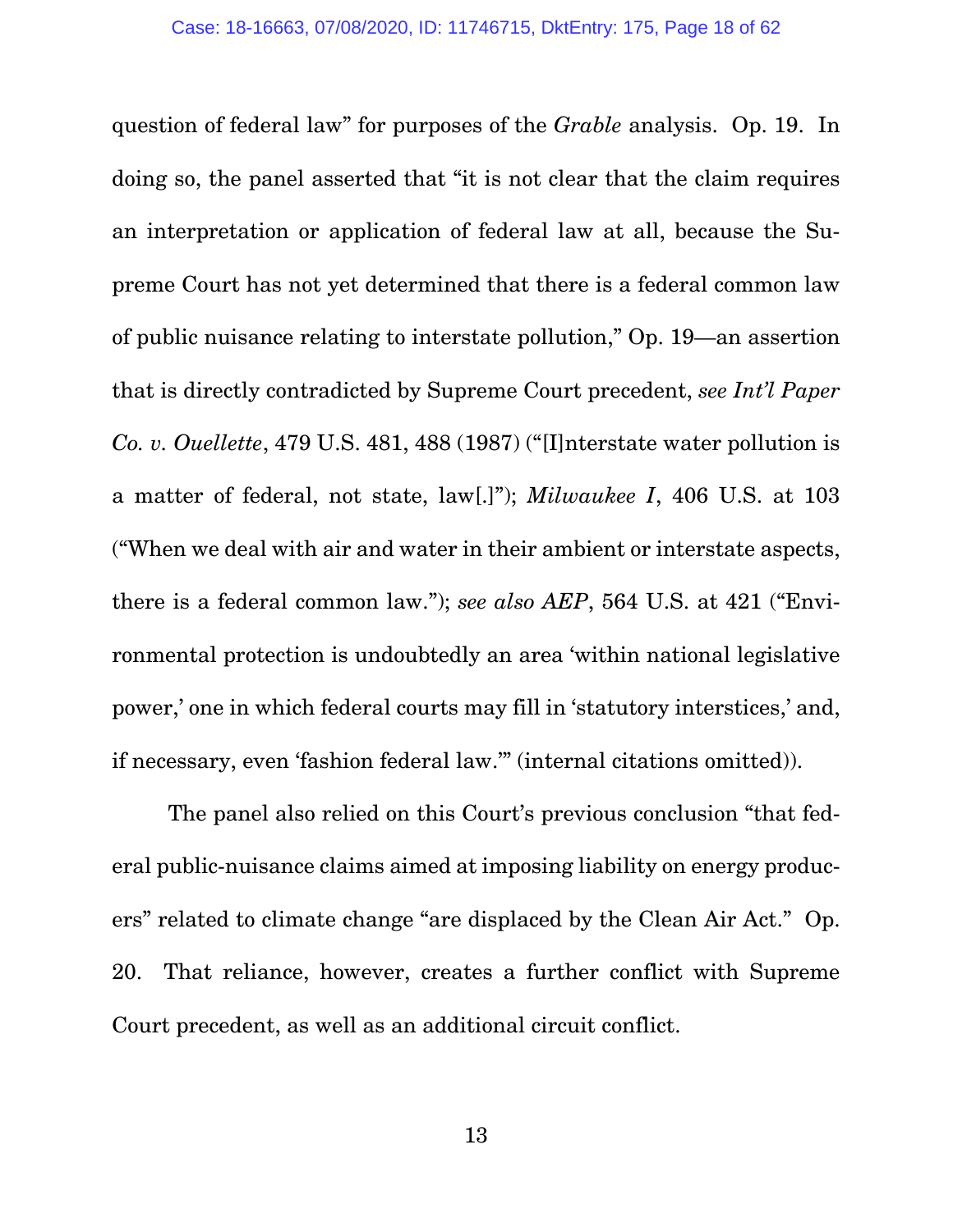The Supreme Court held in *AEP* that certain federal common law claims related to climate change are displaced by the Clean Air Act. 564 U.S. at 424. But whether and how that displacement analysis applies to Plaintiffs' claims goes only to whether federal common law provides a *remedy*, which is a *merits* question. And under longstanding Supreme Court precedent, that merits question is separate from, and arises *after*, resolution of the threshold question whether a claim is necessarily governed by federal common law for jurisdictional purposes.

In *United States v. Standard Oil of California*, 332 U.S. 301 (1947), the Supreme Court established a two-step approach for analyzing questions like the one presented here. First, courts must determine whether the *source* of law is federal or state based on the nature of the issues at stake, and second, if federal common law is the source, courts must determine the *substance* (if any) of that law.

*Standard Oil* involved a claim brought by the Government alleging interference with the government-soldier relationship. *Id.* at 302. The Court answered the first, "source" question in favor of federal law because "the scope, nature, legal incidents and consequences of the relationship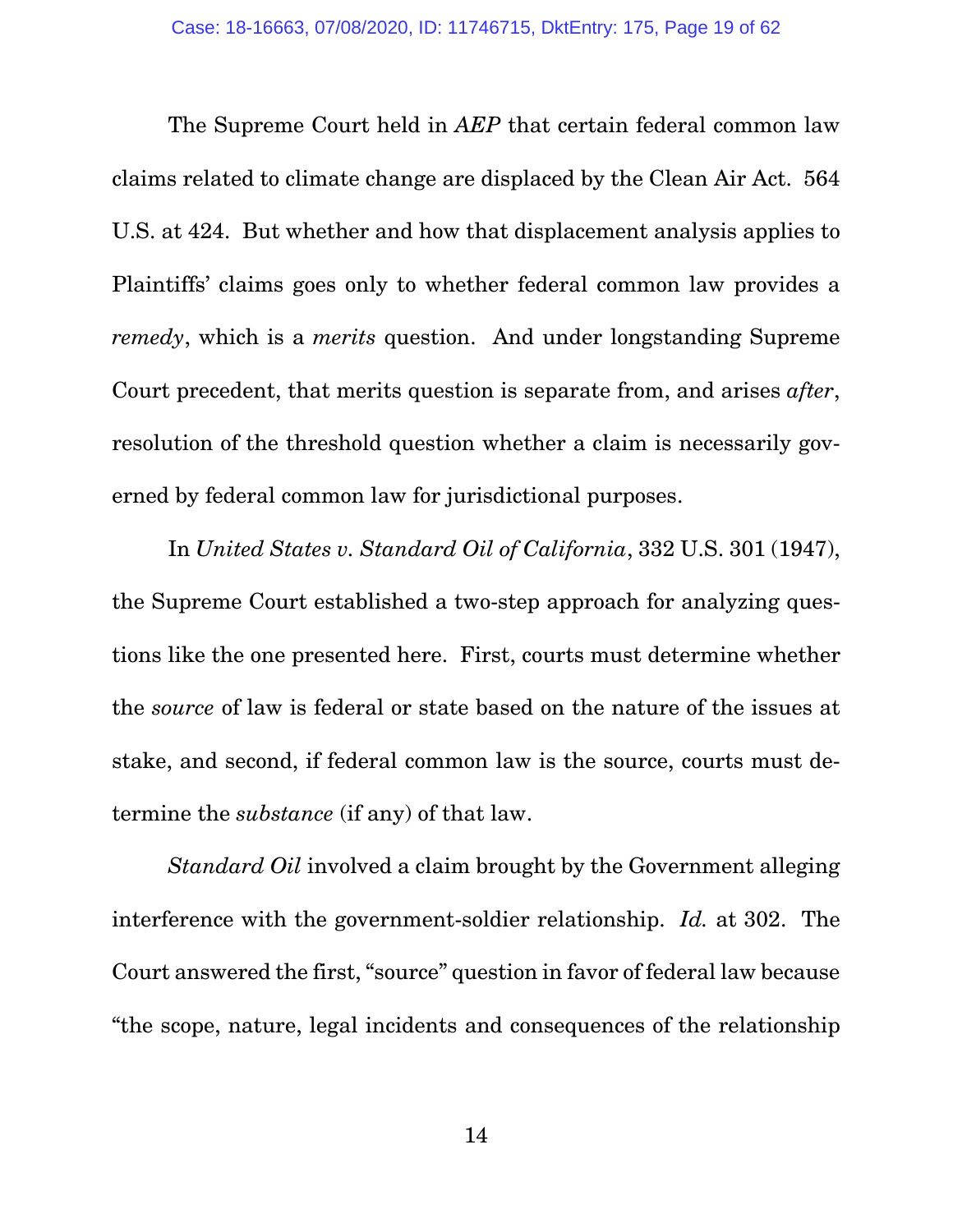between persons in service and the Government are fundamentally derived from federal sources[*.*]" *Id.* at 305–06. Nevertheless, it resolved the second, "substance" question by concluding that federal common law did not provide a *remedy*, declining the Government's invitation to "exercise [the] judicial power to establish the new liability" because doing so would "intrud[e] within a field properly within Congress' control." *Id.* at 316.

Significantly, moreover, the Supreme Court cited *Standard Oil* favorably in *AEP*, describing the decision as "holding that federal law determine[d]" the question at issue (*i.e.*, the "source") even though the Court "declin[ed] to impose" any federal common law remedy "absent action by Congress" (*i.e.*, the "substance"). 564 U.S. at 422. As the *AEP* Court noted, "[r]ecognition that a subject is meet for federal law governance" for purposes of the source question "does not necessarily mean that federal courts should create the controlling law" for purposes of the substance question. *Id.*

In *United States v. Swiss American Bank, Ltd.*, 191 F.3d 30 (1st Cir. 1999), the First Circuit likewise recognized the difference between the "source question and the substance question," adhering to the "two-part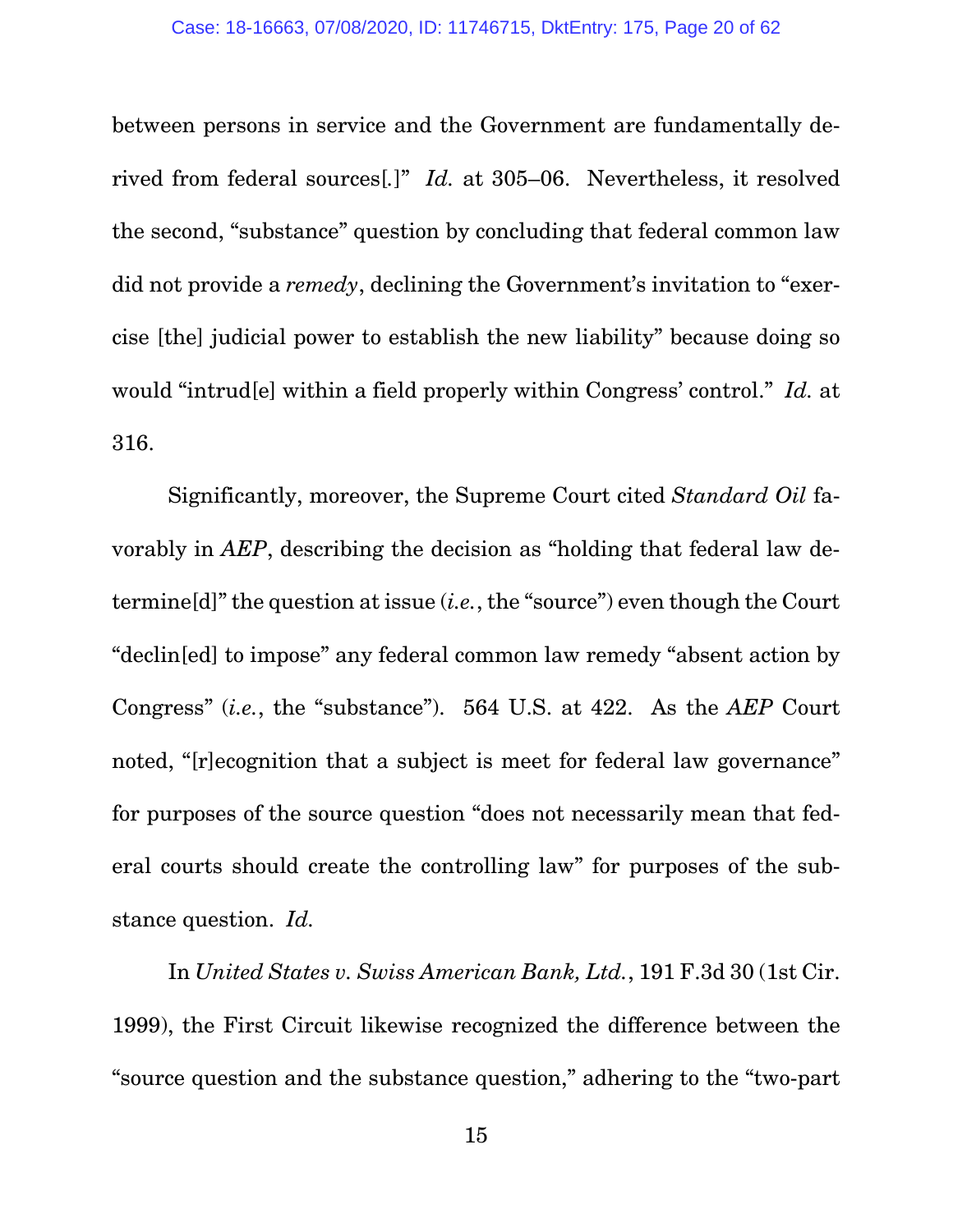approach" articulated in *Standard Oil* when considering whether civil asset forfeiture claims against foreign banks arose under federal law for jurisdictional purposes because "federal interest[s] necessitate[d] a federal source for the rule of decision." *Id.* at 43, 45. The court explained that the "source question" asks whether "the source of the controlling law [should] be federal or state," while the substance question, "which comes into play only if the source question is answered in favor of a federal solution," asks whether the governing rule should be borrowed from state law or instead be a "uniform federal rule." *Id.* at 42–43. Whether a claim "arises under" federal law for jurisdictional purposes "turns on the resolution of the source question." *Id*. at 44.

The Supreme Court applied this two-step approach in concluding that there is a federal common law of nuisance regarding interstate pollution in *AEP* and *Milwaukee I*. Both cases first determined that a federal rule of decision was necessary, *AEP*, 564 U.S. at 421; *Milwaukee I*, 406 U.S. at 98–101, and then proceeded to consider whether a federal statute displaced any federal common law claim, *AEP*, 564 U.S. at 422– 30; *Milwaukee I*, 406 U.S. at 101–09.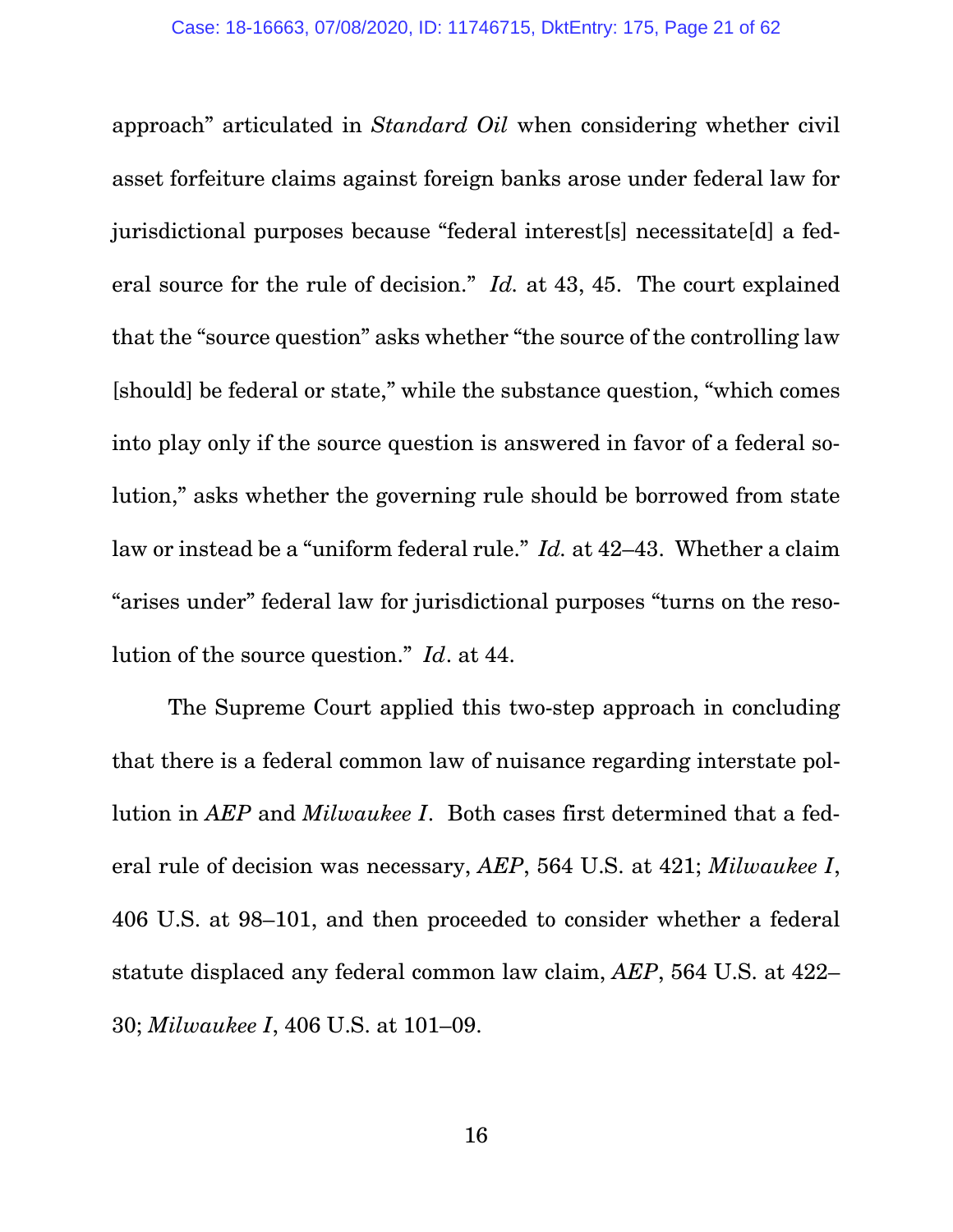The panel here analyzed federal common law only under *Grable* because it incorrectly held that federal common law does not provide an independent ground for federal jurisdiction. The panel's assumption that the displacement of federal common law remedies is relevant to the jurisdictional analysis impermissibly collapses the distinct "source" and "substance" questions recognized by the Supreme Court in *Standard Oil*  and *AEP* and by the First Circuit in *Swiss American*. Rehearing is appropriate to address this "conflict[] with a decision of the United States Supreme Court" and resolve the "question<sup>[]</sup> of exceptional importance" presented by the conflict with First Circuit precedent. Fed. R. App. P.  $35(b)(1)(A)–(B).$ 

**B. The Panel's Decision Also Creates Intra- and Inter-Circuit Conflicts Regarding The Standards Governing Retention Of Jurisdiction When Removal Defects Are Cured Before Judgment.** 

After concluding that Plaintiffs' complaint did not support federal jurisdiction at the time of removal, the panel went on to hold that remand was required even though Plaintiffs' amended complaint had "cur[ed] any subject-matter jurisdiction defect" before entry of final judgment. Op. 23,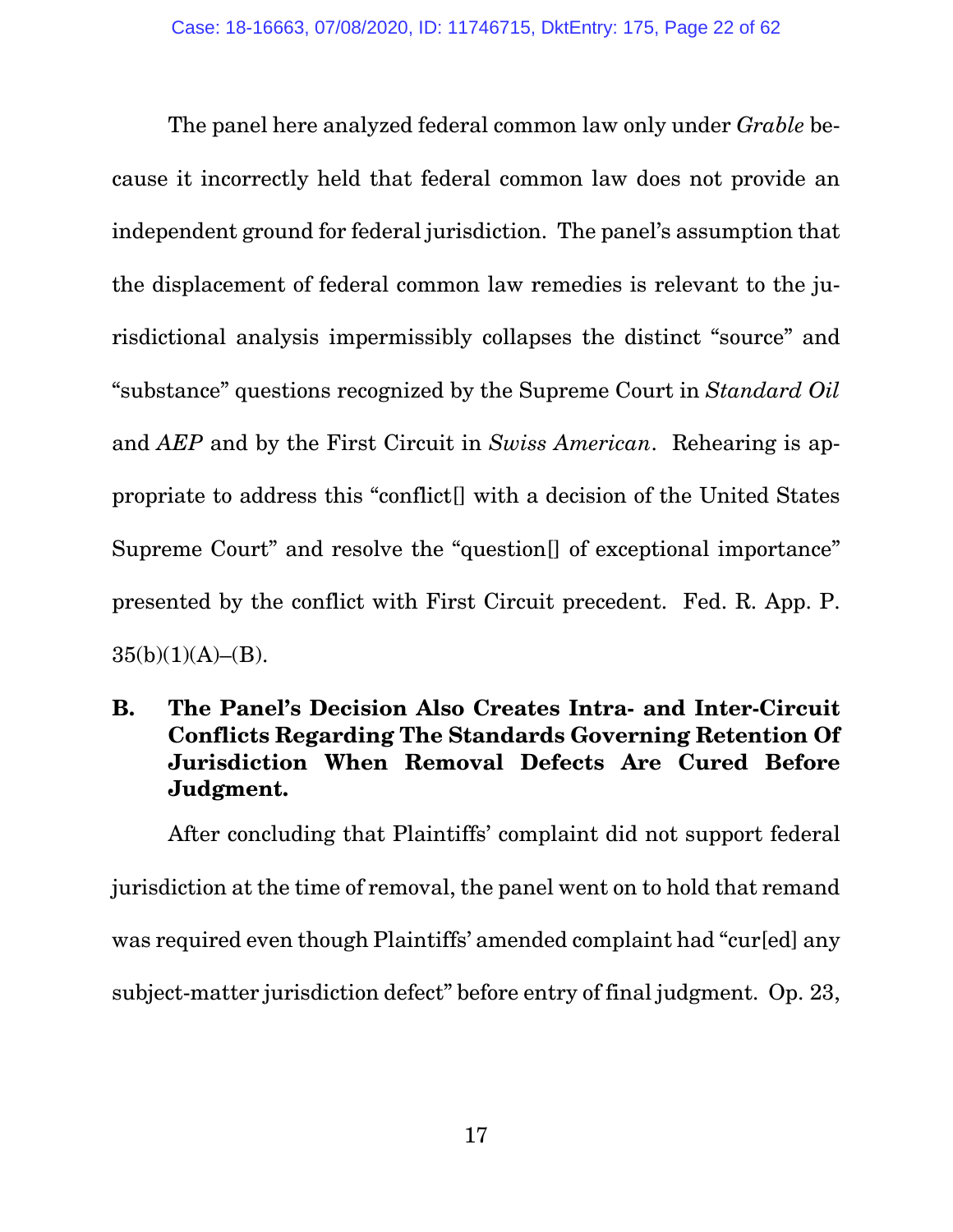25–27. This holding creates a further conflict with decisions of this Court and other courts of appeals.

In *Caterpillar v. Lewis*, 519 U.S. 61 (1994), the Supreme Court held that "a district court's error in failing to remand a case improperly removed is not fatal to the ensuing adjudication if federal jurisdictional requirements are met at the time judgment is entered." *Id.* at 64. Despite that unqualified language, the panel limited *Caterpillar* to cases where final judgment comes after a "jury trial" or "summary judgment," holding that it "generally will not apply when a district court dismisses a complaint for failure to state a claim under Rule 12(b)(6)." Op. 26.

In reaching this conclusion, the panel "agree[d] with the Fifth Circuit that a dismissal under Rule 12(b)(6), unlike a grant of summary judgment, is generally 'insufficient to forestall an otherwise proper remand.'" *Id.* (quoting *Camsoft Data Sys., Inc. v. S. Elecs. Supply, Inc.*, 756 F.3d 327, 338 (5th Cir. 2014)).<sup>2</sup> But that rule conflicts with precedents of this Court and several other courts of appeals.

 $\overline{a}$ 

<sup>2</sup> *Accord Gentek Bldg. Prods., Inc. v. Sherwin-Williams Co.*, 491 F.3d 320, 327 (6th Cir. 2007); *see also Thermoset Corp. v. Bldg. Materials*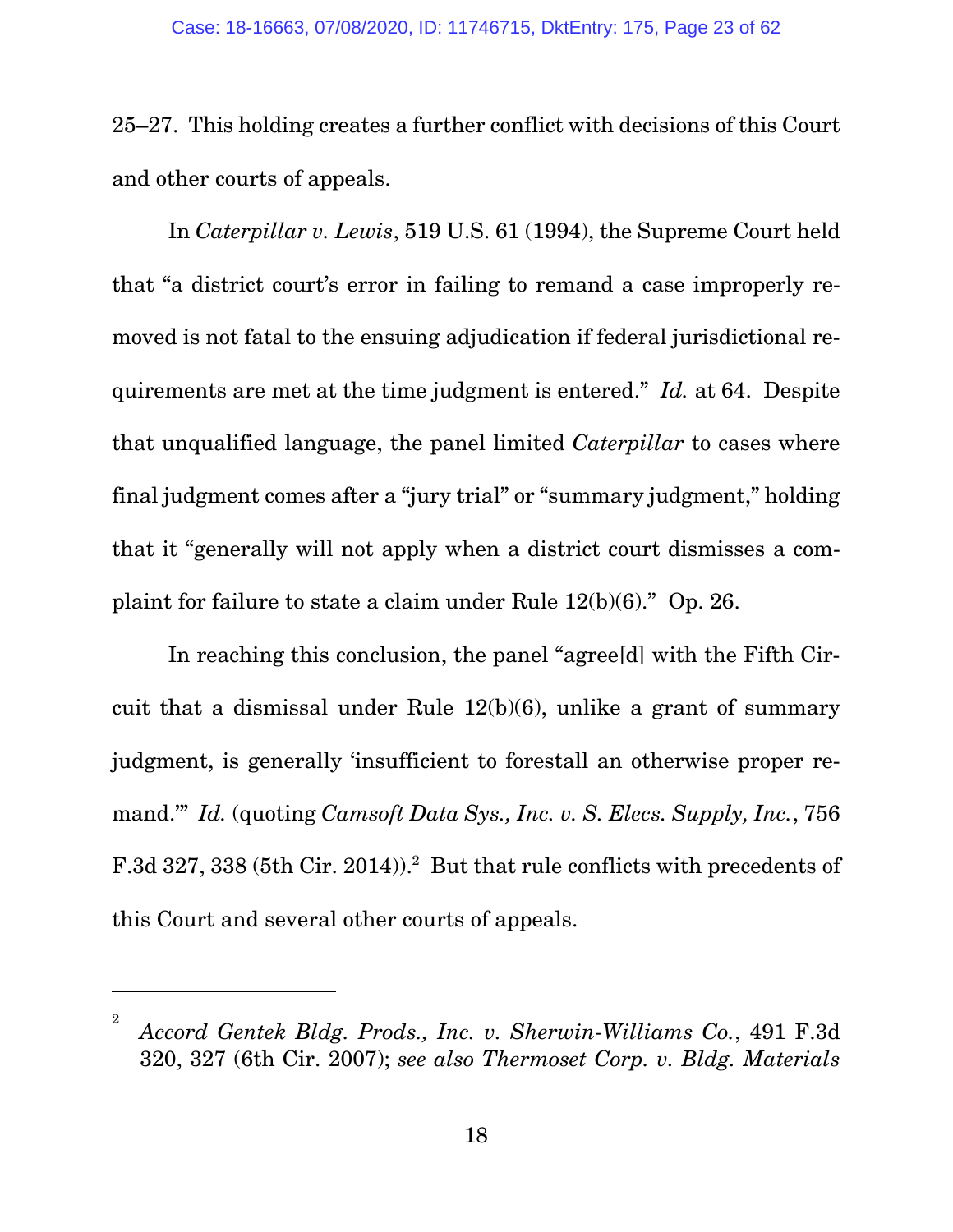This Court has rejected the panel's rule, applying *Caterpillar* to retain jurisdiction over a case dismissed under Rule 12(b)(6). In *Retail Property Trust v. United Brotherhood of Carpenters & Joiners of America*, 768 F.3d 938 (9th Cir. 2014), the district court denied a motion to remand and dismissed under Rule 12(b)(6) for failure to state a claim. *Id.* at 944– 45. On appeal, this Court held that "the district court acquired federal question jurisdiction under § 1331—not because the [defendant] *removed*  the case under [that] theory, but because the [plaintiff later] *pled* federal question jurisdiction in its [second amended complaint]." *Id.* at 949. As a result, the Court held that "[t]he question whether the district court erred in denying the [plaintiff's] motions to remand is thus moot, as the [plaintiff's] assertion of federal jurisdiction in the SAC conferred jurisdiction upon the district court and hence upon us." *Id.* at 949 n.6.

The panel's decision also conflicts with decisions of other courts of appeals. The Second and Third Circuits, for example, have categorically stated that so long as jurisdiction existed at the time of judgment, the

-

*Corp. of Am.*, 849 F.3d 1313, 1321 (11th Cir. 2017) (holding that *Caterpillar* does not apply even when the case has been resolved on summary judgment).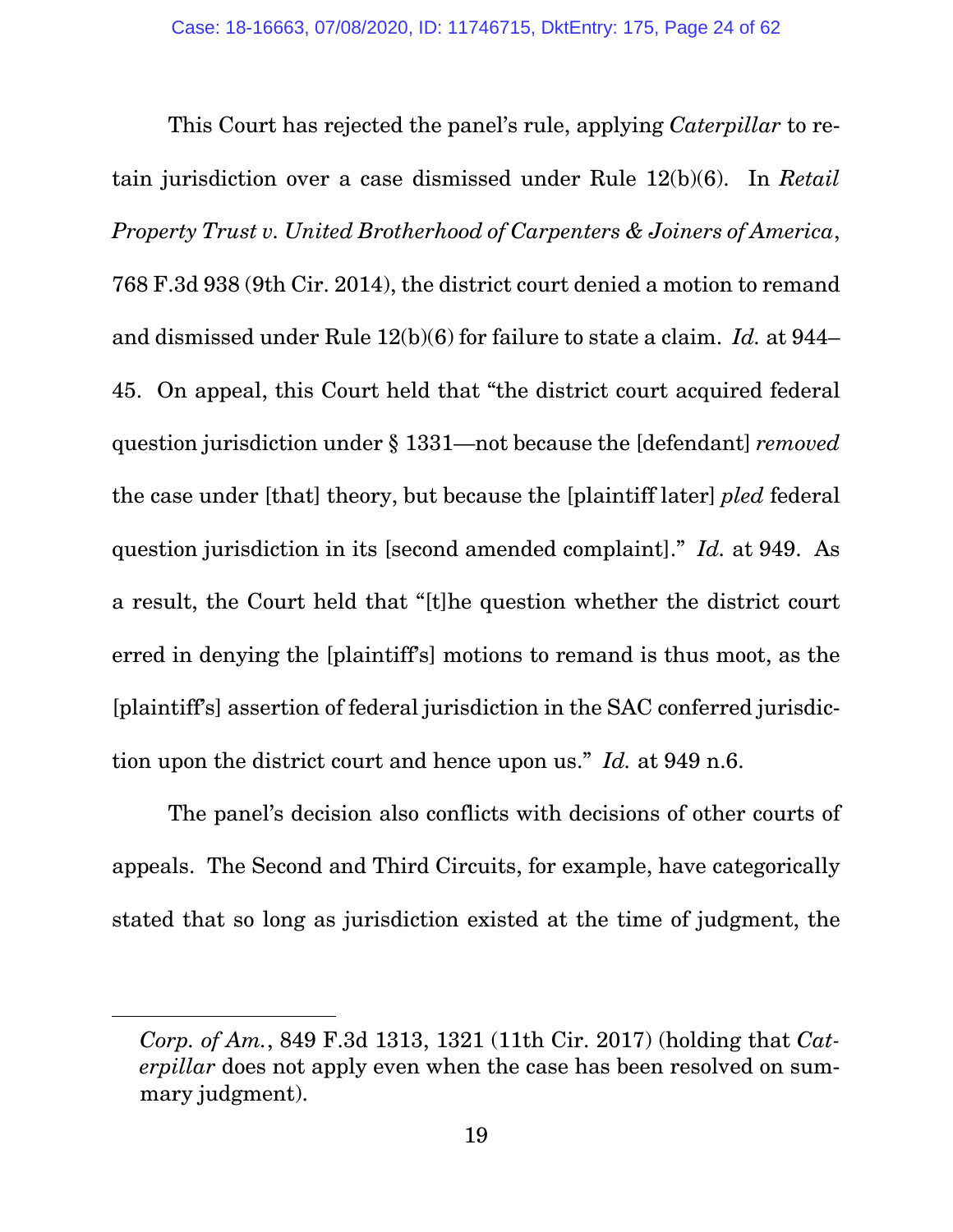impropriety of removal does not justify remand after the case has been dismissed under Rule 12(b). *Barbara v. N.Y. Stock Exch., Inc.*, 99 F.3d 49, 56 (2d Cir. 1996) ("[I]f a . . . plaintiff voluntarily amends the complaint to allege federal claims, we will not remand for want of jurisdiction."), *abrogated on other grounds by Merrill Lynch, Pierce, Fenner & Smith Inc. v. Manning*, 136 S. Ct. 1562 (2016); *In re Lipitor Antitrust Litig.*, 855 F.3d 126, 150 (3d Cir. 2017). The Fourth Circuit has gone even further, holding that remand is not required even *before* entry of final judgment if the initial jurisdictional defect has been cured, reasoning that while "concerns of judicial economy are often implicated after a case reaches final judgment, they are not confined to that situation." *Moffitt v. Residential Funding Co., LLC*, 604 F.3d 156, 160 (4th Cir. 2010).

Other courts have articulated the governing principle in an unqualified manner that does not depend on when judgment is entered. *See, e.g.*, *Paros Props. LLC v. Colo. Cas. Ins. Co.*, 835 F.3d 1264, 1273 (10th Cir. 2016) (holding that "*Caterpillar* applies not only after a trial but also when 'judgment is based on a district court's ruling on a *dispositive motion*'" (citation omitted) (emphasis added)); *Huffman v. Saul Holdings Ltd. P'ship*, 194 F.3d 1072, 1080 (10th Cir. 1999) (citing approvingly to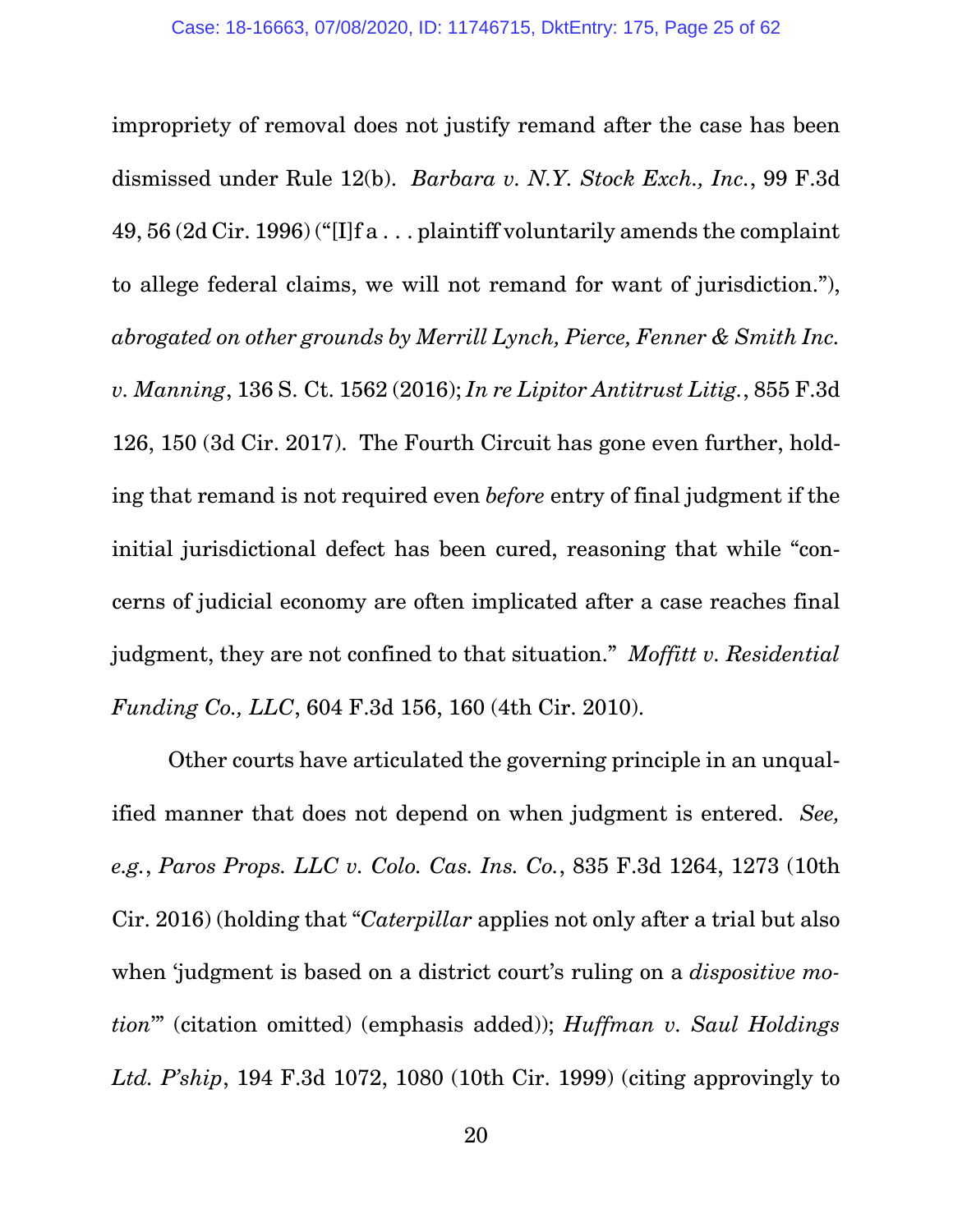decision finding remand unnecessary where removal defect was cured before dismissal under Rule 12(b)(6)); *In re Wireless Tel. Fed. Cost Recovery Fees Litig.*, 396 F.3d 922, 928–29 (8th Cir. 2005) (holding, in an appeal from a class-action settlement, that "where a plaintiff has filed an amended complaint, federal courts must resolve questions of subject matter jurisdiction by examining the face of the amended complaint" (citation omitted)); *Bernstein v. Lind-Waldock & Co*., 738 F.2d 179, 185 (7th Cir. 1984) ("[O]nce [the plaintiff] decided to take advantage of his involuntary presence in federal court to add a federal claim to his complaint he was bound to remain there.").

The panel's decision thus creates a fissure in this Circuit's precedents and raises a "question[] of exceptional importance" because it exacerbates a circuit conflict. Fed. R. App. P.  $35(b)(1)(A)$ –(B). This alone warrants panel rehearing or rehearing en banc. The exceptional importance of this question is compounded, however, by the Supreme Court's teaching that "jurisdictional rules should be clear." *Direct Mktg. Ass'n v. Brohl*, 575 U.S. 1, 14 (2015) (internal quotation marks and brackets omitted). "Complex jurisdictional tests complicate a case, eating up time and money as the parties litigate," and "encourage gamesmanship." *Hertz*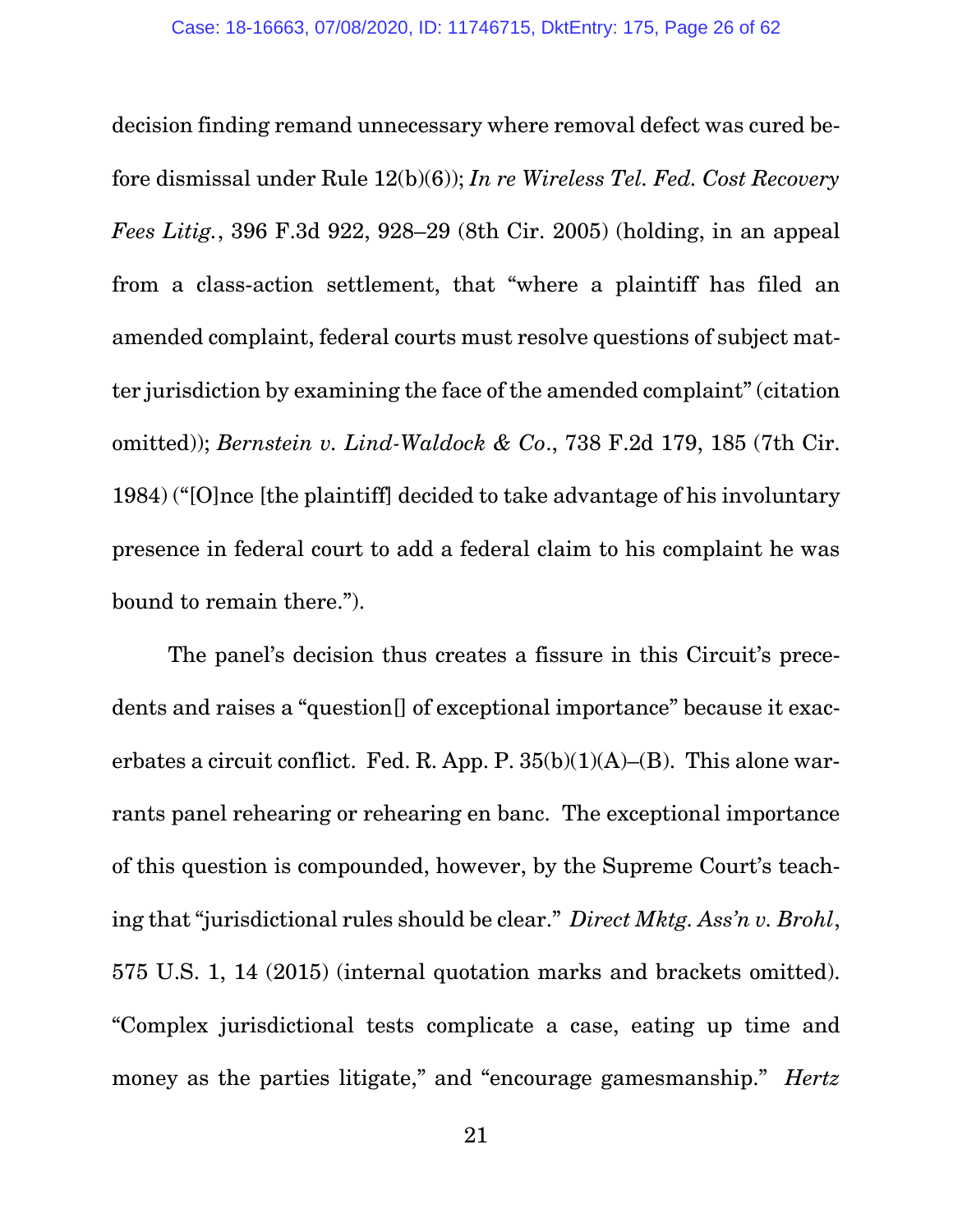*Corp. v. Friend*, 559 U.S. 77, 94 (2010). By contrast, "courts benefit from straightforward rules under which they can readily assure themselves of their power to hear a case," and "[s]imple jurisdictional rules also promote greater predictability." *Id.*

Clarity and uniformity in this context are essential. This Court should rehear this case to reconcile its own decisions and join the majority of circuits that have declined to narrow the *Caterpillar* rule.

# **CONCLUSION**

This case should be reheard by the panel or en banc, and the district court's judgment should be affirmed.

Dated: July 8, 2020 Respectfully submitted,

Thomas G. Hungar Joshua S. Lipshutz GIBSON, DUNN & CRUTCHER LLP 1050 Connecticut Avenue, N.W. Washington, DC 20036-5306 Telephone: (202) 955-8500 Email: thungar@gibsondunn.com Email: jlipshutz@gibsondunn.com

Neal S. Manne Johnny W. Carter Erica Harris Steven Shepard SUSMAN GODFREY LLP 1000 Louisiana, Suite 5100

# \*\*s/ *Theodore J. Boutrous, Jr.*

Theodore J. Boutrous, Jr. GIBSON, DUNN & CRUTCHER LLP 333 South Grand Avenue Los Angeles, CA 90071-3197 Telephone: (213) 229-7000 Email: tboutrous@gibsondunn.com

Andrea E. Neuman William E. Thomson GIBSON, DUNN & CRUTCHER LLP 333 South Grand Avenue Los Angeles, CA 90071 Telephone: (213) 229-7000 Facsimile: (213) 229-7520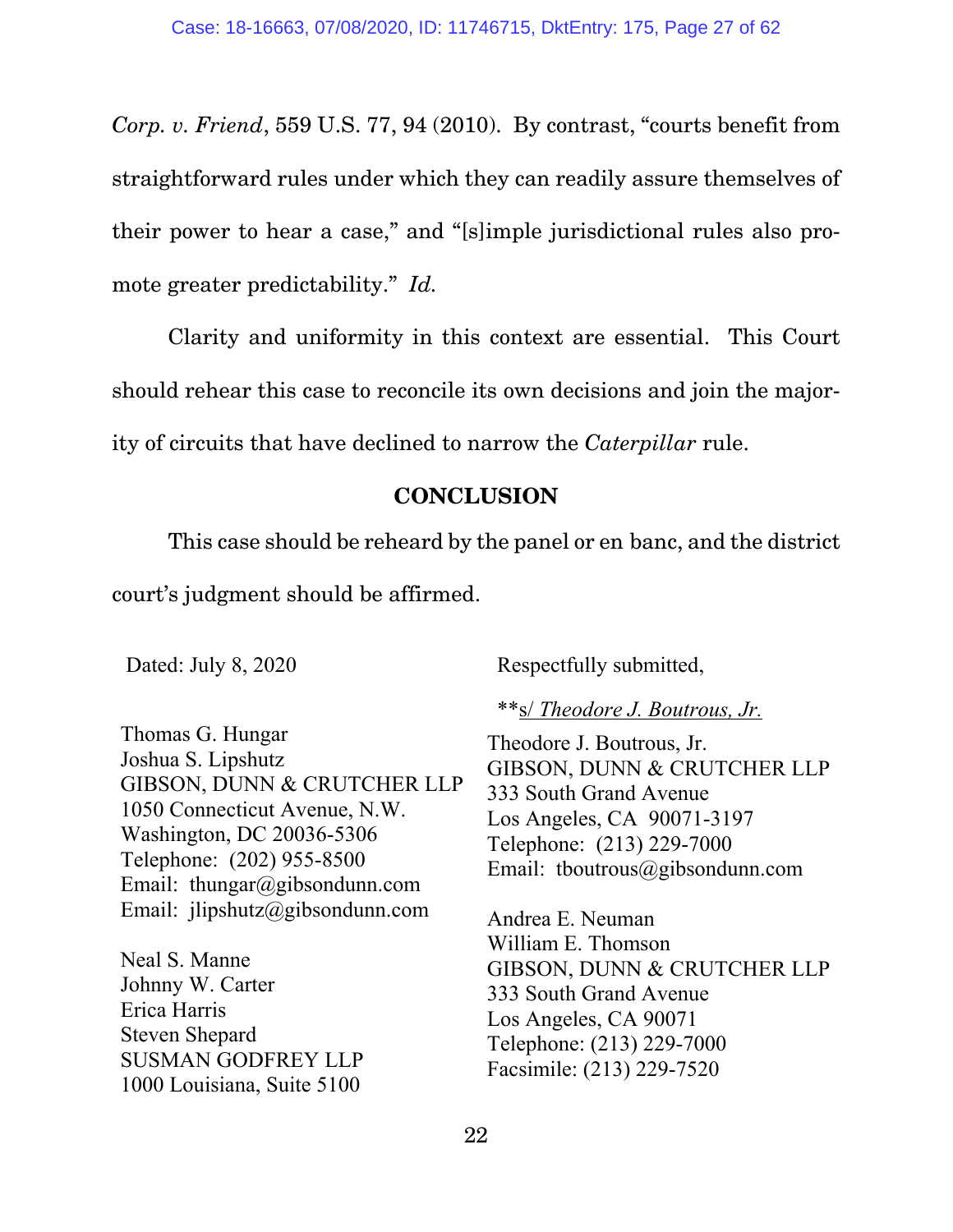Houston, TX 77002 Telephone: (713) 651-9366 Facsimile: (713) 654-6666 Email: nmanne@susmangodfrey.com Email: jcarter@susmangodfrey.com Email: eharris@susmangodfrey.com Email: shepard@susmangodfrey.com

Email: aneuman@gibsondunn.com Email: wthomson@gibsondunn.com

Herbert J. Stern Joel M. Silverstein STERN & KILCULLEN, LLC 325 Columbia Turnpike, Suite 110 Florham Park, NJ 07932-0992 Telephone: (973) 535-1900 Facsimile: (973) 535-9664 Email: hstern@sgklaw.com Email: jsilverstein@sgklaw.com

*Attorneys for Defendant-Appellee CHEVRON CORPORATION*

*\*\** Pursuant to Ninth Circuit L.R. 25- 5(e), counsel attests that all other parties on whose behalf the filing is submitted concur in the filing's contents

By: */s/ Jonathan W. Hughes*

Jonathan W. Hughes ARNOLD & PORTER KAYE SCHOLER LLP Three Embarcadero Center, 10th Floor San Francisco, California 94111-4024 Telephone: (415) 471-3100 Facsimile: (415) 471-3400 Email: jonathan.hughes@apks.com

Matthew T. Heartney John D. Lombardo ARNOLD & PORTER KAYE SCHOLER LLP 777 South Figueroa Street, 44th Floor By: */s/ Sean C. Grimsley*

Sean C. Grimsley Jameson R. Jones BARTLIT BECK LLP 1801 Wewatta St., Suite 1200 Denver, Colorado 80202 Telephone: 303-592-3123 Facsimile: 303-592-3140 Email: sean.grimsley@bartlitbeck.com Email: jameson.jones@bartlitbeck.com

Megan R. Nishikawa Nicholas A. Miller-Stratton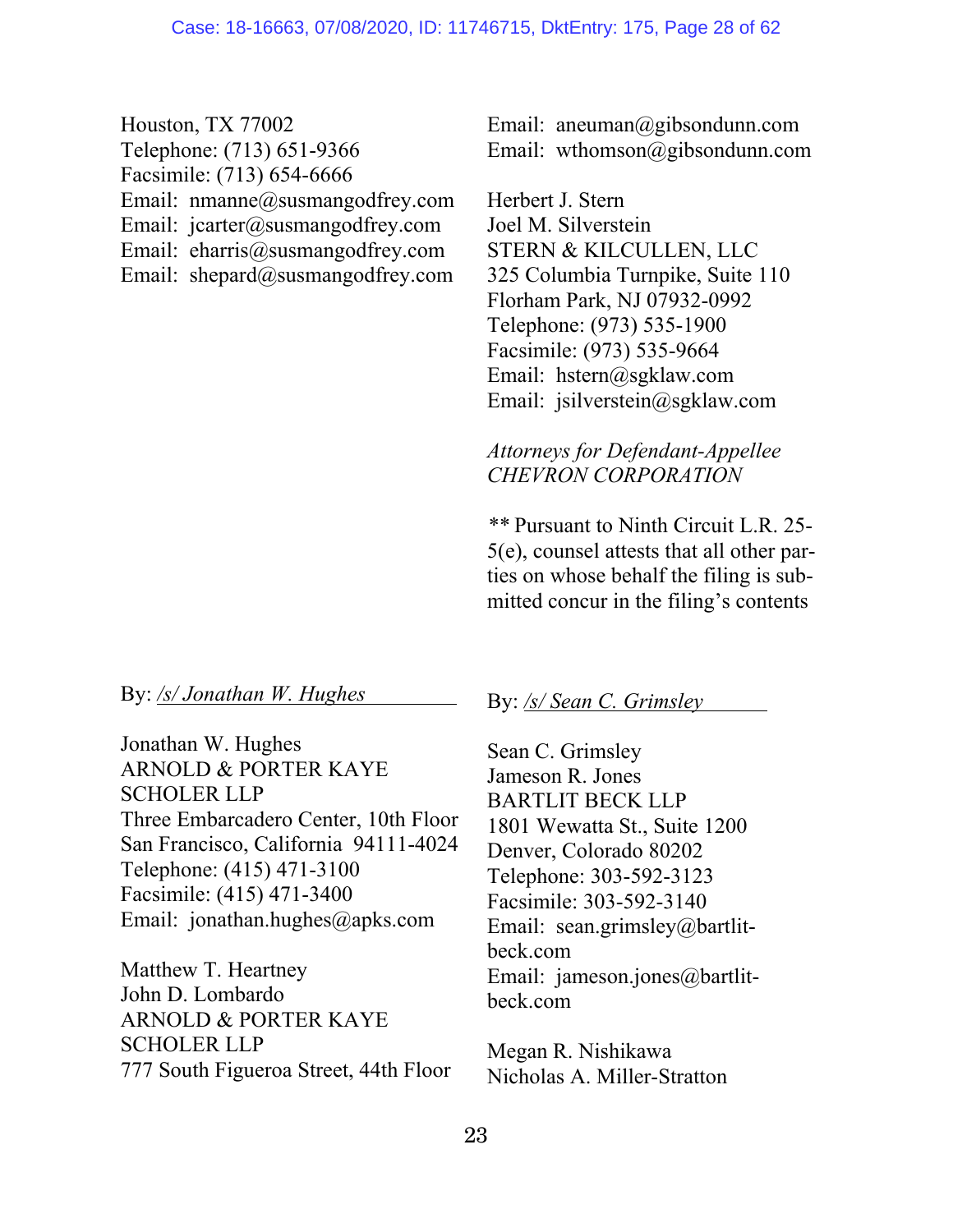Los Angeles, California 90017-5844 Telephone: (213) 243-4000 Facsimile: (213) 243-4199 E-mail: matthew.heartney@apks.com E-mail: john.lombardo@apks.com

Philip H. Curtis Nancy Milburn ARNOLD & PORTER KAYE SCHOLER LLP 250 West 55th Street New York, NY 10019-9710 Telephone: (212) 836-8383 Facsimile: (212) 715-1399 Email: philip.curtis@apks.com Email: nancy.milburn@apks.com

*Attorneys for Defendant BP P.L.C.*

By: */s/ Dawn Sestito*

M. Randall Oppenheimer Dawn Sestito O'MELVENY & MYERS LLP 400 South Hope Street Los Angeles, California 90071-2899 Telephone: (213) 430-6000 Facsimile: (213) 430-6407 Email: roppenheimer@omm.com Email: dsestito@omm.com

Theodore V. Wells, Jr. Daniel J. Toal Jaren E. Janghorbani PAUL, WEISS, RIFKIND, WHARTON & GARRISON LLP KING & SPALDING LLP 101 Second Street, Suite 2300 San Francisco, California 94105 Telephone: (415) 318-1200 Facsimile: (415) 318-1300 E-mail: mnishikawa@kslaw.com Email: nstratton@kslaw.com

Tracie J. Renfroe Carol M. Wood KING & SPALDING LLP 1100 Louisiana Street, Suite 4000 Houston, Texas 77002 Telephone: (713) 751-3200 Facsimile: (713) 751-3290 Email: trenfroe@kslaw.com Email: cwood@kslaw.com

*Attorneys for Defendant CONOCOPHILLIPS* 

# By: */s/ Daniel B. Levin*

Daniel B. Levin MUNGER, TOLLES & OLSON LLP 350 South Grand Avenue Fiftieth Floor Los Angeles, California 90071-3426 Telephone: (213) 683-9100 Facsimile: (213) 687-3702 Email: daniel.levin@mto.com

Jerome C. Roth Elizabeth A. Kim MUNGER, TOLLES & OLSON LLP 560 Mission Street Twenty-Seventh Floor San Francisco, California 94105-2907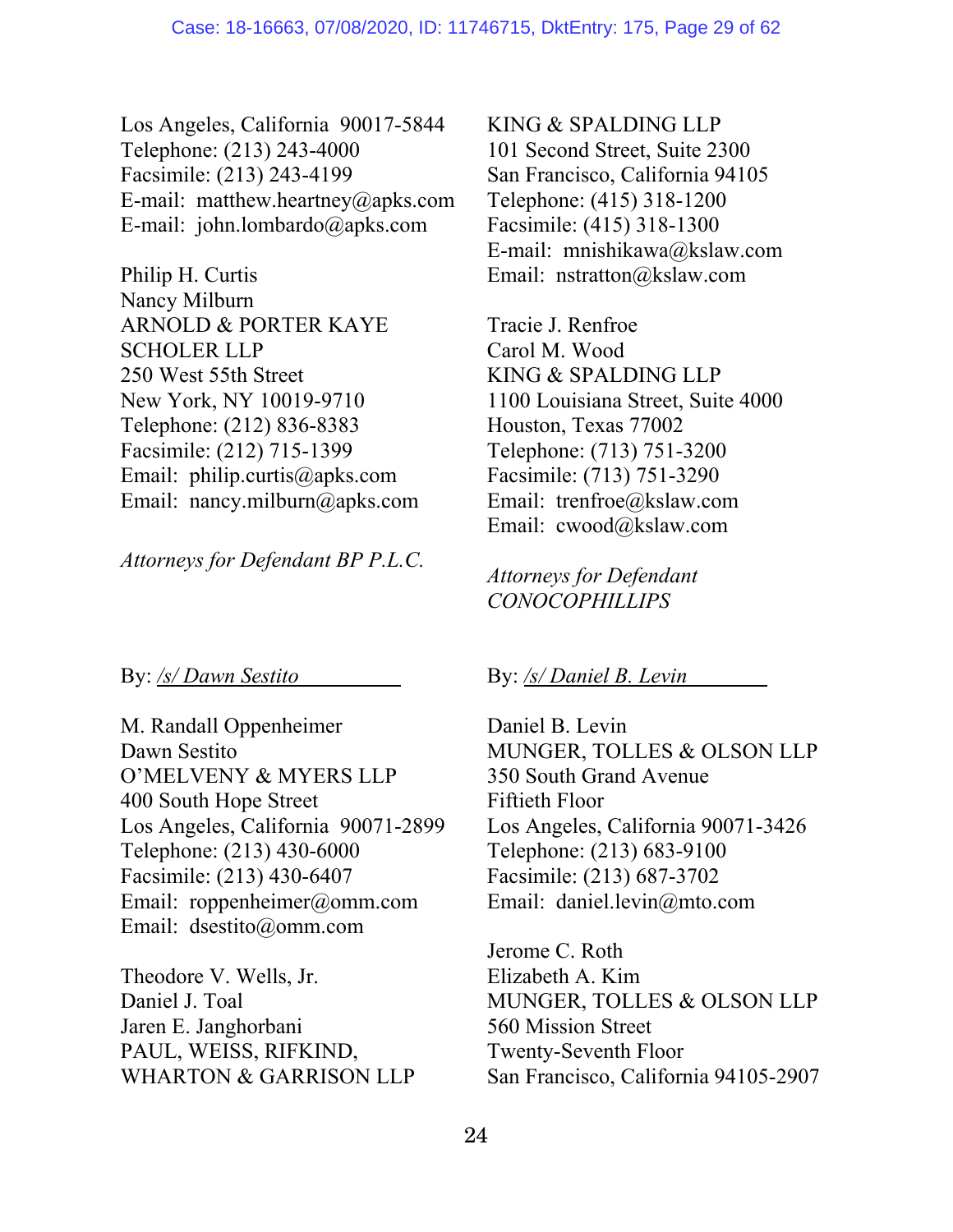1285 Avenue of the Americas New York, New York 10019-6064 Telephone: (212) 373-3000 Facsimile: (212) 757-3990 Email: twells@paulweiss.com Email: dtoal@paulweiss.com Email: jjanghorbani@paulweiss.com

Kannon K. Shanmugam PAUL, WEISS, RIFKIND, WHARTON & GARRISON LLP 2001 K Street NW Washington, DC 20006-1047 Telephone: (202) 223-7325 Email: kshanmugam@paulweiss.com

*Attorneys for Defendant EXXON MOBIL CORPORATION* Telephone: (415) 512-4000 Facsimile: (415) 512-4077 Email: jerome.roth@mto.com Email: elizabeth.kim@mto.com

David C. Frederick Brendan J. Crimmins KELLOGG, HANSEN, TODD, FIGEL & FREDERICK, P.L.L.C. 1615 M Street, N.W., Suite 400 Washington, D.C. 20036 Telephone: (202) 326-7900 Facsimile: (202) 326-7999 Email: frederick@kellogghansen.com Email: crimmins@kellogghansen.com

*Attorneys for Defendant ROYAL DUTCH SHELL PLC*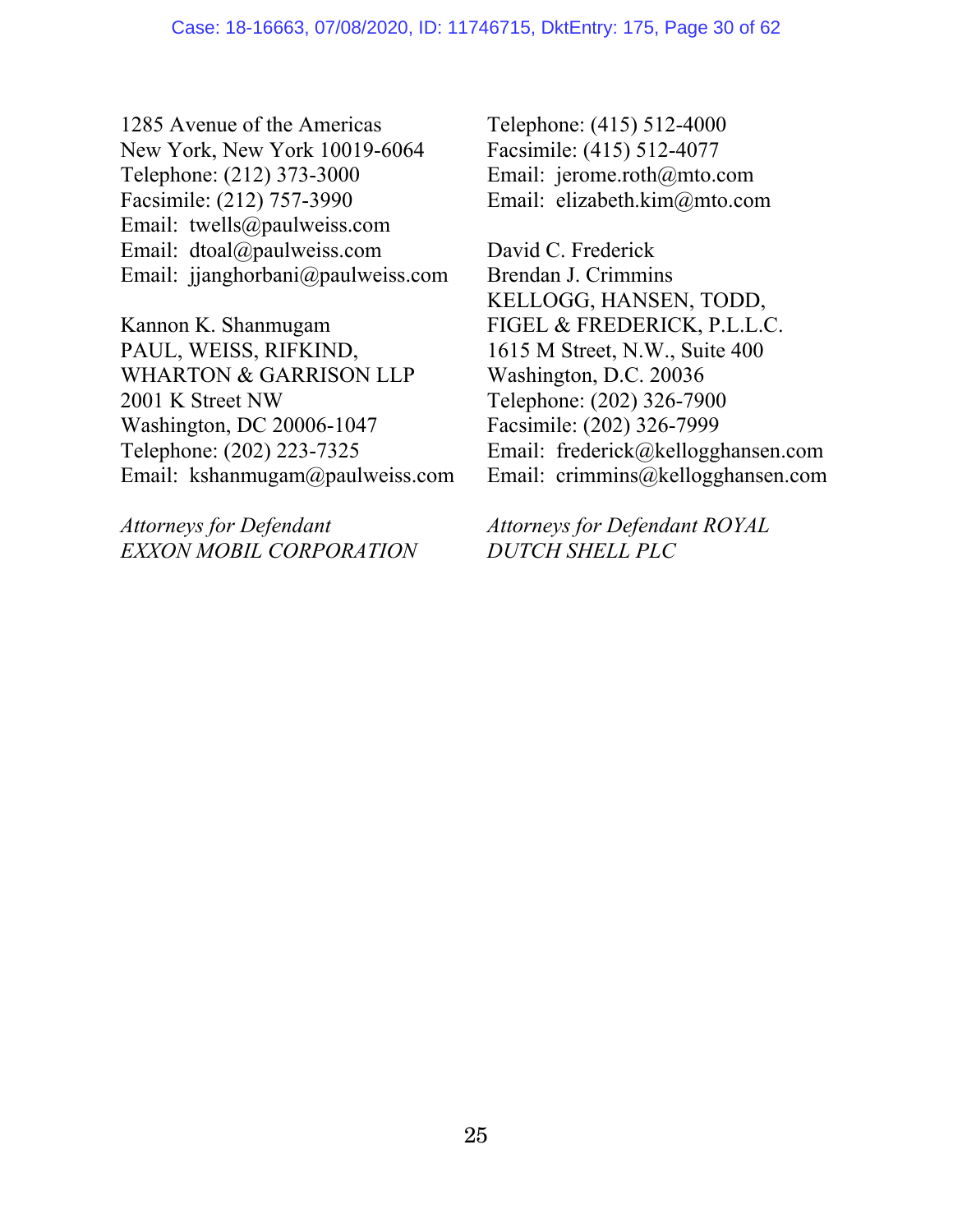# **CERTIFICATE OF COMPLIANCE**

This petition complies with the type-volume limitation of Court Rule 35-4 and 40-1(a) because it contains 4,199 words, excluding the parts of the petition exempted by Federal Rule of Appellate Procedure  $32(a)(7)(B)(iii)$ . This petition complies with the typeface requirements of Rule 32(a)(5) and the type style requirements of Rule 32(a)(6) because it has been prepared in a proportionally spaced font using Microsoft Word 2016 in 14-point New Century Schoolbook type.

Dated: July 8, 2020 /s/ Theodore J. Boutrous, Jr.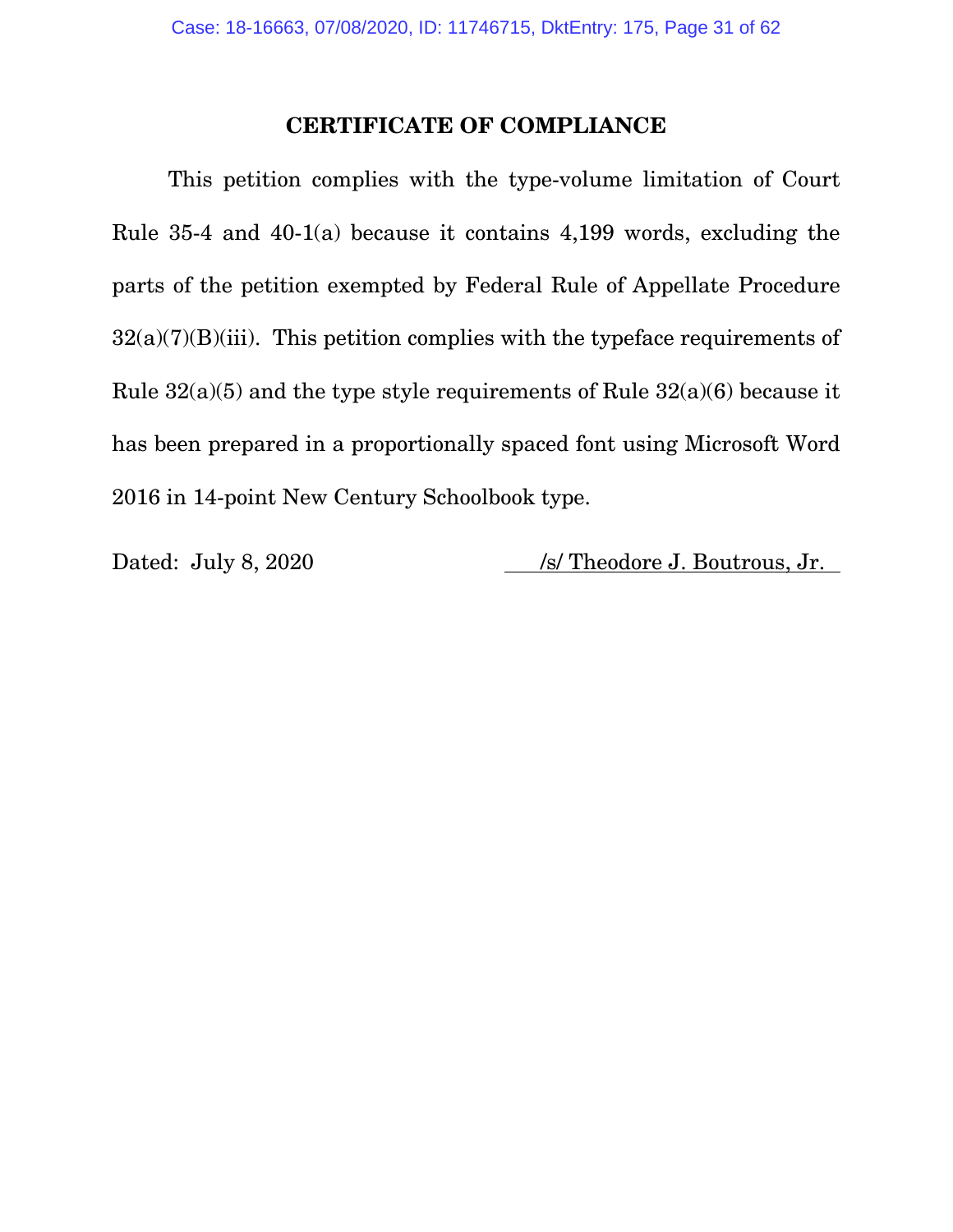Case: 18-16663, 07/08/2020, ID: 11746715, DktEntry: 175, Page 32 of 62

# **EXHIBIT A**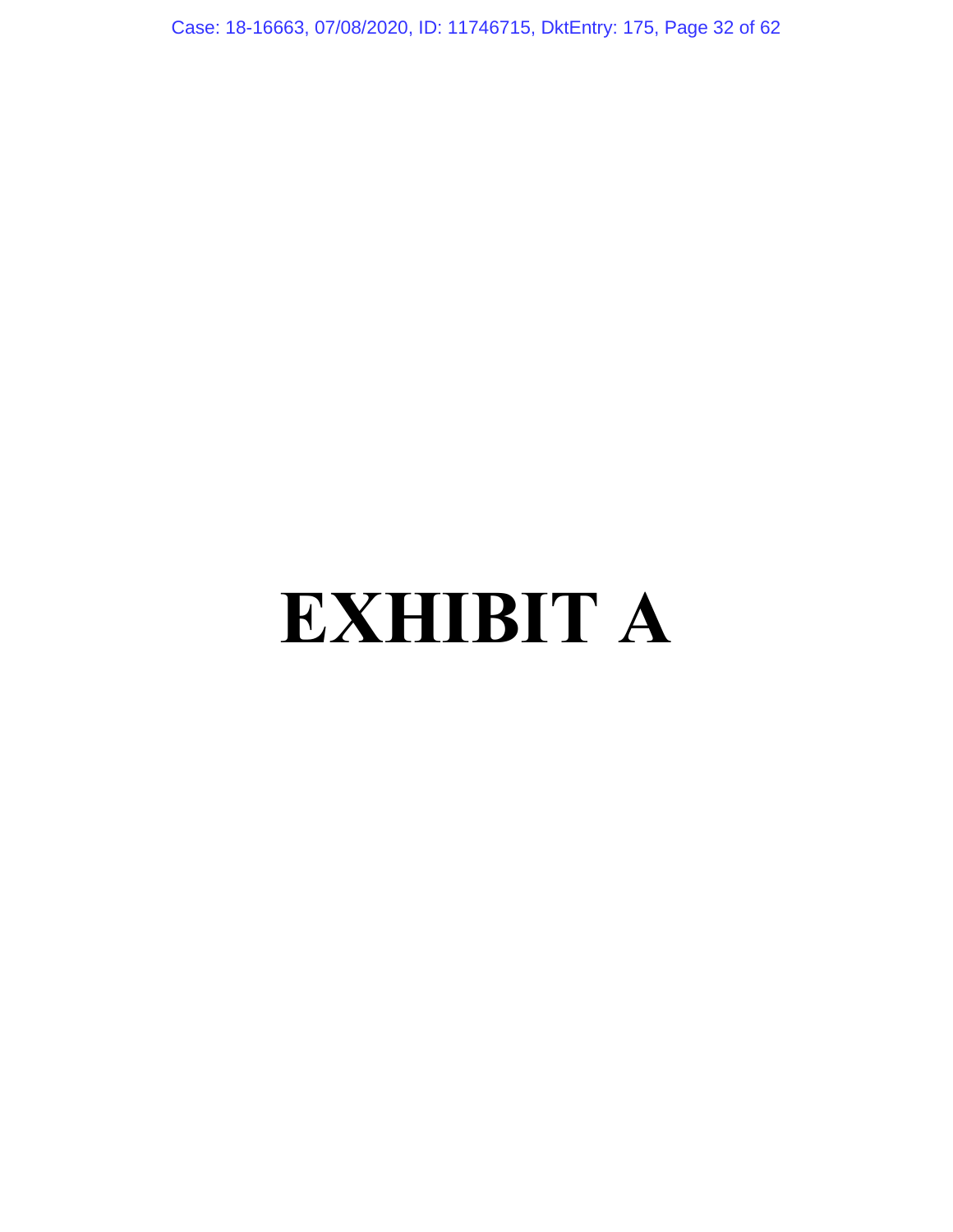Case: 18-16663, 07/08/2020, ID: 11746715, DktEntry: 175, Page 33 of 62

#### **FOR PUBLICATION**

# **UNITED STATES COURT OF APPEALS FOR THE NINTH CIRCUIT**

CITY OF OAKLAND, a Municipal Corporation, and The People of the State of California, acting by and through the Oakland City Attorney; CITY AND COUNTY OF SAN FRANCISCO, a Municipal Corporation, and The People of the State of California, acting by and through the San Francisco City Attorney Dennis J. Herrera, *Plaintiffs-Appellants*, No. 18-16663

D.C. Nos. 3:17-cv-06011-WHA 3:17-cv-06012-WHA

OPINION

v.

BP PLC, a public limited company of England and Wales; CHEVRON CORPORATION, a Delaware corporation; CONOCOPHILLIPS, a Delaware corporation; EXXON MOBIL CORPORATION, a New Jersey corporation; ROYAL DUTCH SHELL PLC, a public limited company of England and Wales; DOES, 1 through 10, *Defendants-Appellees.*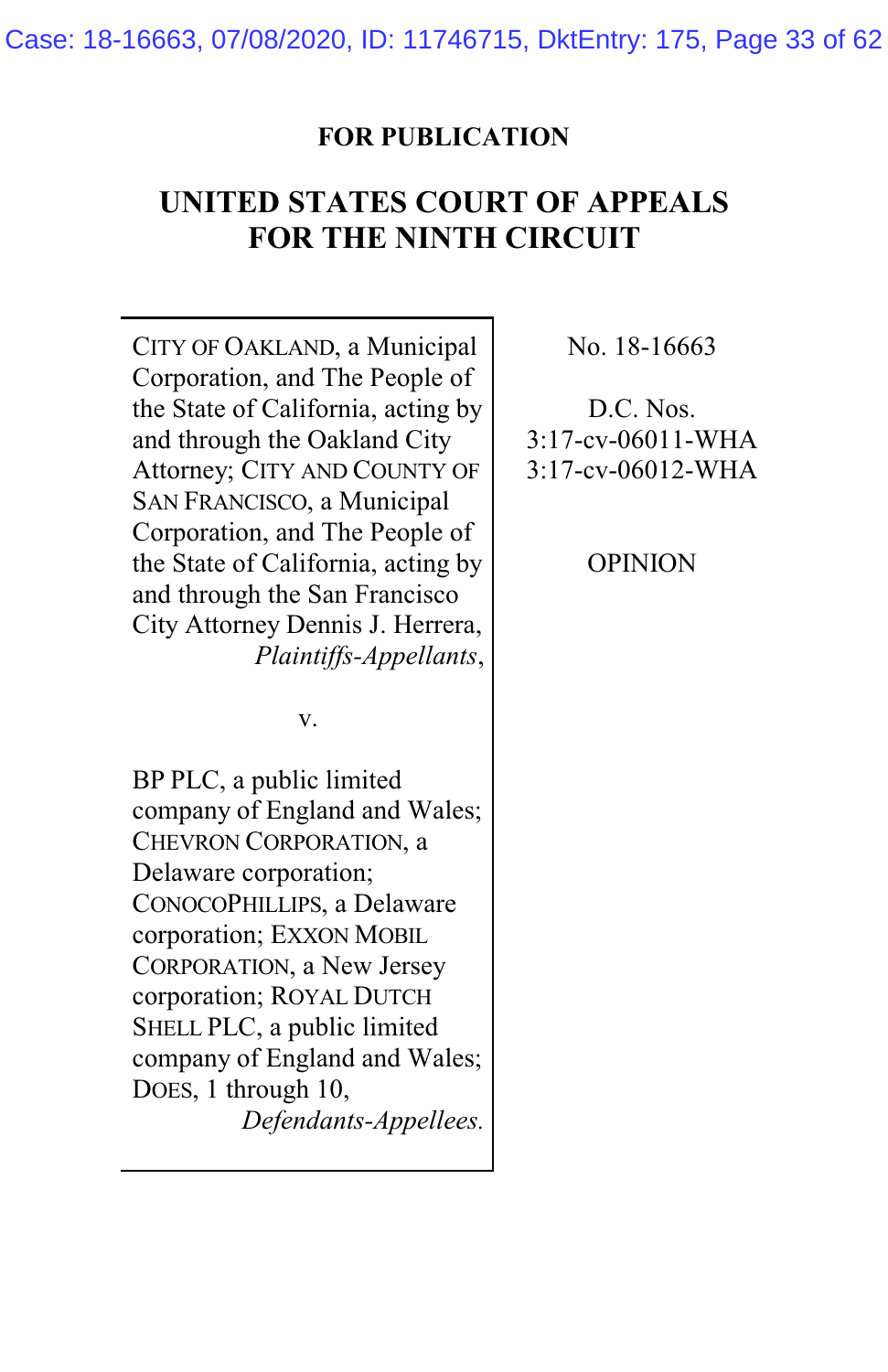Case: 18-16663, 07/08/2020, ID: 11746715, DktEntry: 175, Page 34 of 62

#### 2 CITY OF OAKLAND V. BP

Appeal from the United States District Court for the Northern District of California William Alsup, District Judge, Presiding

Argued and Submitted February 5, 2020 Pasadena, California

Filed May 26, 2020

Before: Sandra S. Ikuta, Morgan Christen, and Kenneth K. Lee, Circuit Judges.

Opinion by Judge Ikuta

#### **SUMMARY\***

#### **Removal/Subject-Matter Jurisdiction**

The panel vacated the district court's judgment and order denying defendants' motion to remand cases to the state court from which they had been removed on the ground that plaintiffs' claim arose under federal law, and remanded for the district court to consider whether there was an alternative basis for subject-matter jurisdiction.

The City of Oakland and the City and County of San Francisco filed complaints in California state court asserting a California public-nuisance claim against five energy companies arising from the role of fossil fuel products in

**<sup>\*</sup>** This summary constitutes no part of the opinion of the court. It has been prepared by court staff for the convenience of the reader.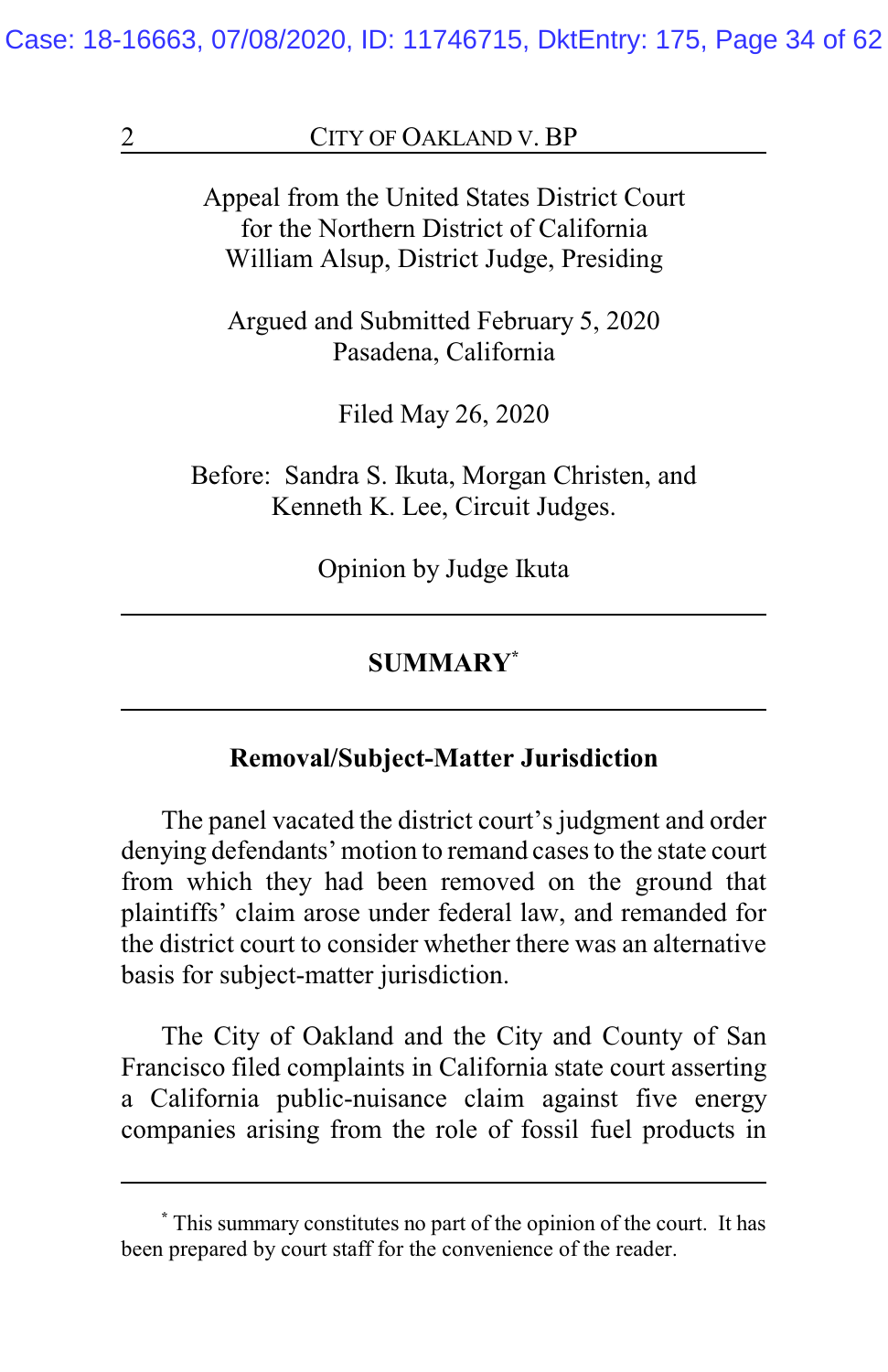global warming. The complaints sought an order of abatement requiring the energy companies to fund a climate change adaptation program for the cities. The energy companies removed the complaints to federal court, identifying seven grounds for subject-matter jurisdiction, including that the cities' public-nuisance claim was governed by federal common law. The district court denied the cities' motion to remand the cases to state court, holding that it had federal-question jurisdiction under 28 U.S.C. § 1331 because the cities' claim was "necessarily governed by federal common law." The cities amended their complaints to include a federal nuisance claim. The district court dismissed for failure to state a claim, and it dismissed four defendants for lack of personal jurisdiction.

Considering the pleadings filed at the time of removal, the panel held that the state-law public-nuisance claim did not arise under federal law for purposes of § 1331. The panel explained that there is an exception to the well-pleaded complaint rule for a claim that arises under federal law because federal law is a necessary element of the claim. This exception applies when a federal issue is necessarily raised, actually disputed, substantial, and capable of resolution in federal court without disrupting the federal-state balance approved by Congress. The panel concluded that this exception did not apply because the state-law claim for public nuisance failed to raise a substantial federal question. A second exception, referred to as the "artful-pleading doctrine," allows removal where federal law completely preempts a state-law claim. The panel concluded that this exception did not apply because the state-law claim was not completely preempted by the Clean Air Act.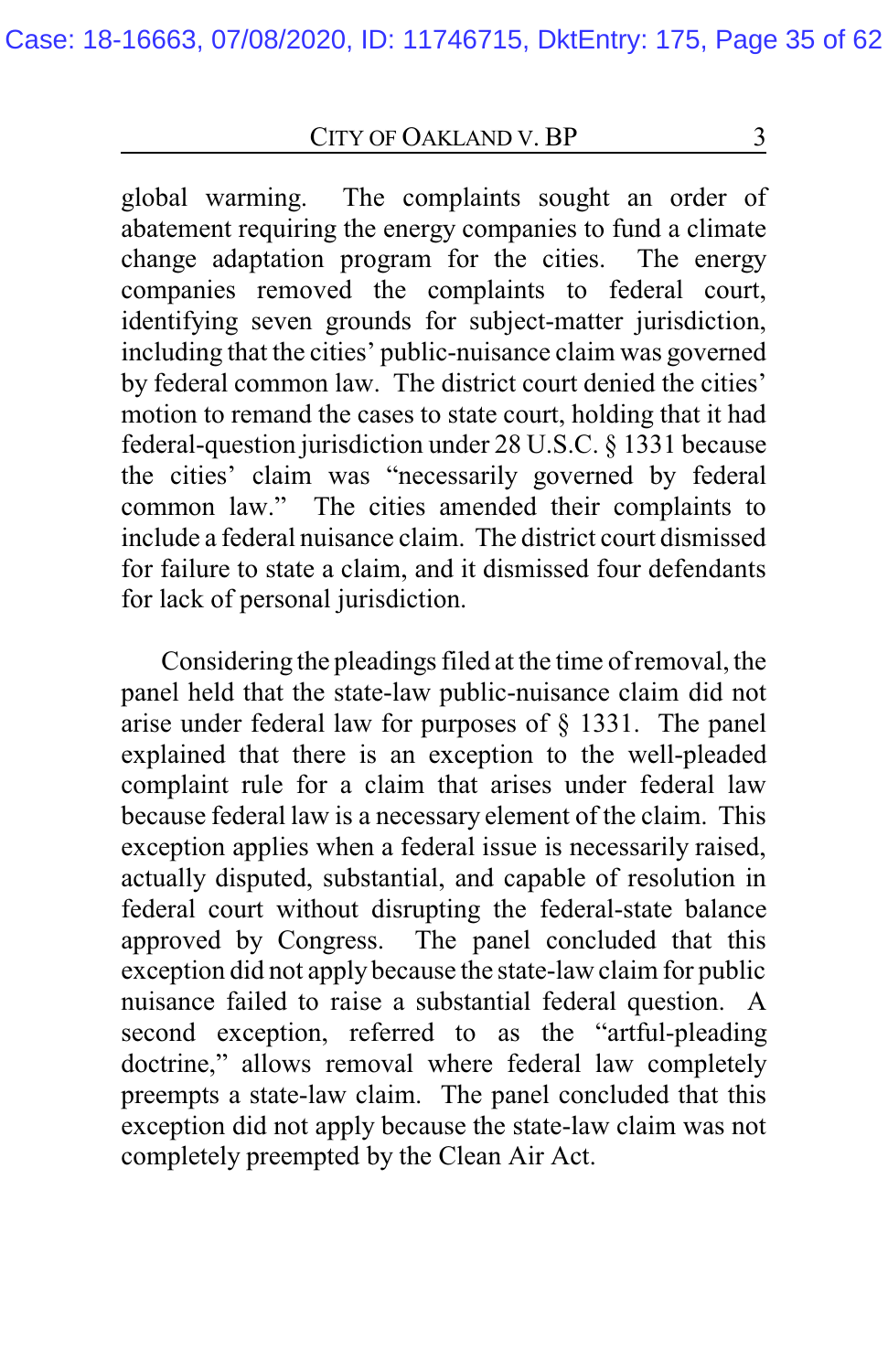The panel further held that the cities cured any subjectmatter jurisdiction defect by amending their complaints to assert a claim under federal common law. Thus, at the time the district court dismissed the cities' complaints, there was subject-matter jurisdiction. Nonetheless, the panel held that it could not affirm the district court's dismissals if there was not subject-matter jurisdiction at the time of removal. The panel concluded that the cities did not waive their argument in favor of remand by amending their complaints. The panel also rejected the energy companies' argument that any impropriety with respect to removal could be excused by considerations of finality, efficiency, and economy. The panel agreed with the Fifth Circuit that a dismissal for failure to state a claim, unlike a grant of summary judgment or judgment after trial, is generally insufficient to forestall an otherwise proper remand.

The panel remanded the cases to the district court to determine if there was an alternative basis for jurisdiction.

#### **COUNSEL**

Michael Rubin (argued), Barbara J. Chisholm, Rebecca Moryl Lee, and Corinne F. Johnson, Altshuler Berzon LLP, San Francisco, California; Victor M. Sher and Matthew K. Edling, Sher Edling LLP, San Francisco, California; Barbara J. Parker, City Attorney; Maria Bee, Special Counsel; Erin Bernstein, Supervising Attorney; Malia McPherson, Deputy; Office of the City Attorney, Oakland, California; Dennis J. Herrera, City Attorney; Ronald P. Flynn, Chief Deputy; Yvonne R. Meré, Chief, Complex Litigation; Matthew D. Goldberg and Robb W. Kapla, Deputies; City Attorney's Office, San Francisco, California; for Plaintiffs-Appellants.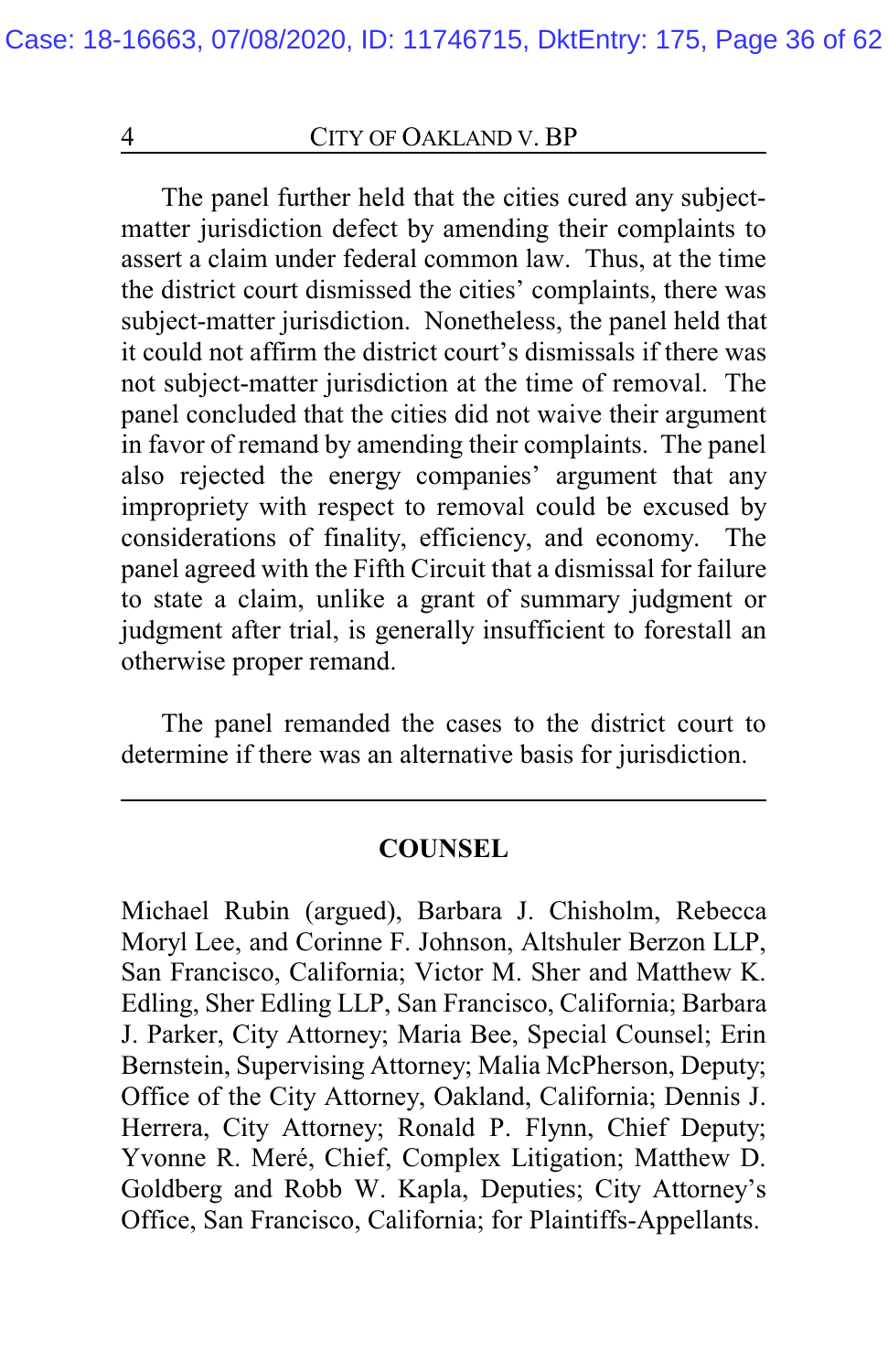Theodore J. Boutrous, Jr. (argued), Andrea E. Neuman, and William E. Thomson, Gibson Dunn & Crutcher LLP, Los Angeles, California; Joshua S. Lipshutz, Gibson Dunn & Crutcher LLP, San Francisco, California; Neal S. Manne, Johnny W. Carter, Erica Harris, and Steven Shepard, Susman Godfrey LLP, Houston, Texas; Herbert J. Stern and Joel M. Silverstein, Stern & Kilcullen LLC, Florham Park, New Jersey; for Defendant-Appellee Chevron Corporation.

Kannon K. Shanmugam (argued), Paul Weiss Rifkind Wharton & Garrison LLP, Washington, D.C.; Theodore V. Wells Jr., Daniel J. Toal, and Jaren Janghorbani, Paul Weiss Rifkind Wharton & Garrison LLP, New York, New York; Jonathan W. Hughes, Arnold & Porter Kaye Scholer LLP, San Francisco, California; Matthew T. Heartney and John D. Lombardo, Arnold & Porter Kaye Scholer LLP, Los Angeles, California; Jameson R. Jones and Sean C. Grimsley, Bartlit Beck Herman Palenchar & Scott LLP, Denver, Colorado; Tracie J. Renfroe and Carol M. Wood, King & Spalding LLP, Houston, Texas; M. Randall Oppenheimer and Dawn Sestito, O'Melveny & Myers LLP, Los Angeles, California; Daniel B. Levin, Munger Tolles & Olson LLP, Los Angeles, California; Jerome C. Roth and Elizabeth A. Kim, Munger Tolles & Olson LLP, San Francisco, California; David C. Frederick and Brendan J. Crimmins, Kellogg Hansen Todd Figel & Frederick P.L.L.C., Washington, D.C.; for Defendants-Appellees BP PLC, ConocoPhillips, Exxon Mobil Corporation, and Royal Dutch Shell PLC.

Jonathan Brightbill (argued) and Eric Grant, DeputyAssistant Attorneys General; R. Justin Smith and Christine W. Ennis, Trial Attorneys; Environment and Natural Resources Division, United States Department of Justice, Washington, D.C.; for Amicus Curiae United States.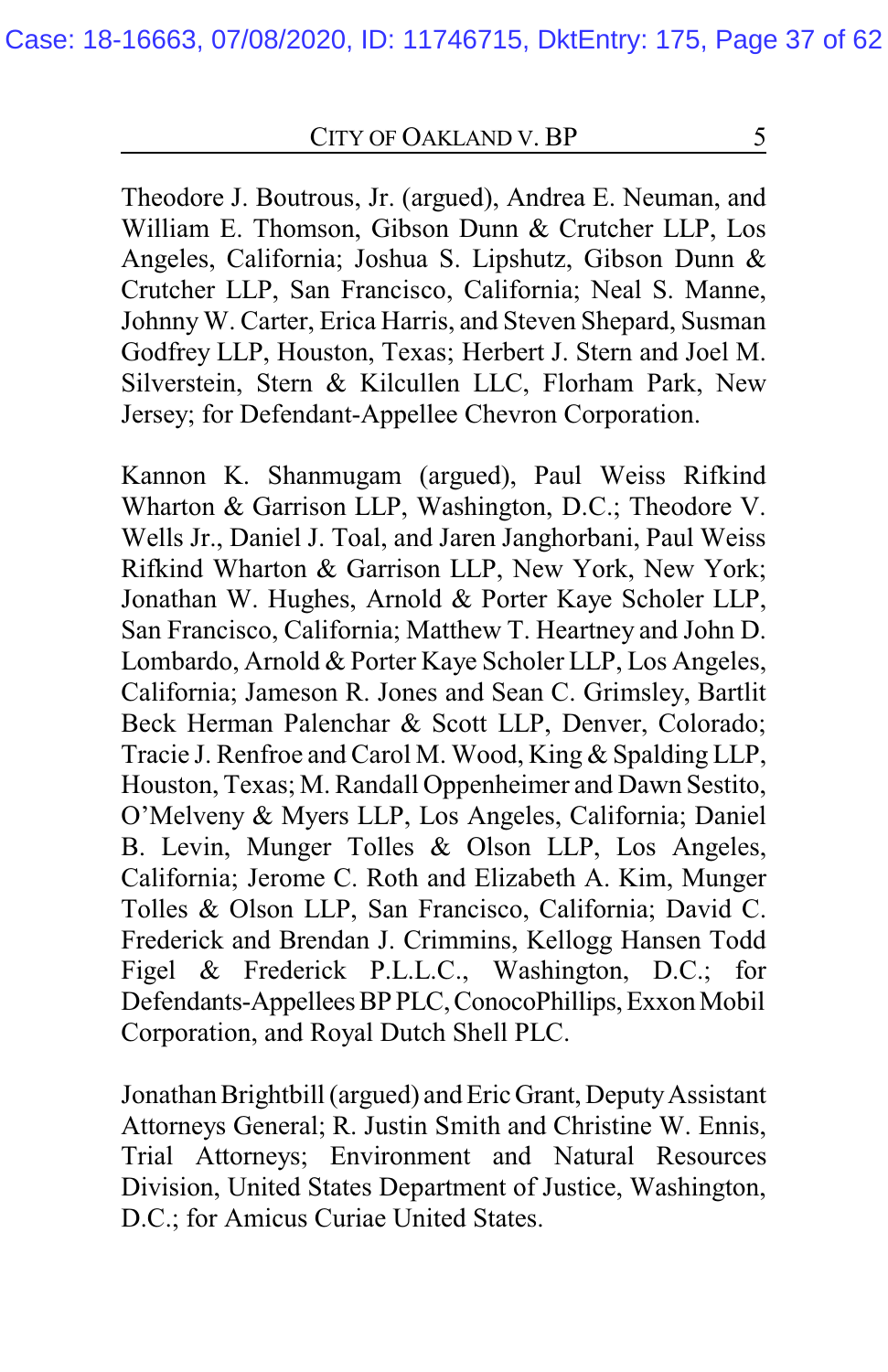Michael Burger, Morningside Heights Legal Services, Inc., New York, New York, for Amici Curiae National League of Cities, U.S. Conference of Mayors, and International Municipal Lawyers Association.

Michael R. Lozeau and Richard T. Drury, Lozeau DruryLLP, Oakland, California, for Amici Curiae Conflict of Laws and Foreign Relations Law Scholars.

Gerson H. Smoger, Smoger & Associates P.C., Dallas, Texas; Robert S. Peck, Center for Constitutional Litigation P.C., Washington, D.C.; for Amici Curiae Senators Sheldon Whitehouse, Dianne Feinstein, Richard Blumenthal, Mazie K. Hirono, Edward J. Markey, and Kamala D. Harris.

Seth Davis, Berkeley, California; Ruthanne M. Deutsch and Hyland Hunt, Deutsch Hunt PLLC, Washington, D.C.; for Amici Curiae Legal Scholars.

John W. Keker, Matthew Werdegar, and Dan Jackson, Keker Van Nest & Peters LLP, San Francisco, California; Harold Hongju Koh and Conor Dwyer Reynolds, Rule of Law Clinic, Yale Law School, New Haven, Connecticut; for Amici Curiae Former U.S. Government Officials.

James R. Williams, County Counsel; Greta S. Hansen, Chief Assistant County Counsel; Laura S. Trice, Lead Deputy County Counsel; Tony LoPresti, Deputy County Counsel; Office of County Counsel, County of Santa Clara, San José, California; for Amicus Curiae California State Association of Counties.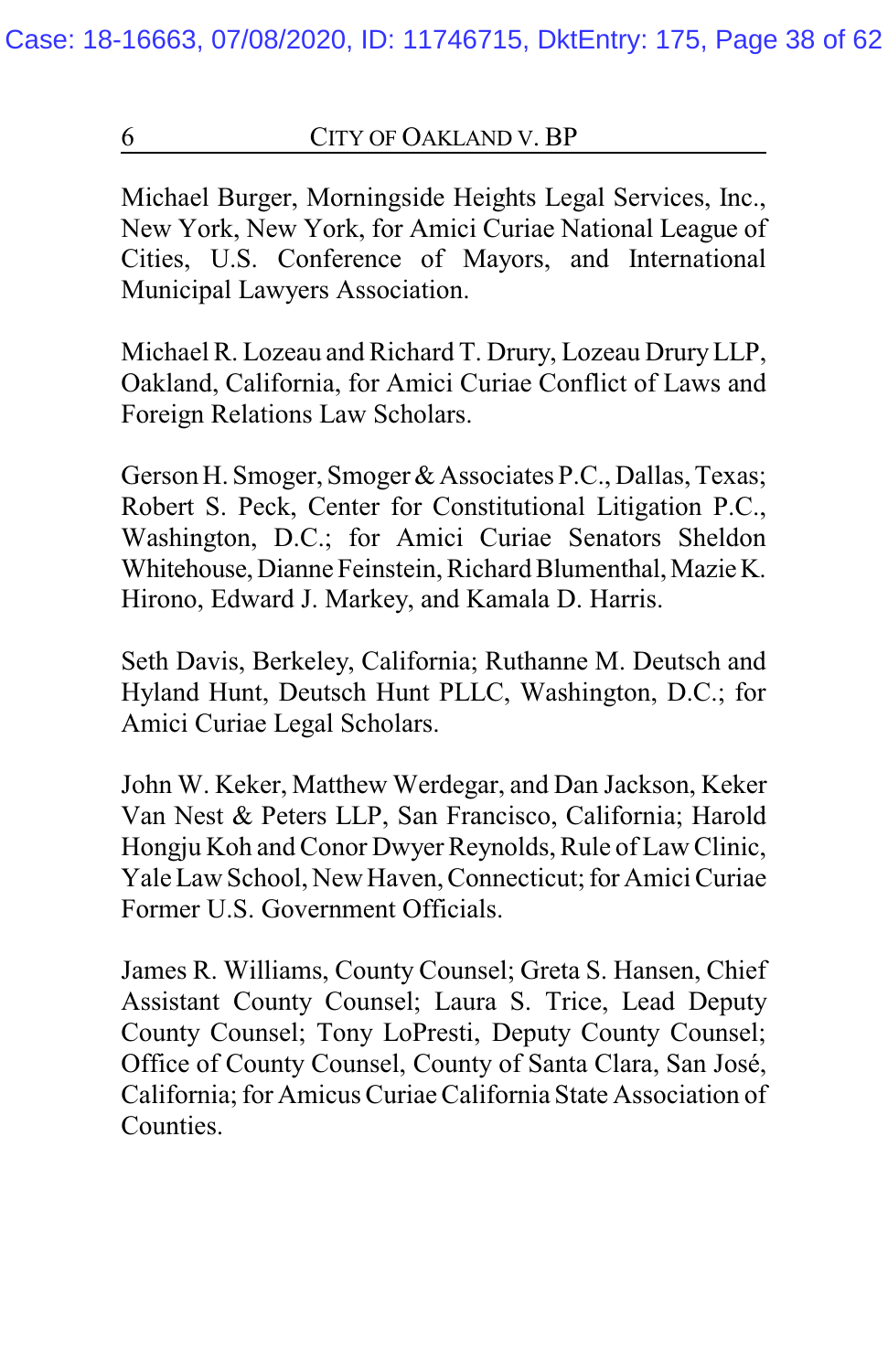Daniel P. Mensher and Alison S. Gaffney, Keller Rohrback L.L.P., Seattle, Washington, for Amici Curiae Robert Brulle, Center for Climate Integrity, Justin Farrell, Benjamin Franta, Stephan Lewandowsky, Naomi Oreskes, Geoffrey Supran, and Union of Concerned Scientists.

Kenneth L. Adams, Adams Holcomb LLP, Washington, D.C.; William A. Rossbach, Rossbach Law PC, Missoula, Montana; for Amici Curiae Mario J. Molina, Michael Oppenheimer, Bob Kopp, Friederike Otto, Susanne C. Moser, Donald J. Wuebbles, Gary Griggs, Peter C. Frumhoff, and Kristina Dahl.

Ian Fein, Natural Resources Defense Council, San Francisco, California; Peter Huffman, Natural Resources Defense Council, Washington, D.C.; for Amicus Curiae Natural Resources Defense Council.

Xavier Becerra, Attorney General; Sally Magnani, Senior Assistant Attorney General; David A. Zonana, Supervising Deputy Attorney General; Erin Ganahl and Heather Leslie, Deputy Attorneys General; Attorney General's Office, Sacramento, California; William Tong, Brian E. Frosh, Keith Ellison, Gurbir S. Grewal, Letitia James, Ellen F. Rosenblum; Peter F. Neronha, Thomas J. Donovan Jr., Robert W. Ferguson, and Karl A. Racine, Attorneys General; for Amici Curiae States of California, Connecticut, Maryland, Minnesota, New Jersey, New York, Oregon, Rhode Island, Vermont, and Washington, and the District of Columbia.

Steven P. Lehotsky, Michael B. Schon, and Jonathan D. Urick, U.S. Chamber Litigation Center, Washington, D.C.; Peter D. Keisler, C. Frederick Beckner III, Ryan C. Morris, and Tobias S. Loss-Eaton, Sidley Austin LLP, Washington,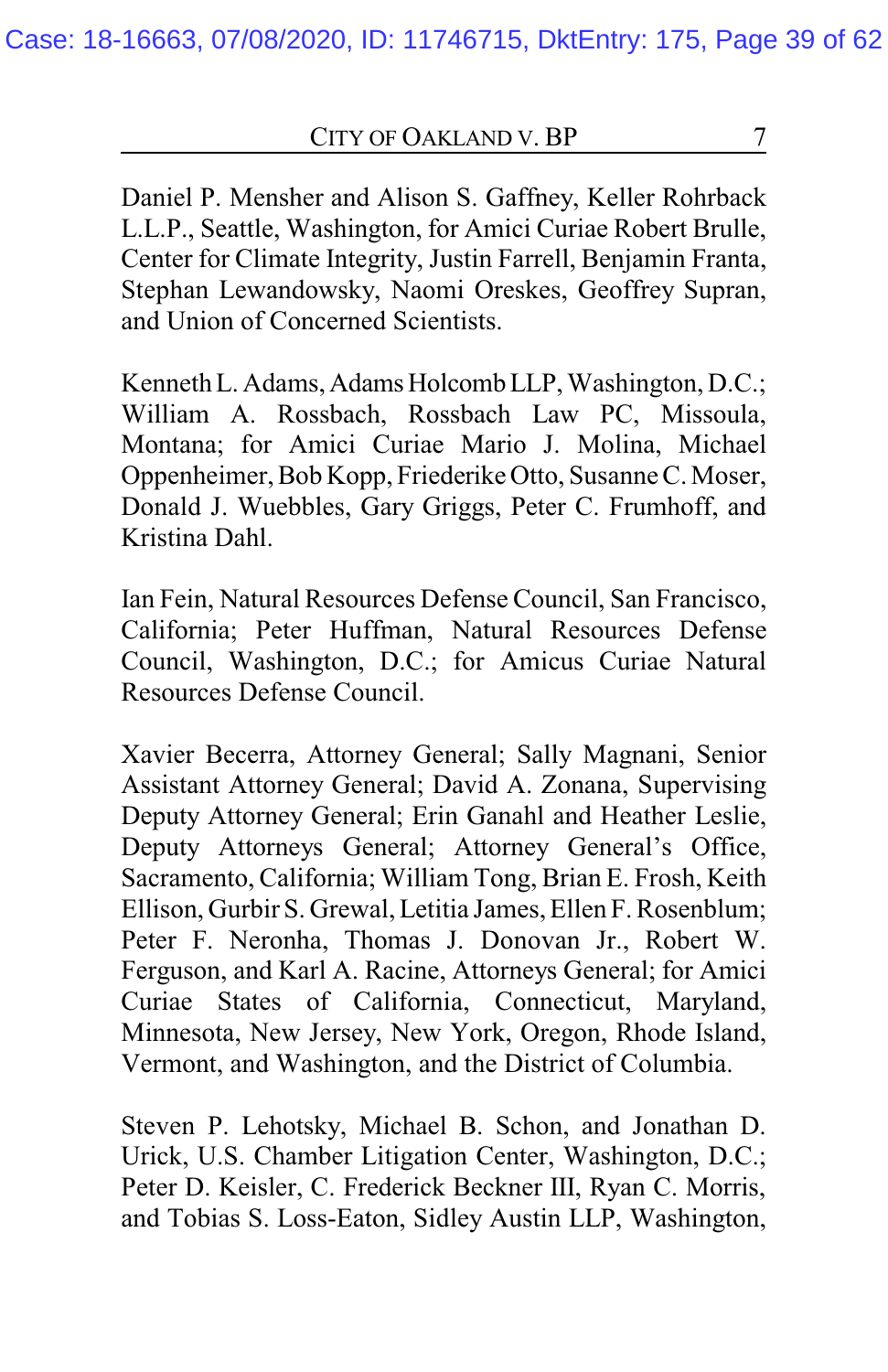D.C.; for Amicus Curiae Chamber of Commerce of the United States of America.

Corbin K. Barthold and Cory L. Andrews, Washington Legal Foundation, Washington, D.C., for Amicus Curiae Washington Legal Foundation.

Philip S. Goldberg and Christopher E. Appel, Shook Hardy & Bacon LLP, Washington, D.C.; Linda E. Kelly and Peter C. Tolsdorf, Manufacturers' Center for Legal Action, Washington, D.C.; for Amicus Curiae National Association of Manufacturers.

Curtis T. Hill, Jr., Attorney General; Thomas M. Fisher, Solicitor General; Kian J. Hudson, Deputy Solicitor General; Julia C. Payne and Robert Rowlett, Deputy Attorneys General; Office of the Attorney General, Indianapolis, Indiana; Steve Marshall, Kevin G. Clarkson, Leslie Rutledge, Christopher M. Carr, Derek Schmidt, Jeff Landry, Eric Schmitt, Tim Fox, Doug Peterson, Wayne Stenehjem, Dave Yost, Mike Hunter, Alan Wilson, Ken Paxton, Sean Reyes, Patrick Morrissey, and Bridget Hill, Attorneys General; for Amici Curiae States of Indiana, Alabama, Alaska, Arkansas, Georgia, Kansas, Louisiana, Missouri, Montana, Nebraska, North Dakota, Ohio, Oklahoma, SouthCarolina, Texas, Utah, West Virginia, and Wyoming.

Raymond A. Cardozo and David J. de Jesus, Reed Smith LLP, San Francisco, California; Richard A. Epstein, Chicago, Illinois; for Amici Curiae Professors Richard A. Epstein, Jason Scott Johnston, and Henry N. Butler.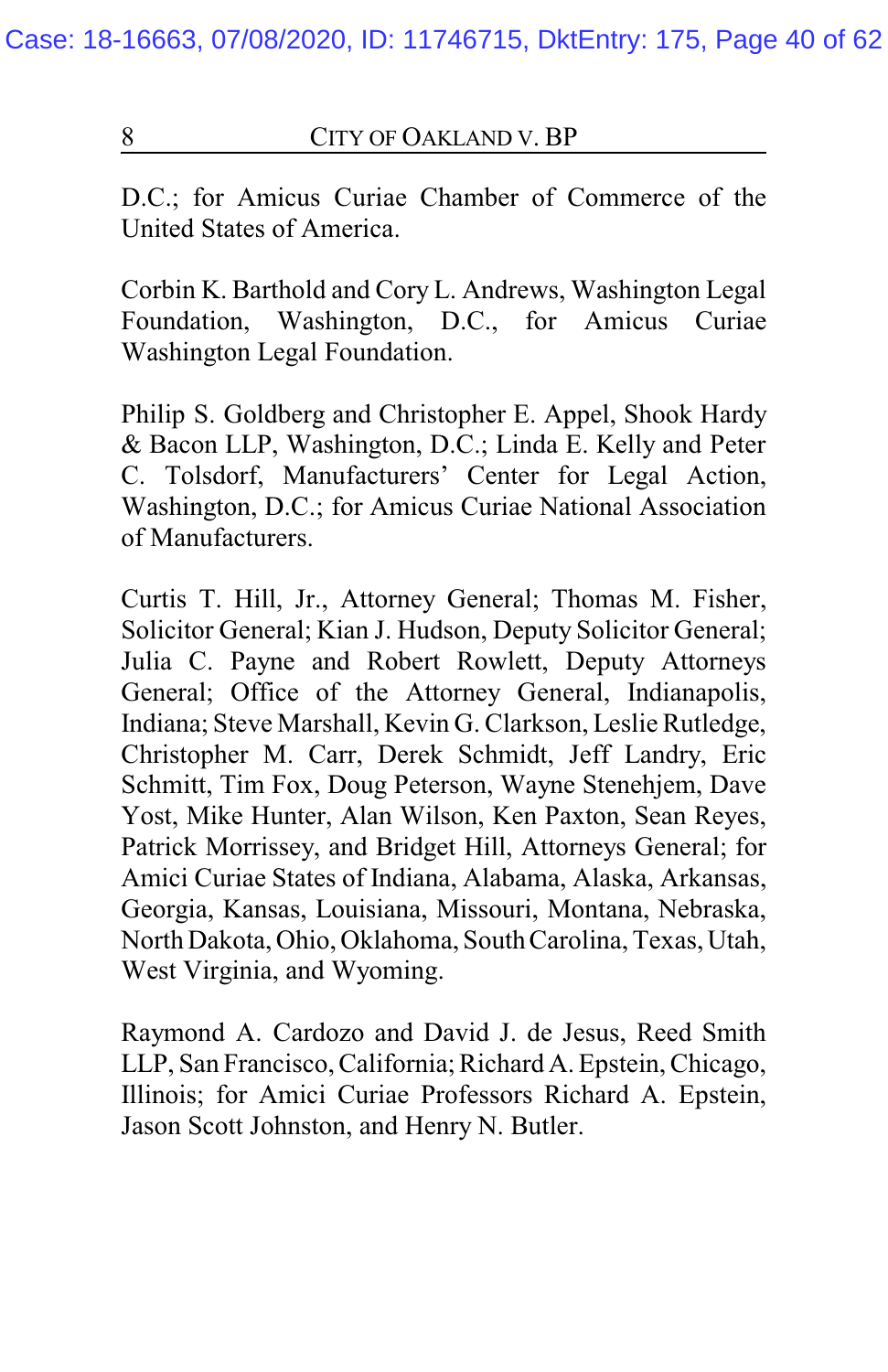**OPINION**

IKUTA, Circuit Judge:

Two California cities brought actions in state court alleging that the defendants' production and promotion of fossil fuels is a public nuisance under California law, and the defendants removed the complaints to federal court. We hold that the state-law claim for public nuisance does not arise under federal law for purposes of 28 U.S.C. § 1331, and we remand to the district court to consider whether there was an alternative basis for subject-matter jurisdiction.

#### I

In September 2017, the city attorneys for the City of Oakland and the City and County of San Francisco filed complaints in California state court asserting a California public-nuisance claim against five of the world's largest energy companies: BP p.l.c., Chevron Corporation, ConocoPhillips, Exxon Mobil Corporation, and Royal Dutch Shell plc.<sup>1</sup> The complaints claim that the defendants are liable for causing or contributing to a public nuisance under California law. *See* Cal. Civ. Code §§ 3479, 3480, 3491, 3494; Cal. Civ. Proc. Code § 731. We refer to the plaintiffs collectively as the "Cities" and to the defendants collectively as the "Energy Companies."

**<sup>1</sup>** Under California law, a city attorney may bring an action to abate a public nuisance "in the name of the people of the State of California," Cal. Civ. Proc. Code § 731, and so the complaints were brought in the name of the people of the State of California, acting by and through the city attorneys of Oakland and San Francisco.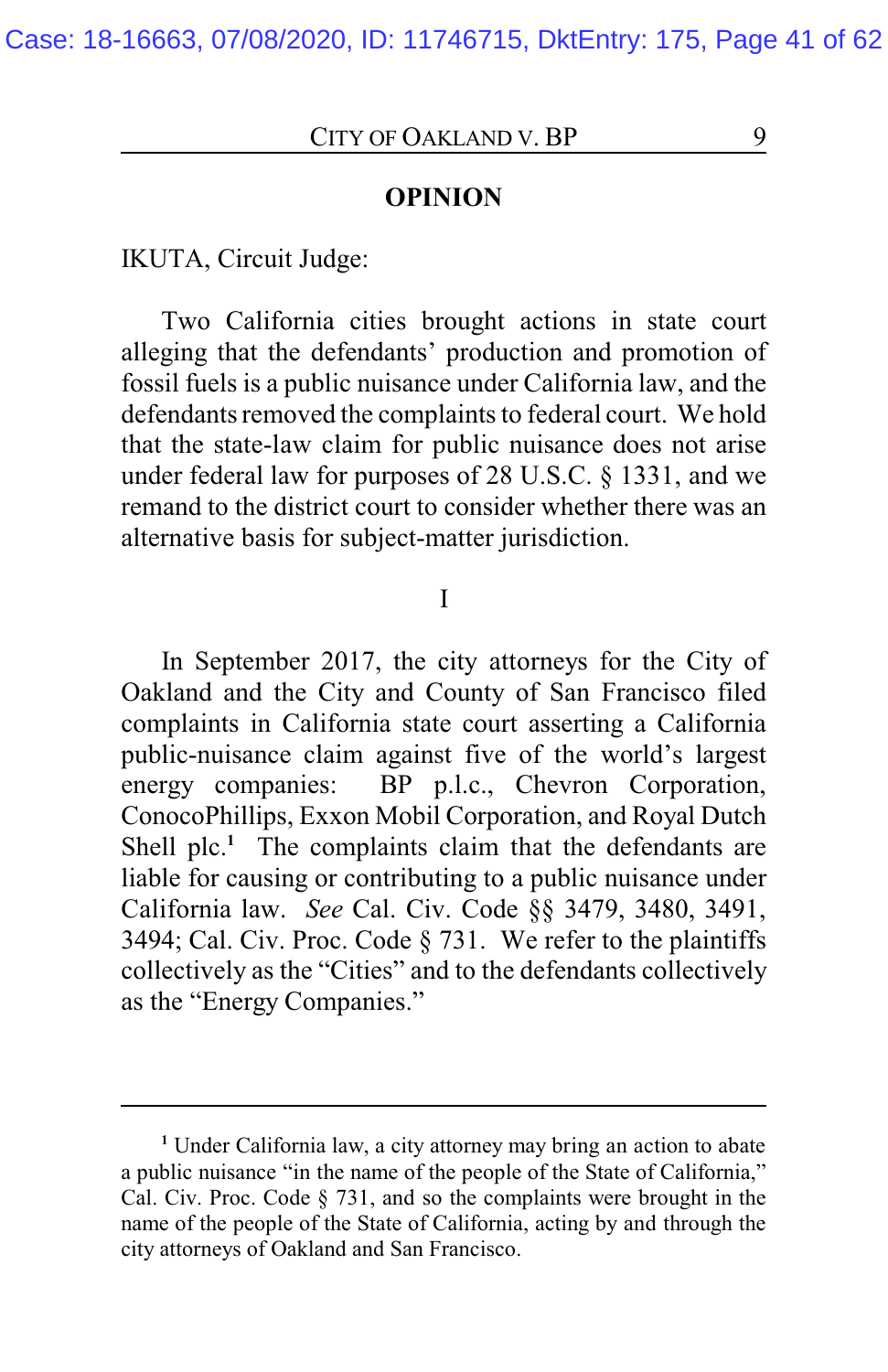According to the complaints, the Energy Companies' "production and promotion of massive quantities of fossil fuels" caused or contributed to "global warming-induced sea level rise," leading to coastal flooding of low-lying shorelines, increased shoreline erosion, salt-water impacts on the Cities' wastewater treatment systems, and interference with stormwater infrastructure, among other injuries. The complaints further allege that the Cities are incurring costs to abate these harms and expect the injuries will become more severe over the next 80 years. Accordingly, the Cities seek an order of abatement requiring the Energy Companies to fund a "climate change adaptation program" for Oakland and San Francisco "consisting of the building of sea walls, raising the elevation of low-lying property and buildings and building such other infrastructure as is necessary for [the Cities] to adapt to climate change."

In October 2017, the Energy Companies removed the Cities' complaints to federal court. The Energy Companies identified seven different grounds for subject-matter jurisdiction in their notices of removal, including that the Cities' public-nuisance claim was governed by federal common law because the claim implicates "uniquely federal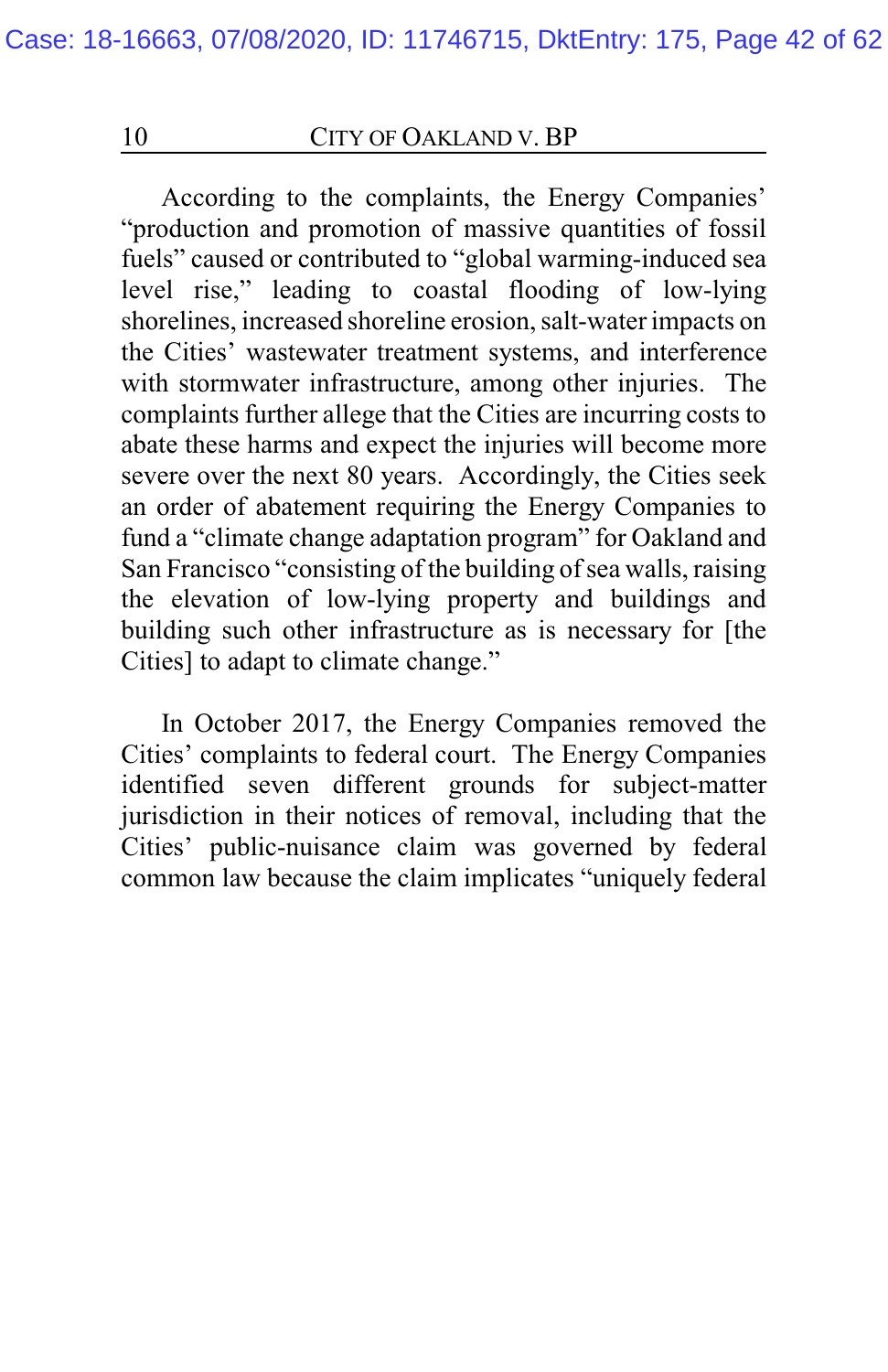interests."**<sup>2</sup>** After removal, the cases were assigned to the same district judge, Judge William H. Alsup.**<sup>3</sup>**

The Cities moved to remand the cases to state court on the ground that the district court lacked subject-matter jurisdiction. The district court denied the motion, concluding that it had federal-question jurisdiction under 28 U.S.C. § 1331 because the Cities' claim was "necessarily governed by federal common law." The district court reasoned that the Cities' public-nuisance claim raised issues relating to "interstate and international disputes implicating the conflicting rights of States or . . . relations with foreign nations" and that these issues had to be resolved pursuant to a uniform federal standard.

In response to the district court's ruling, the Cities amended their complaints to include a public-nuisance claim

**<sup>2</sup>** The notice of removal also asserted that the complaints are removable because the Cities' claim: (1) raises disputed and substantial federal issues, *see Grable & Sons Metal Prods., Inc v. Darue Eng'g & Mfg.*, 545 U.S. 308 (2005); (2) is "completely preempted" by federal law; (3) arises out of operations on the outer Continental Shelf, *see* 43 U.S.C. § 1349(b); (4) implicates actions that the Energy Companies took "pursuant to a federal officer's directions," see 28 U.S.C. § 1442(a)(1); (5) arose on "federal enclaves"; and (6) is related to bankruptcy cases, *see* 28 U.S.C. §§ 1334(b), 1452(a).

**<sup>3</sup>** Other cities and counties in California filed similar cases against the EnergyCompanies and a number of other energy companies. Those cases were filed in California state court and removed to federal court, where they were assigned to Judge Vince G. Chhabria. Judge Chhabria remanded those cases to state court based on a lack of subject-matter jurisdiction. *See Cty. of San Mateo v. Chevron Corp.*, 294 F. Supp. 3d 934, 939 (N.D. Cal. 2018). We resolve the appeal from that remand order in a concurrently filed opinion. *See Cty. of San Mateo v. Chevron Corp.*,  $-$  F.3d  $-$  (9th Cir. 2020).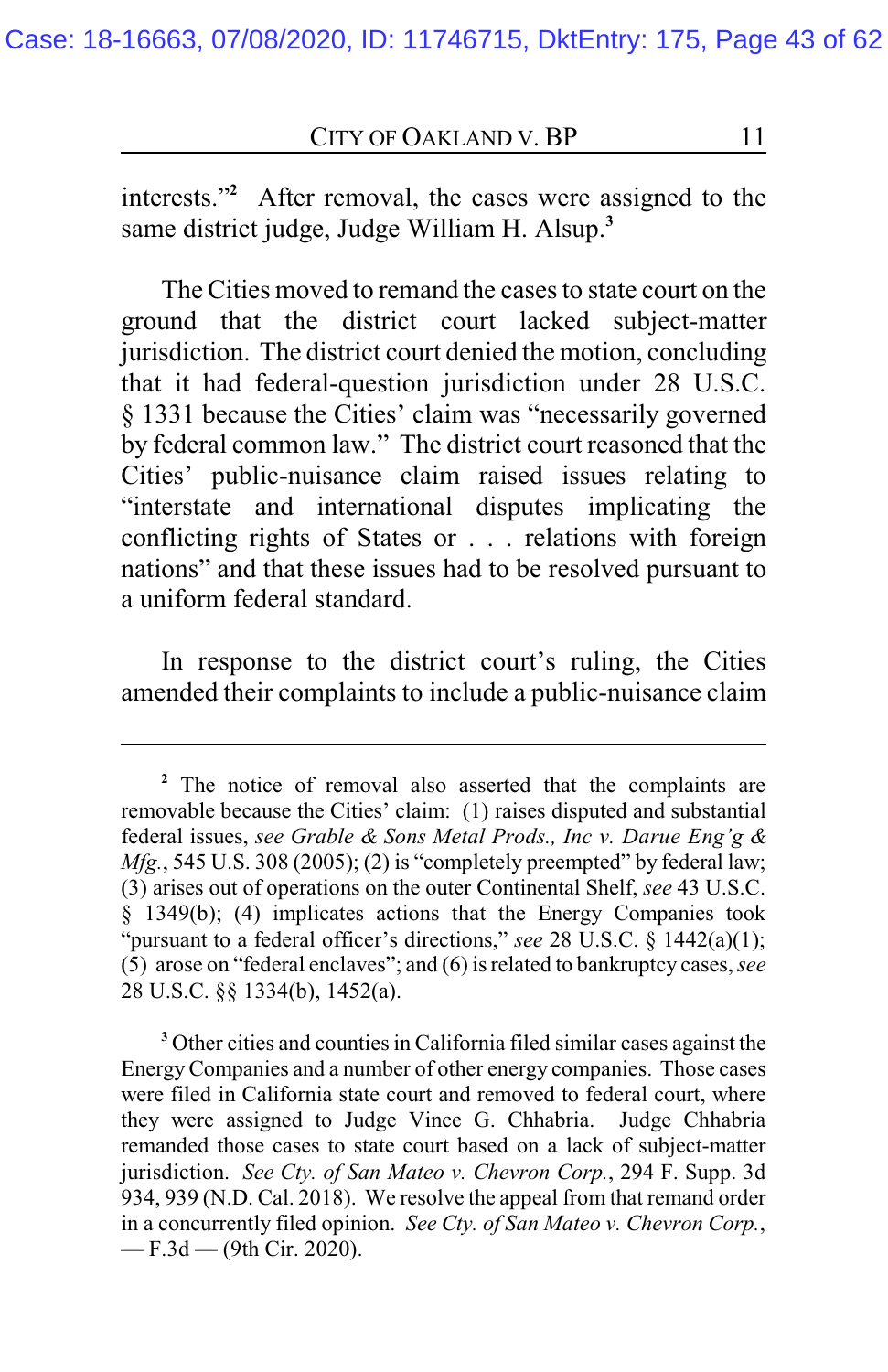under federal common law.**<sup>4</sup>** The amended complaints stated that the federal claim was added "to conform to the [district court's] ruling" and that the Cities "reserve[d] all rights with respect to whether jurisdiction [is] proper in federal court." The Energy Companies moved to dismiss the amended complaints.

In June 2018, the district court held that the amended complaints failed "to state a claim upon which relief can be granted." Fed. R. Civ. P. 12(b)(6). The district court first determined that it would be inappropriate to extend federal common law to provide relief because "federal courts should exercise great caution before fashioning federal common law in areas touching on foreign affairs," and the Cities' claims "implicate[d] the interests of countless governments, both foreign and domestic." The district court then dismissed the state-law claim on the ground that it "must stand or fall under federal common law." The district court therefore dismissed the amended complaints for failure to state a claim. On the same day, the district court requested a joint statement from the parties regarding whether it was necessary to reach the pending motions to dismiss for lack of personal jurisdiction. *See* Fed. R. Civ. P. 12(b)(2). After BP, ConocoPhillips, Exxon, and Shell requested a ruling on the issue, the district court ruled that it lacked personal jurisdiction over those defendants and dismissed them. The district court then entered judgments in favor of the Energy Companies and against the Cities.

**<sup>4</sup>** The Cities added the City of Oakland and the City and County of San Francisco as plaintiffs because federal law, unlike California law, does not allow a city attorney to bring a public-nuisance action in federal court in the name of the people of the State of California.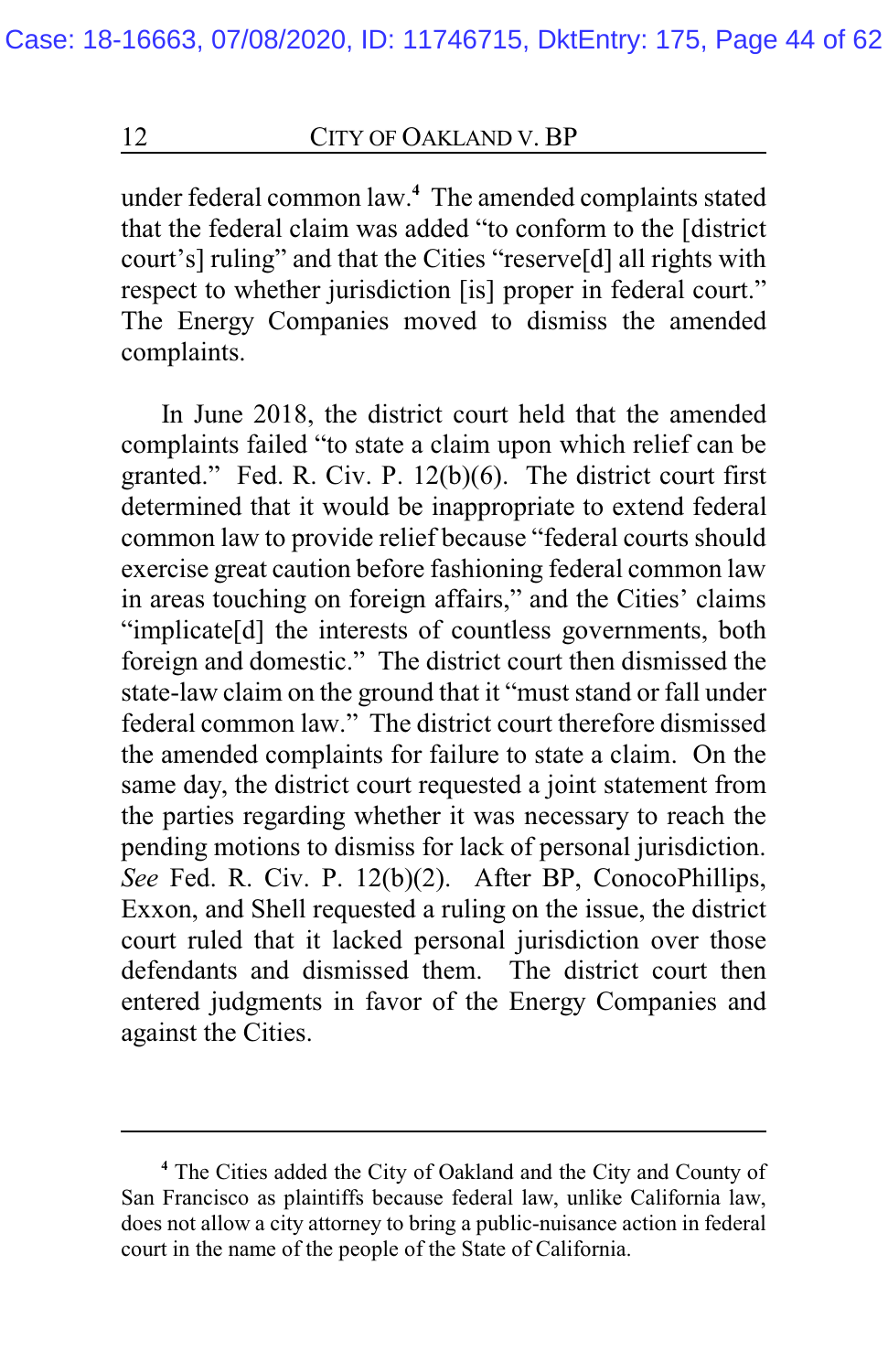The Cities appeal the denial of their motions to remand, the dismissal of their complaints for failure to state a claim, and the district court's personal-jurisdiction ruling. We have jurisdiction under 28 U.S.C. § 1291. We review questions of statutory construction and subject-matter jurisdiction de novo. *Ritchey v. Upjohn Drug Co.*, 139 F.3d 1313, 1315 (9th Cir. 1998). "[S]tatutes extending federal jurisdiction . . . are narrowly construed so as not to reach beyond the limits intended by Congress." *Phillips v. Osborne*, 403 F.2d 826, 828 (9th Cir. 1968).

#### II

We first consider the Cities' argument that the district court erred in determining that it had federal-question jurisdiction under 28 U.S.C. § 1331. In undertaking this analysis, we consider only "the pleadings filed at the time of removal without reference to subsequent amendments." *Provincial Gov't of Marinduque v. Placer Dome, Inc.*, 582 F.3d 1083, 1085 n.1 (9th Cir. 2009) (citation omitted).

#### A

Federal-question jurisdiction stems from a congressional enactment, 28 U.S.C. § 1331, which provides that "[t]he district courts shall have original jurisdiction of all civil actions arising under the Constitution, laws, or treaties of the United States." The scope of this statutory grant of The scope of this statutory grant of jurisdiction is a matter of congressional intent, and the Supreme Court has determined that Congress conferred "a more limited power" than the full scope of judicial power accorded in the Constitution. *Merrell Dow Pharm. Inc. v.*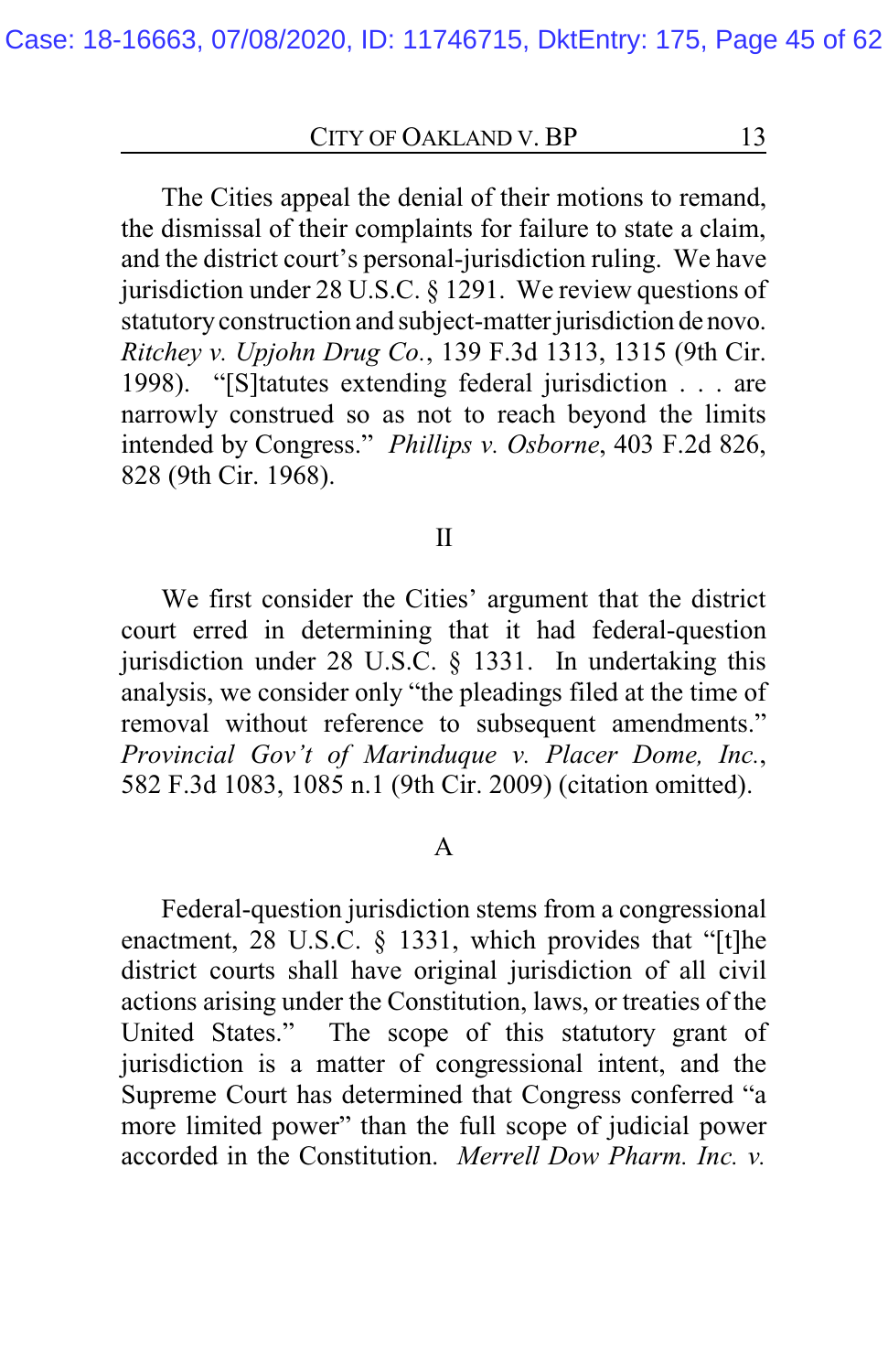*Thompson*, 478 U.S. 804, 807 (1986).**<sup>5</sup>** The general rule, referred to as the "well-pleaded complaint rule," is that a civil action arises under federal law for purposes of § 1331 when a federal question appears on the face of the complaint. *Caterpillar Inc. v. Williams*, 482 U.S. 386, 392 (1987). Because federal jurisdiction "depends solely on the plaintiff's claims for relief and not on anticipated defenses to those claims," *ARCO Envtl. Remediation, L.L.C. v. Dep't of Health & Envtl. Quality of Mont.*, 213 F.3d 1108, 1113 (9th Cir. 2000), "a case may *not* be removed to federal court on the basis of a federal defense, including the defense of preemption, even if the defense is anticipated in the plaintiff's complaint, and even if both parties concede that the federal defense is the only question truly at issue," *Caterpillar*, 482 U.S. at 393. Therefore, as the "master of the claim," the plaintiff can generally"avoid federal jurisdiction byexclusive reliance on state law." *Id.* at 392.

There are a few exceptions to the well-pleaded-complaint rule, however.

1

First, in a line of cases, beginning with *Northern Pacific Railway Co. v. Soderberg*, 188 U.S. 526 (1903), and extending most recently to *Grable & Sons Metal Products,*

**<sup>5</sup>** Article III of the Constitution provides that "[t]he judicial Power shall extend to all Cases, in Law and Equity, arising under this Constitution, the Laws of the United States, and Treaties made, or which shall be made, under their Authority." U.S. Const. art. III, § 2. "[T]he constitutional meaning of 'arising under' may extend to all cases in which a federal question is 'an ingredient' of the action." *Merrell Dow Pharm.*, 478 U.S. at 807 (quoting *Osborn v. Bank of U.S.*, 22 U.S. (9 Wheat.) 738, 823 (1824)).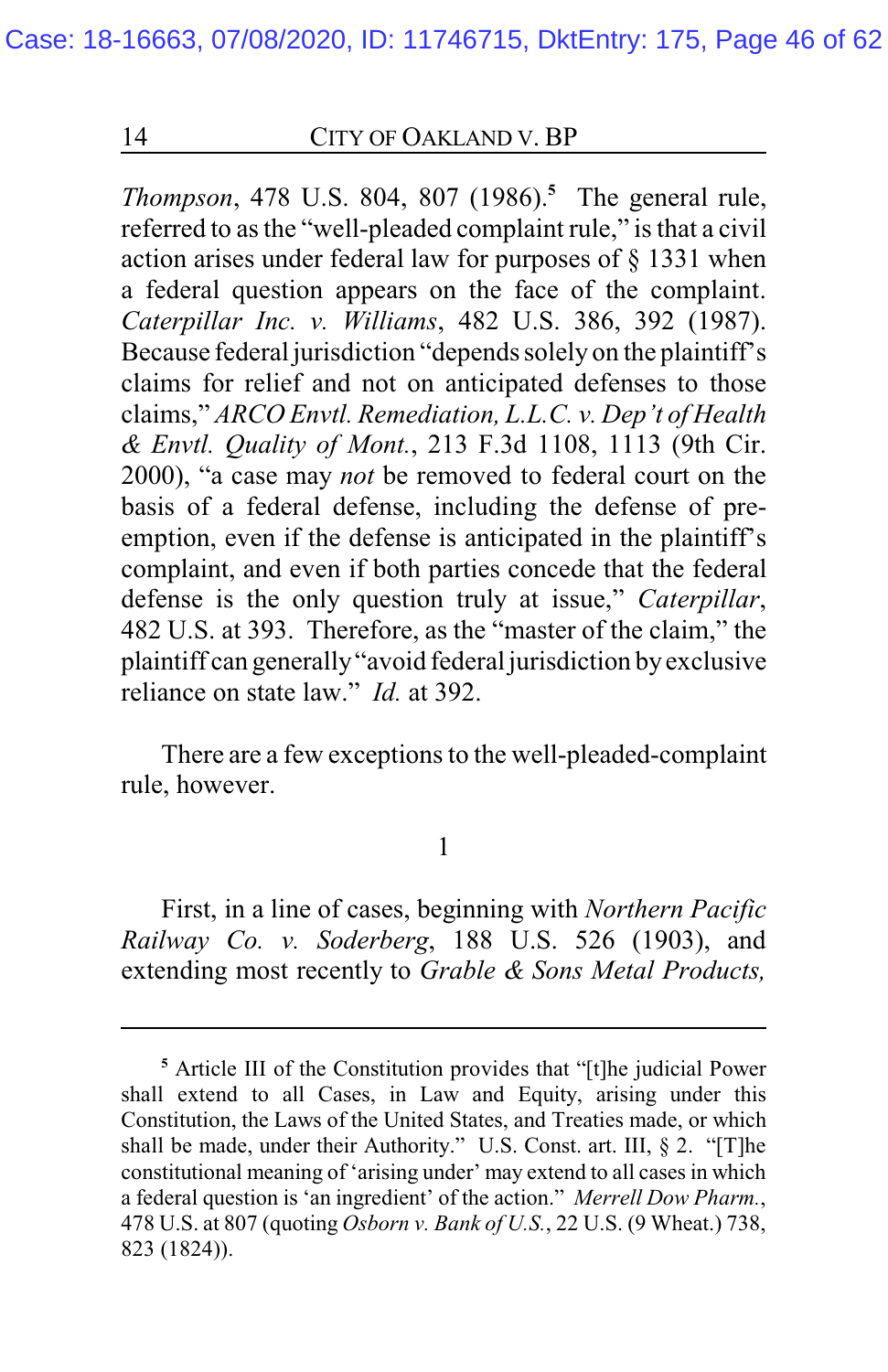*Inc. v. Darue Engineering & Manufacturing*, 545 U.S. 308 (2005), the Supreme Court has recognized a "special and small category" of state-law claims that arise under federal law for purposes of § 1331 "because federal law is 'a necessary element of the . . . claim for relief.'" *Empire Healthchoice Assur., Inc. v. McVeigh*, 547 U.S. 677, 699 (2006) (citation omitted). Only a few cases have fallen into this "slim category," *id.* at 701, including: (1) a series of quiet-title actions from the early 1900s that involved disputes as to the interpretation and application of federal law, *see Hopkins v. Walker*, 244 U.S. 486, 489 (1917) (federal jurisdiction was proper because "it [was] plain" that the case involved "a controversyrespecting the construction and effect of" federal mining laws); *Wilson Cypress Co. v. Pozo*, 236 U.S. 635, 642–43 (1915) (federal jurisdiction was proper because the plaintiffs relied "upon [a] treaty with Spain and laws of the United States . . . to defeat [the] defendant's claim of title"); *Soderberg*, 188 U.S. at 528 (federal jurisdiction was proper because the plaintiff's claim"depend[ed] upon the proper construction of an act of Congress"); (2) a shareholder action seeking to enjoin a Missouri corporation from investing in federal bonds on the ground that the federal act pursuant to which the bonds were issued was unconstitutional, *see Smith v. Kan. City Title & Tr. Co.*, 255 U.S. 180, 201 (1921); and (3) a state-quiet title action claiming that property had been unlawfully seized by the Internal Revenue Service (IRS) because the notice of the seizure did not comply with the Internal Revenue Code, *see Grable*, 545 U.S. at 311. In other cases where parties have sought to invoke federal jurisdiction for state-law claims, the Court has concluded that jurisdiction was lacking, even when the claims were premised on violations of federal law, *see Merrell Dow Pharm.*, 478 U.S. at 805–07; *Moore v. Chesapeake & Ohio Ry. Co.*, 291 U.S. 205, 210 (1934),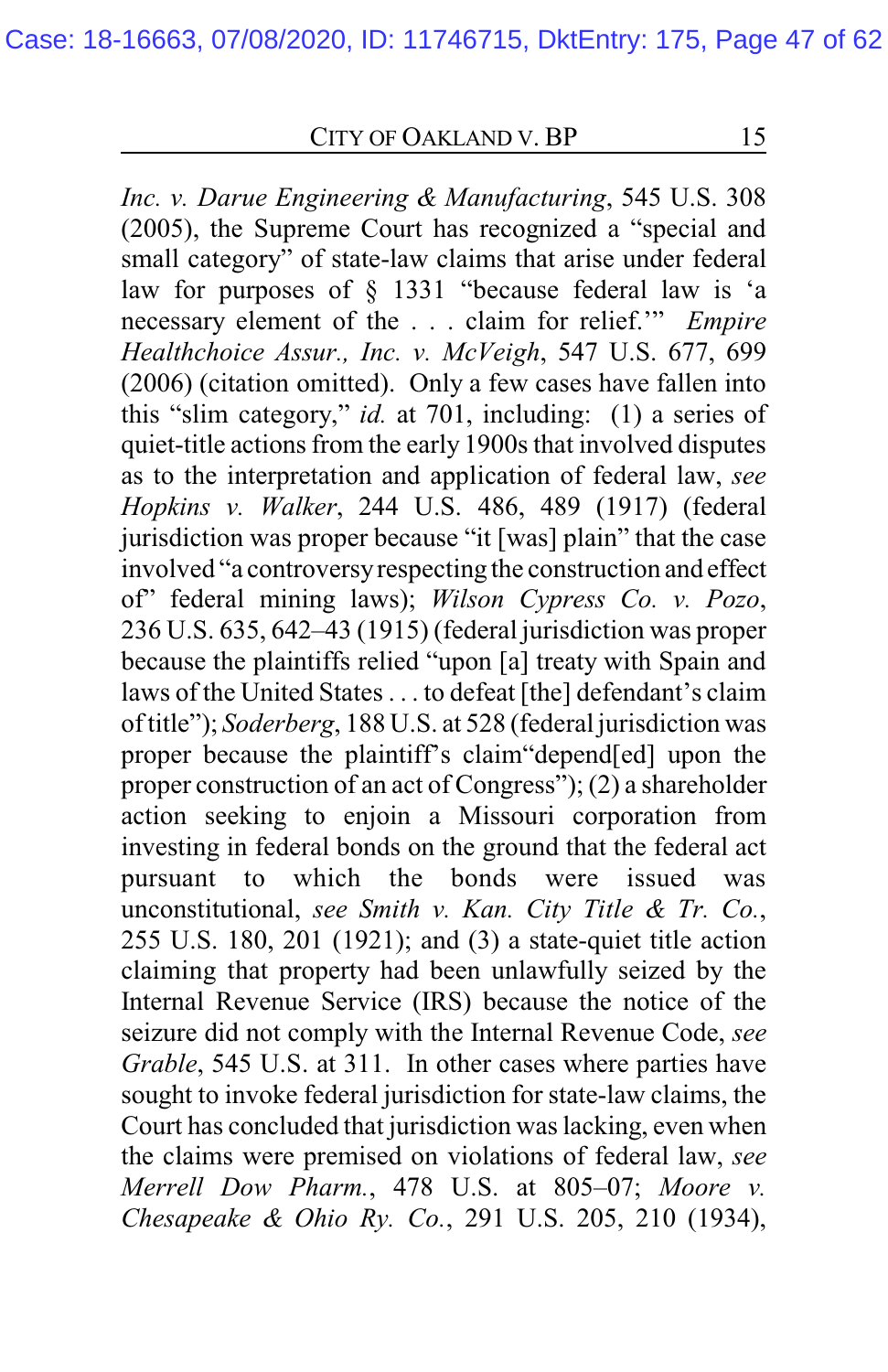required remedies "contemplated by a federal statute," *Empire Healthchoice*, 547 U.S. at 690, or required the interpretation and application of a federal statute in a hypothetical case underlying a legal malpractice claim, *see Gunn v. Minton*, 568 U.S. 251, 259 (2013).

The Court has articulated a test for deciding when this exception to the well-pleaded-complaint rule applies. As explained in *Grable* and later in *Gunn*, federal jurisdiction over a state-law claim will lie if a federal issue is "(1) necessarily raised, (2) actually disputed, (3) substantial, and (4) capable of resolution in federal court without disrupting the federal-state balance approved by Congress." *Gunn*, 568 U.S. at 258 (citing *Grable*, 545 U.S. at 314). All four requirements must be met for federal jurisdiction to be proper. *Id.*

The Court has often focused on the third requirement, the question whether a case "turn[s] on substantial questions of federal law." *Grable*, 545 U.S. at 312. This inquiry focuses on the importance of a federal issue "to the federal system as a whole." *Gunn*, 568 U.S. at 260. An issue has such importance when it raises substantial questions as to the interpretation or validity of a federal statute, *see Smith*, 255 U.S. at 201; *Hopkins*, 244 U.S. at 489–90, or when it challenges the functioning of a federal agency or program, *see Grable*, 545 U.S. at 315 (holding there was federal jurisdiction to address an action challenging the IRS's ability to satisfy tax delinquencies by seizing and disposing of property); *cf. Bennett v. Sw. Airlines Co.*, 484 F.3d 907, 911 (7th Cir. 2007) (holding that federal jurisdiction was lacking because, among other reasons, the plaintiffs did not "challenge the validity of any federal agency's or employee's action"). Moreover, an issue may qualify as substantial when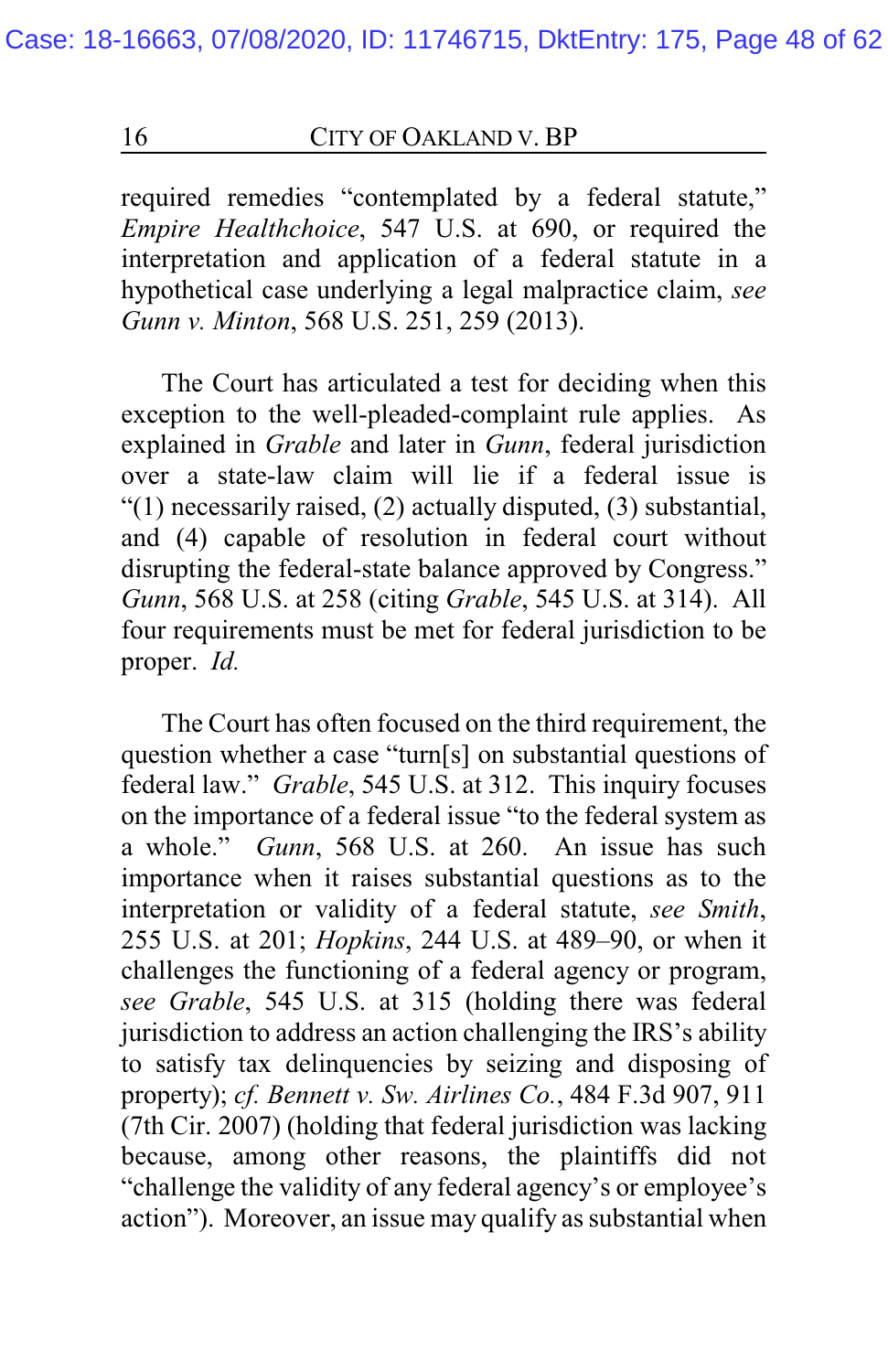it is a "pure issue of law," *Empire Healthchoice*, 547 U.S. at 700 (citation omitted), that directly draws into question "the constitutional validity of an act of Congress," *Smith*, 255 U.S. at 201, or challenges the actions of a federal agency, *see Grable*, 545 U.S. at 310, and a ruling on the issue is "both dispositive of the case and would be controlling in numerous other cases," *Empire Healthchoice*, 547 U.S. at 700 (citing *Grable*, 545 U.S. at 313). By contrast, a federal issue is not substantial if it is "fact-bound and situation-specific," *see id.* at 701, or raises only a hypothetical question unlikely to affect interpretations of federal law in the future, *see Gunn*, 568 U.S. at 261. A federal issue is not substantial merely because of its novelty, *see id.* at 262, or because it will further a uniform interpretation of a federal statute, *see Merrell Dow Pharm.*, 478 U.S. at 815–16.

#### 2

A second exception to the well-pleaded-complaint rule is referred to as the "artful-pleading doctrine." This doctrine "allows removal where federal law completely preempts a plaintiff's state-law claim," *Rivet v. Regions Bank of La.*, 522 U.S. 470, 475 (1998), meaning that "the pre-emptive force of the statute is so 'extraordinary' that it 'converts an ordinary state common-law complaint into one stating a federal claim for purposes of the well-pleaded complaint rule,'" *Caterpillar*, 482 U.S. at 393 (quoting *Metro. Life Ins. Co. v. Taylor*, 481 U.S. 58, 65 (1987)). To have this effect, a federal statute must "provide[] the exclusive cause of action for the claim asserted and also set forth procedures and remedies governing that cause of action." *Beneficial Nat'l Bank v. Anderson*, 539 U.S. 1, 8 (2003).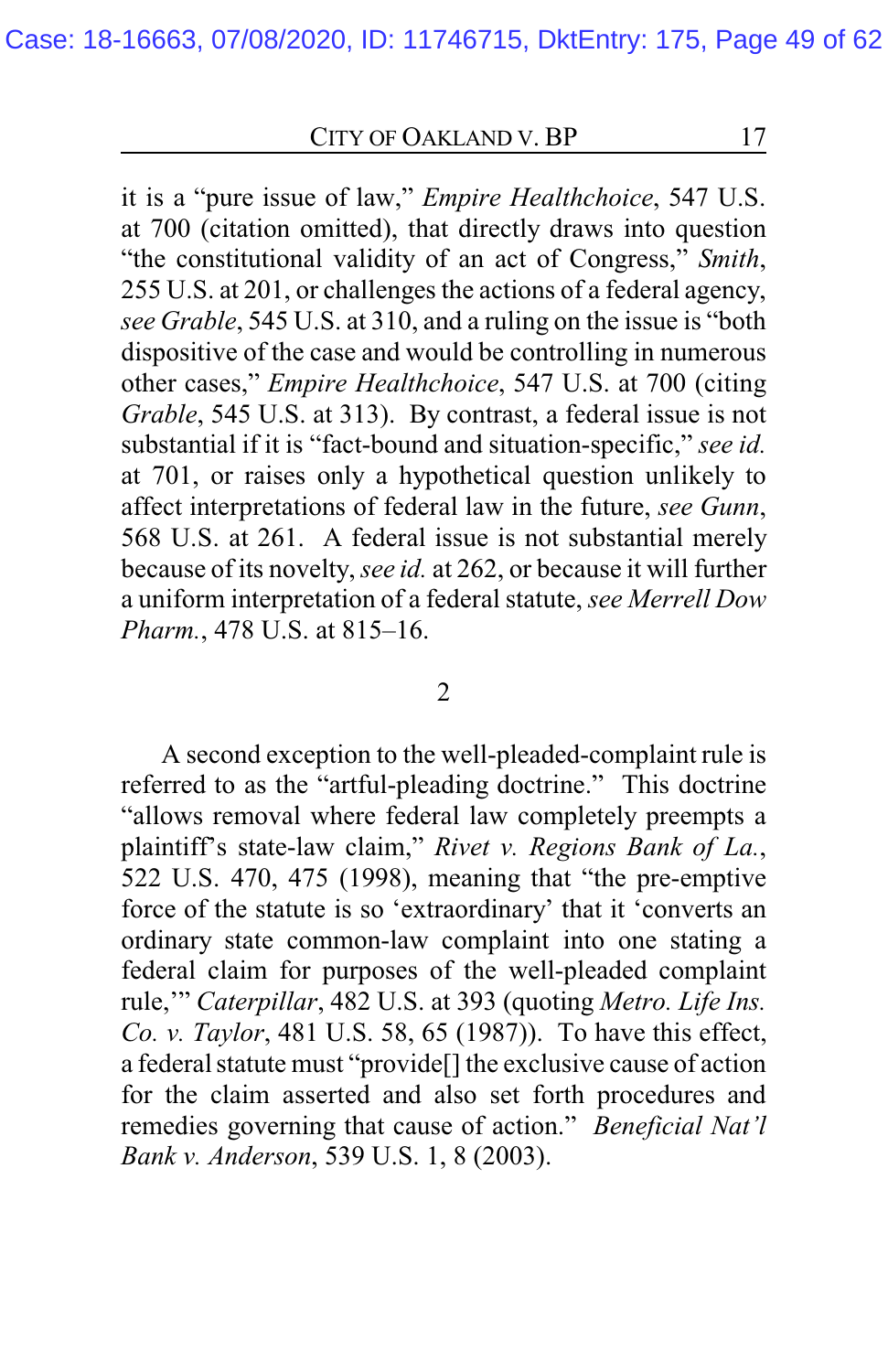The Supreme Court has identified only three statutes that meet this criteria: (1) § 301 of the Labor Management Relations Act (the LMRA), 29 U.S.C. § 185, which "displace[s] entirely any state cause of action 'for violation of contracts between an employer and a labor organization,'" *Franchise Tax Bd. of Cal. v. Constr. Laborers Vacation Tr. for S. Cal.*, 463 U.S. 1, 23 (1983) (citation omitted); (2)  $\S$  502(a) of the Employee Retirement Income Security Act of 1974 (ERISA), 29 U.S.C. § 1132(a), which preempts statelaw claims asserting improper processing of a claim for benefits under an employee-benefit plan regulation by ERISA, *Metro. Life Ins.*, 481 U.S. at 65–66; and (3) §§ 85 and 86 of the National Bank Act, 12 U.S.C. §§ 85, 86, which provide the "exclusive cause of action for usury claims against national banks," *Beneficial Nat'l Bank*, 539 U.S. at 9. In light of these cases, we have held that complete preemption for purposes of federal jurisdiction under § 1331 exists when Congress: (1) intended to displace a state-law cause of action, and (2) provided a substitute cause of action. *Hansen v. Grp. Health Coop.*, 902 F.3d 1051, 1057 (9th Cir. 2018) (citing *Beneficial Nat'l Bank*, 539 U.S. at 8); *accord Hunter v. United Van Lines*, 746 F.2d 635, 642–43 (9th Cir. 1984).

#### B

We now consider whether the district court erred in concluding it had jurisdiction over the Cities' complaints under § 1331. At the time of removal, each complaint asserted only a single cause of action for public nuisance under California law. Under thewell-pleaded-complaint rule, the district court lacked federal-question jurisdiction unless one of the two exceptions to the well-pleaded-complaint rule applies.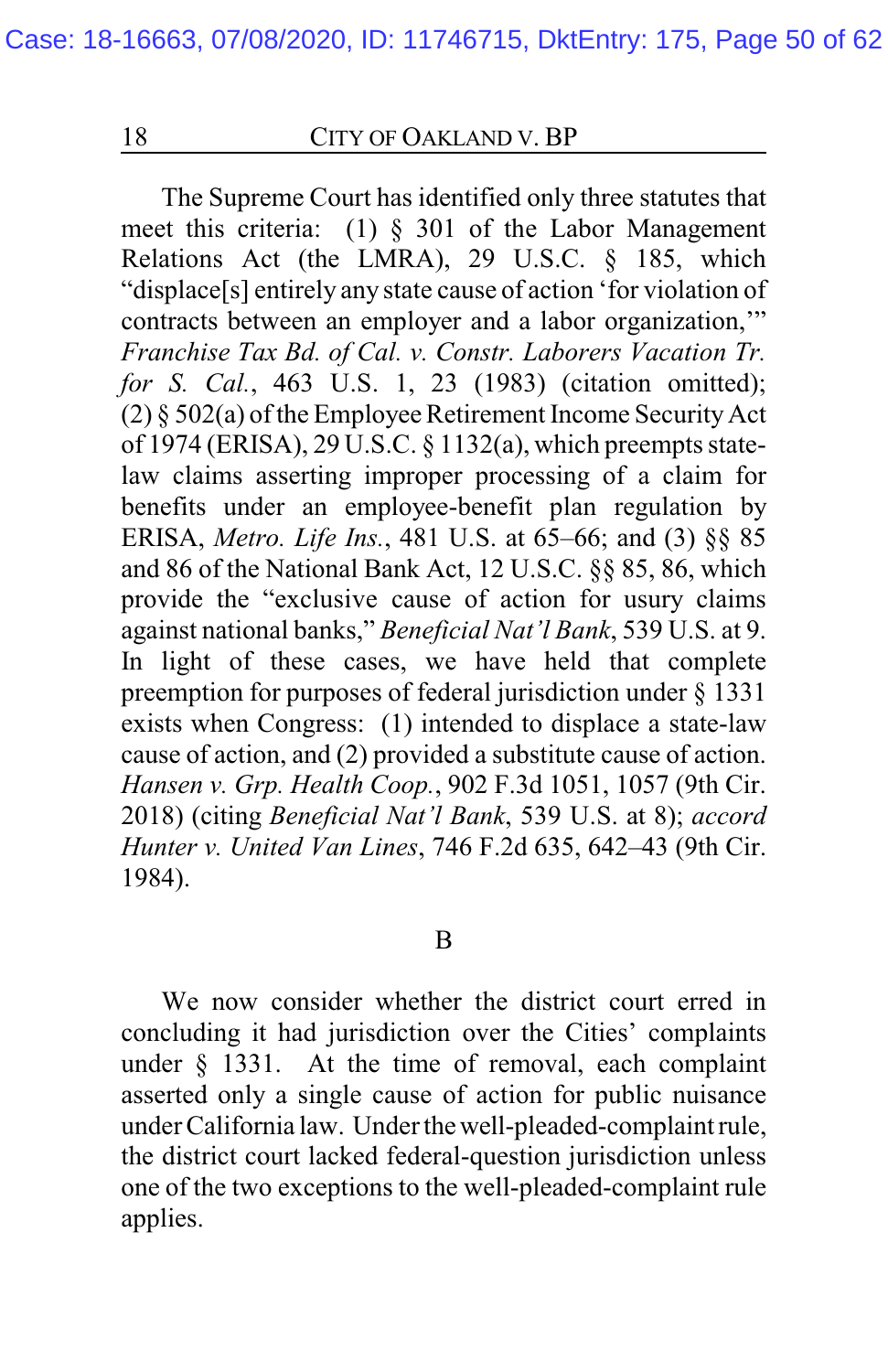#### 1

We first consider whether the Cities' state-law claim for public nuisance falls within the "special and small category" of state-law claims that arise under federal law. *Empire Healthchoice*, 547 U.S. at 699. The gist of the Cities' claim is that the Energy Companies' production and promotion of fossil fuels has resulted in rising sea levels, causing harm to the Cities. Under the Court's test, we must determine whether, by virtue of this claim, a federal issue is "(1) necessarily raised, (2) actually disputed, (3) substantial, and (4) capable of resolution in federal court without disrupting the federal-state balance approved by Congress." *Gunn*, 568 U.S. at 258 (citing *Grable*, 545 U.S. at 314).

Even assuming that the Cities' allegations could give rise to a cognizable claim for public nuisance under federal common law, *cf. Am. Elec. Power Co. v. Connecticut ("AEP")*, 564 U.S. 410, 423 (2011), the district court did not have jurisdiction under § 1331 because the state-law claim for public nuisance fails to raise a substantial federal question. Adjudicating the claim does not require resolution of a substantial question of federal law: the claim neither requires an interpretation of a federal statute, *cf. Grable*, 545 U.S. at 310; *Hopkins*, 244 U.S. at 489, nor challenges a federal statute's constitutionality, *cf. Smith*, 255 U.S. at 199*.* The Energy Companies also do not identify a legal issue necessarily raised by the claim that, if decided, will "be controlling in numerous other cases." *Empire Healthchoice*, 547 U.S. at 700 (citing *Grable*, 545 U.S. at 313). Indeed, it is not clear that the claim requires an interpretation or application of federal law at all, because the Supreme Court has not yet determined that there is a federal common law of public nuisance relating to interstate pollution, *see AEP*,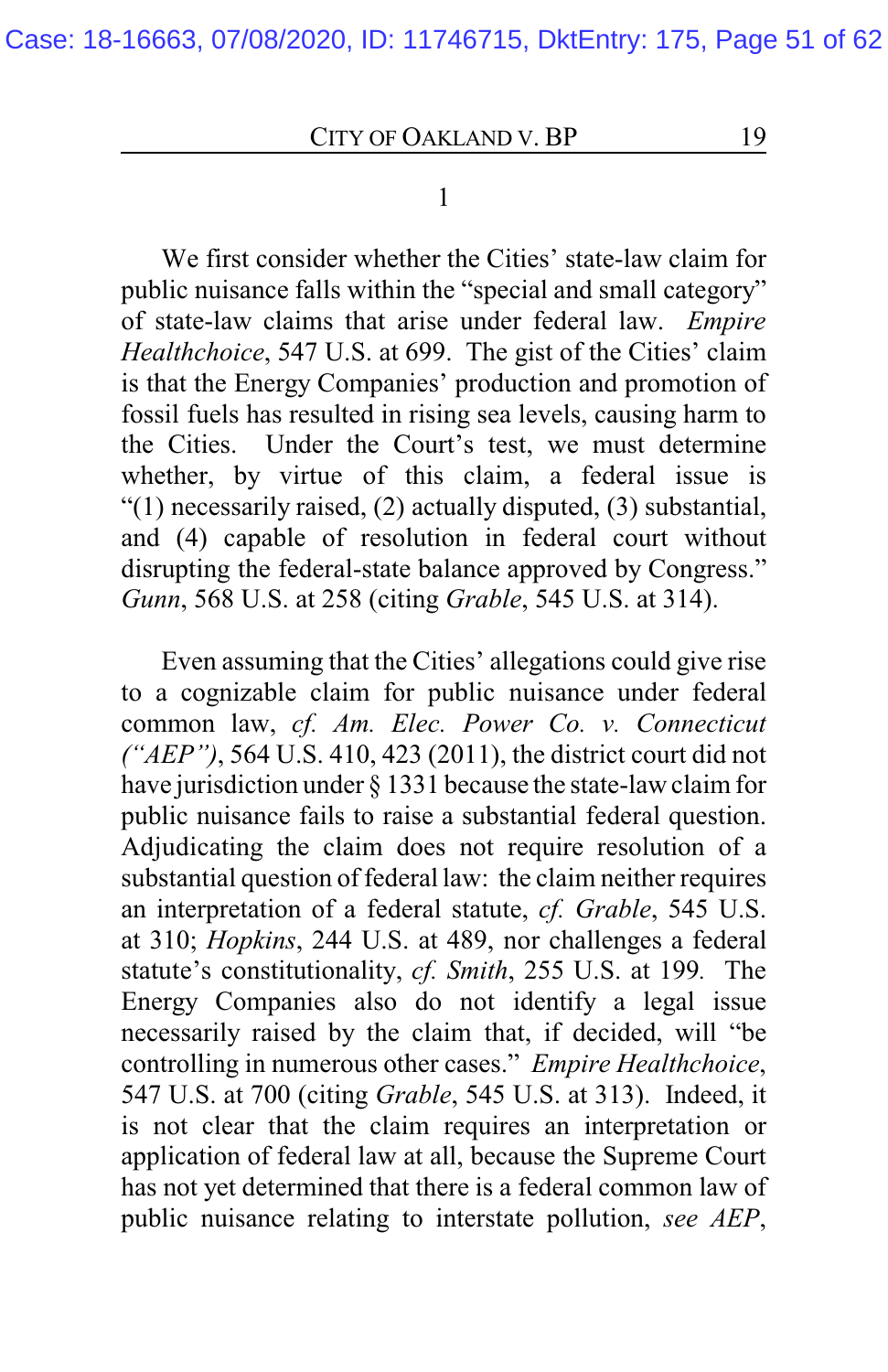564 U.S. at 423, and we have held that federal publicnuisance claims aimed at imposing liability on energy producers for "acting in concert to create, contribute to, and maintain global warming" and "conspiring to mislead the public about the science of global warming," *Native Vill. of Kivalina v. ExxonMobil Corp.*, 696 F.3d 849, 854 (9th Cir. 2012), are displaced by the Clean Air Act, *id.* at 858.

Rather than identify a legal issue, the Energy Companies suggest that the Cities' state-law claim implicates a variety of "federal interests," including energy policy, national security, and foreign policy. **<sup>6</sup>** The question whether the Energy Companies can be held liable for public nuisance based on production and promotion of the use of fossil fuels and be required to spend billions of dollars on abatement is no doubt an important policy question, but it does not raise a substantial question of federal law for the purpose of determining whether there is jurisdiction under § 1331. *Cf. Empire Healthchoice*, 547 U.S. at 701 (holding that the federal government's "overwhelming interest in attracting able workers to the federal workforce" and "in the health and welfare of the federal workers upon whom it relies to carry out its functions" was insufficient to transform a "state-courtinitiated tort litigation" into a "federal case"). Finally, evaluation of the Cities' claim that the Energy Companies' activities amount to a public nuisance would require factual determinations, and a state-law claim that is "fact-bound and situation-specific" is not the type of claim for which federalquestion jurisdiction lies. *Id.*; *see also Bennett*, 484 F.3d at 910 (holding that federal jurisdiction was lacking when the

**<sup>6</sup>** We do not address whether such interests may give rise to an affirmative federal defense because such a defense is not grounds for federal jurisdiction. *See, e.g.*, *Caterpillar*, 482 U.S. at 393.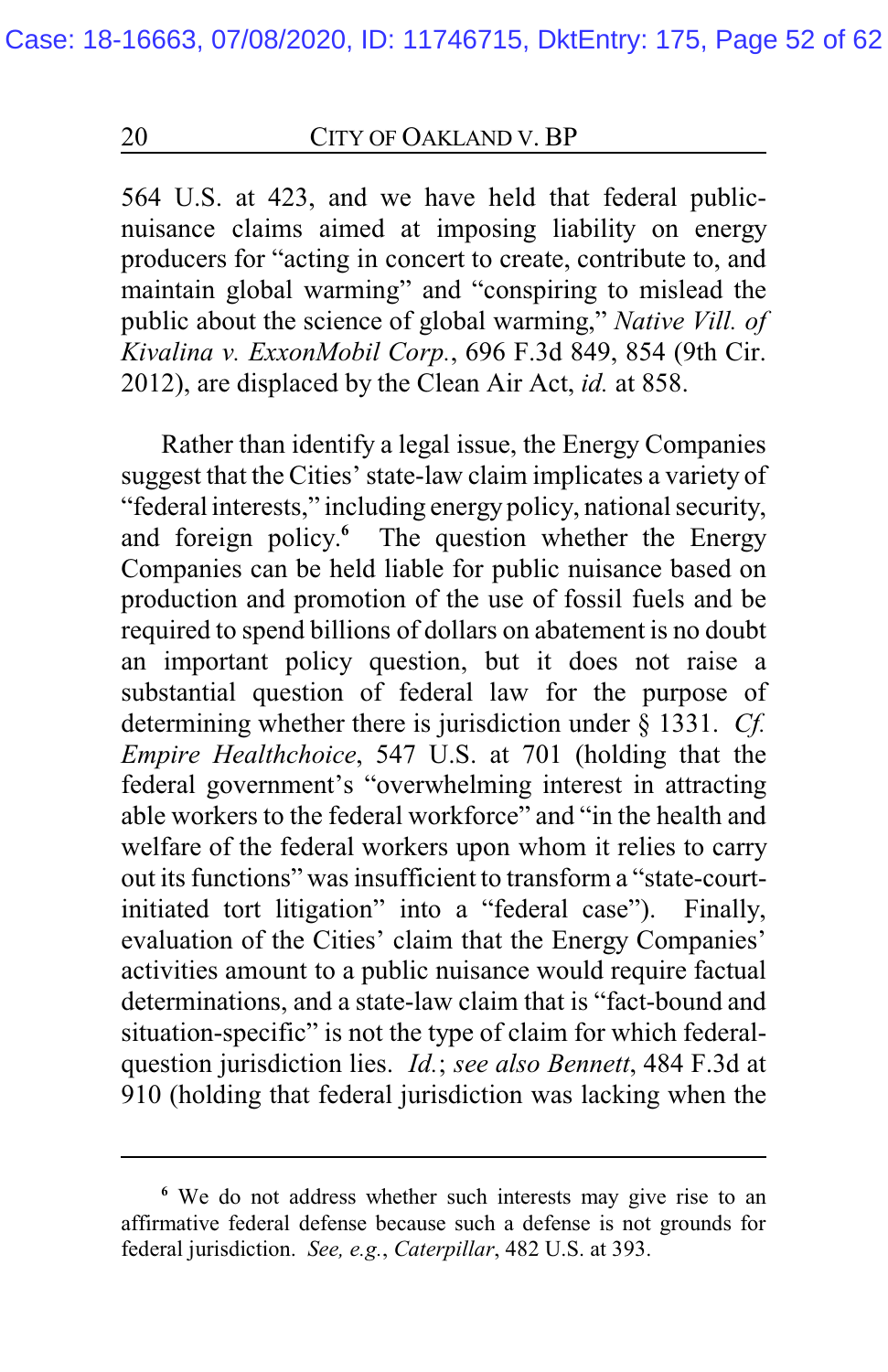case required "a fact-specific application of rules that come from both federal and state law rather than a context-free inquiry into the meaning of a federal law").

Given that the Cities' state-law claim does not raise a substantial federal issue, the claim does not fit within the "slim category *Grable* exemplifies," *Empire Healthchoice*, 547 U.S. at 701, and we need not consider the remaining requirements articulated in *Grable*.

2

The Energy Companies also argue that the Cities' statelaw claim for public nuisance arises under federal law because it is completely preempted by the Clean Air Act. This argument also fails.

The Clean Air Act is not one of the three statutes that the Supreme Court has determined has extraordinary preemptive force. *See Ansley v. Ameriquest Mortg. Co.*, 340 F.3d 858, 862 (9th Cir. 2003). Rather, the Supreme Court has left open the question whether the Clean Air Act preempts a state-law nuisance claim under ordinary preemption principles. *AEP*, 564 U.S. at 429 ("In light of our holding that the Clean Air Act displaces federal common law, the availability *vel non* of a state [nuisance] lawsuit depends, *inter alia*, on the preemptive effect of the federal Act."). Nor does the Clean Air Act meet either of the two requirements for complete preemption. *See, e.g.*, *Hansen*, 902 F.3d at 1057.

First, the statutory language does not indicate that Congress intended to preempt "every state law cause of action within the scope" of the Clean Air Act. *In re NOS Commc'ns, MDL No. 1357*, 495 F.3d 1052, 1058 (9th Cir.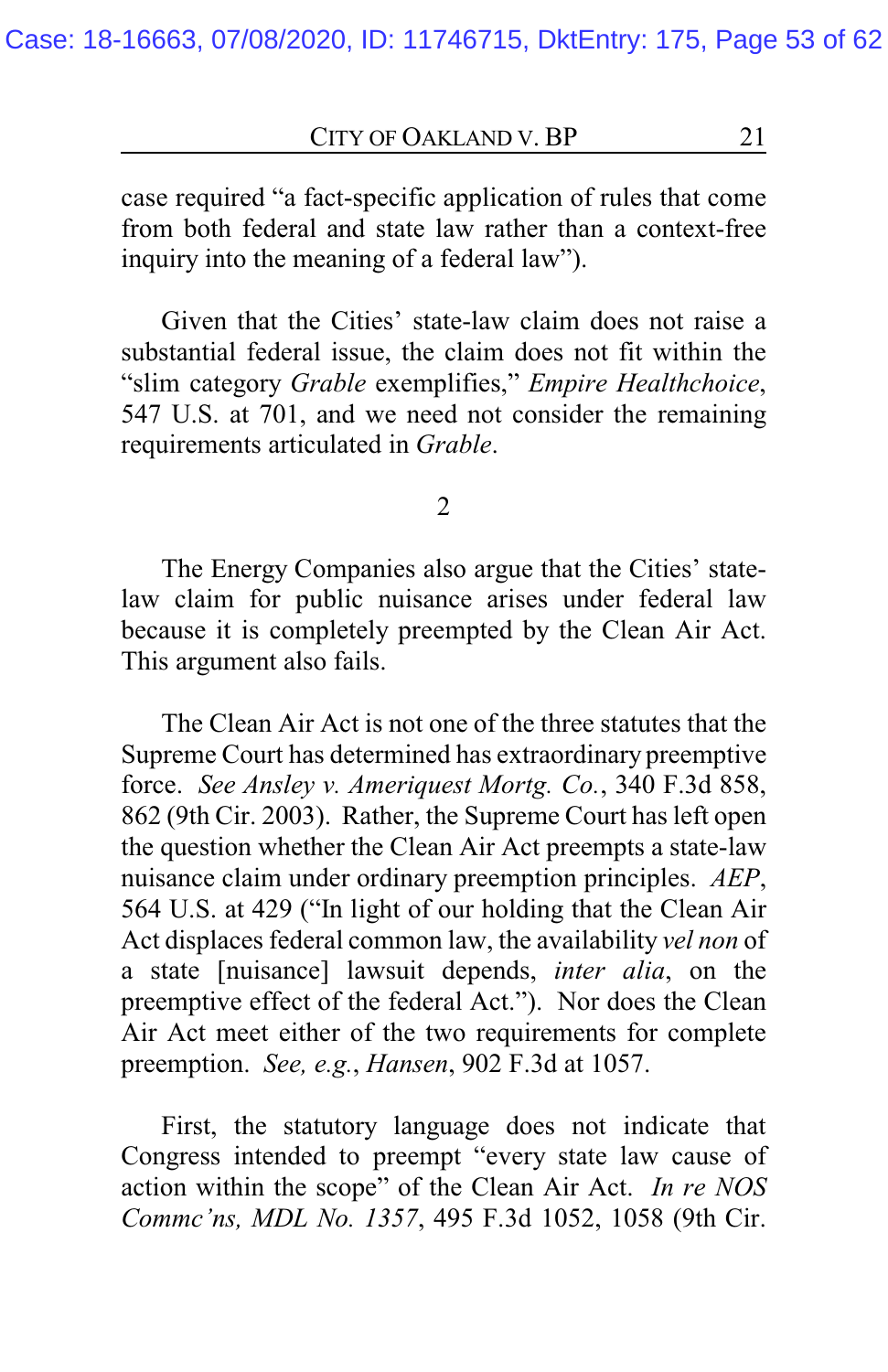2007); *see also Beneficial Nat'l Bank*, 539 U.S. at 11 (holding that federal law provides the exclusive cause of action for usury claims against national banks such that there is "no such thing as a state-law claim of usury against a national bank"). Rather, the statute indicates that Congress intended to preserve state-law causes of action pursuant to a saving clause, 42 U.S.C. § 7416,**<sup>7</sup>** which "makes clear that states retain the right to 'adopt or enforce' common law standards that apply to emissions" and preserves "[s]tate common law standards . . . against preemption," *Merrick v. Diageo Ams. Supply, Inc.*, 805 F.3d 685, 690, 691 (6th Cir. 2015) (citation omitted). When a federal statute has a saving clause of this sort, Congress did not intend complete preemption, because "there would be nothing . . . to 'save'" if Congress intended to preempt every state cause of action within the scope of the statute. *In re NOS*, 495 F.3d at 1058. Moreover, the Clean Air Act's statement that "air pollution control at its source is the primary responsibility of States and local governments," 42 U.S.C. § 7401(a)(3), weighs against a conclusion that Congress intended to displace state-law causes of action.

Second, the Clean Air Act does not provide the Cities with a "substitute[]" cause of action, *Hansen*, 902 F.3d at 1057, that is, a cause of action that would allow the Cities to "remedy the wrong [they] assert[] [they] suffered," *Hunter*,

**<sup>7</sup>** Section 7416 provides, "Except as otherwise provided in [statutory exceptions not applicable here] nothing in this chapter shall preclude or deny the right of any State or political subdivision thereof to adopt or enforce (1) any standard or limitation respecting emissions of air pollutants or (2) any requirement respecting control or abatement of air pollution," except that no state or local government may "adopt or enforce any emission standard or limitation which is less stringent than the standard or limitation" provided for by the Clean Air Act and its implementing plan. 42 U.S.C. § 7416.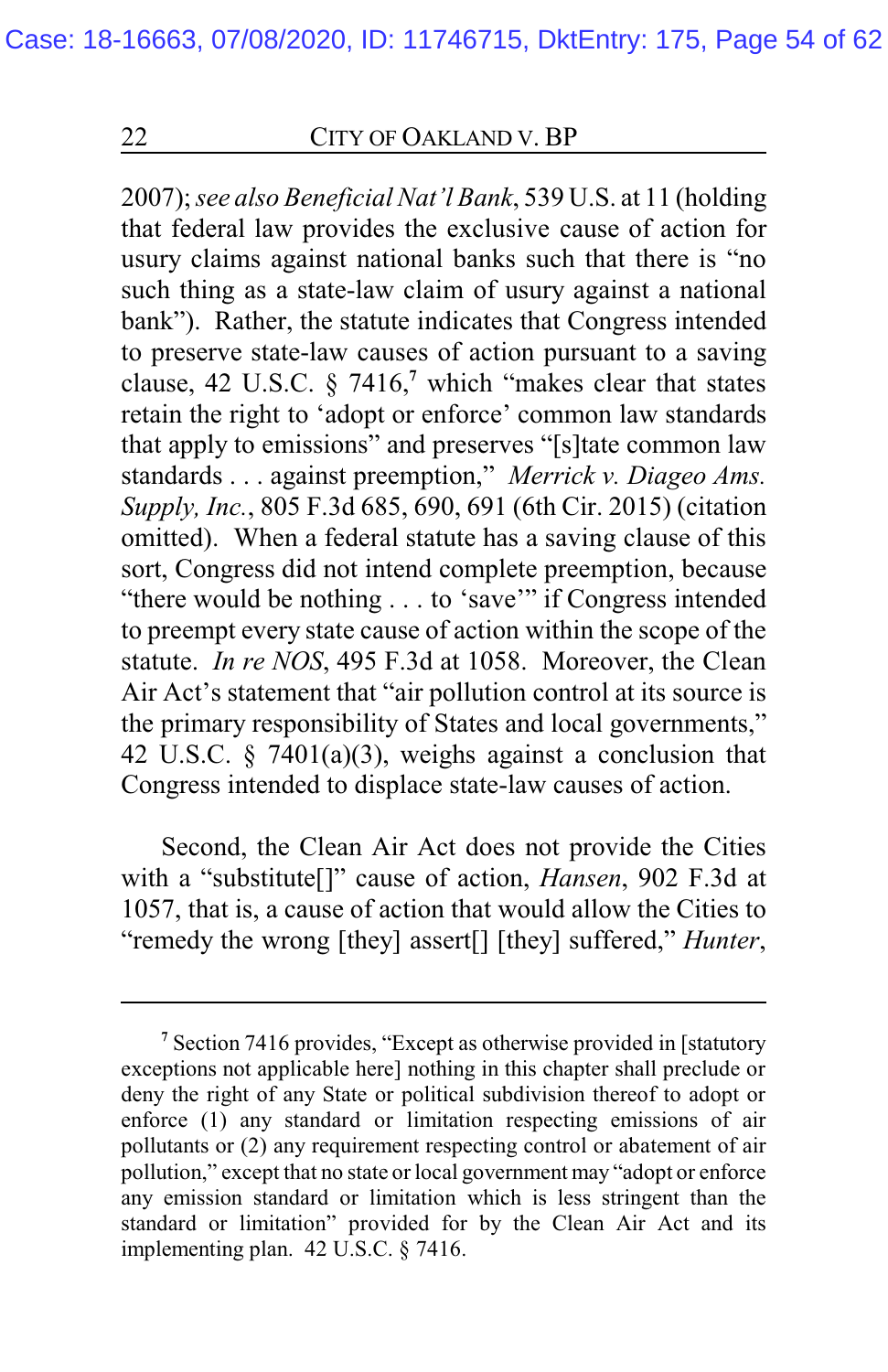746 F.2d at 643. While the Clean Air Act allows a plaintiff to file a petition to seek judicial review of certain actions taken by the Environmental Protection Agency, 42 U.S.C. § 7607(b)(1), it does not provide a federal claim or cause of action for nuisance caused by global warming. Moreover, the Clean Air Act's citizen-suit provision, § 7604, permits actions for violations of the Clean Air Act, but it does not provide the Cities with a free-standing cause of action for nuisance that allows for compensatory damages, *see* § 7604(a); *Mulcahey v. Columbia Organic Chems. Co.*, 29 F.3d 148, 150 & n.3 (4th Cir. 1994). Thus, the Clean Air Act satisfies neither requirement for complete preemption.

#### \*\*\*

In sum, because neither exception to the well-pleadedcomplaint rule applies to the Cities' original complaints, the district court erred in holding that it had jurisdiction under 28 U.S.C. § 1331 at the time of removal.

#### III

Although the district court lacked jurisdiction under 28 U.S.C. § 1331 at the time of removal, that does not end our inquiry. This is because the Cities cured any subjectmatter jurisdiction defect by amending their complaints to assert a claim under federal common law. *See Pegram v. Herdrich*, 530 U.S. 211, 215 n.2 (2000) (holding that there was "jurisdiction regardless of the correctness of the removal" because the "amended complaint alleged ERISA violations, over which the federal courts have jurisdiction"); *Singh v. Am. Honda Fin. Corp.*, 925 F.3d 1053, 1070 (9th Cir. 2019); *Retail Prop. Tr. v. United Bhd. of Carpenters &*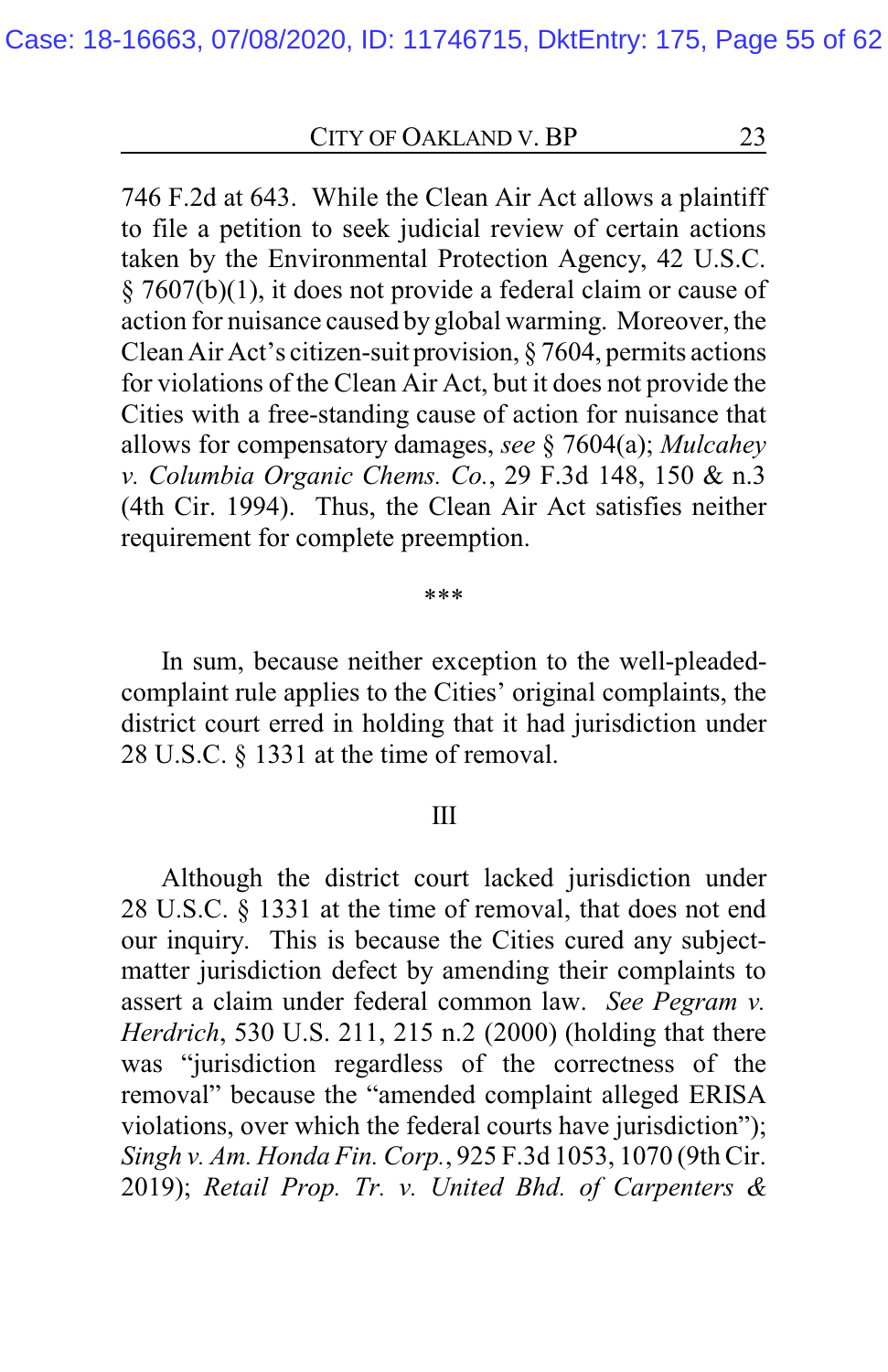*Joiners of Am.*, 768 F.3d 938, 949 & n.6 (9th Cir. 2014).**<sup>8</sup>** Thus, at the time the district court dismissed the Cities' complaints, there was subject-matter jurisdiction because the operative pleadings asserted a claim "arising under" federal common law. 28 U.S.C. § 1331. Based on this cure, the Energy Companies raise two arguments as to why we can affirm the district court's dismissals, even if there was no subject-matter jurisdiction at the time of removal.

First, the Energy Companies argue that the Cities waived the argument that the district court erred in refusing to remand the cases to state court because the Cities amended their complaints to assert a claim under federal common law. We disagree. The Cities moved for remand and stated, in their amended complaints, that they included a federal claim "to conform to the [district court's] ruling" and that they "reserve[d] all rights with respect to whether jurisdiction is proper in federal court." This was sufficient to preserve the argument that removal was improper. *See Caterpillar Inc. v. Lewis*, 519 U.S. 61, 73–74 (1996); *Singh*, 925 F.3d at 1066.

Second, the Energy Companies argue that any impropriety with respect to removal can be excused because "considerations of finality, efficiency, and economy," *Lewis*, 519 U.S. at 75, weigh in favor of affirming the district court's dismissal of the Cities' complaints. Again, we disagree.

Section 1441(a) requires that a case be "fit for federal adjudication at the time [a] removal petition is filed." *Id.*

**<sup>8</sup>** We reject the Cities' argument that any subject-matter jurisdiction defect was not cured because they acted involuntarily when they added a federal claim to their complaints. Once a plaintiff asserts a federal claim, regardless whether the plaintiff does so under protest, the district court has subject-matter jurisdiction. *Cf. Pegram*, 530 U.S. at 215 n.2.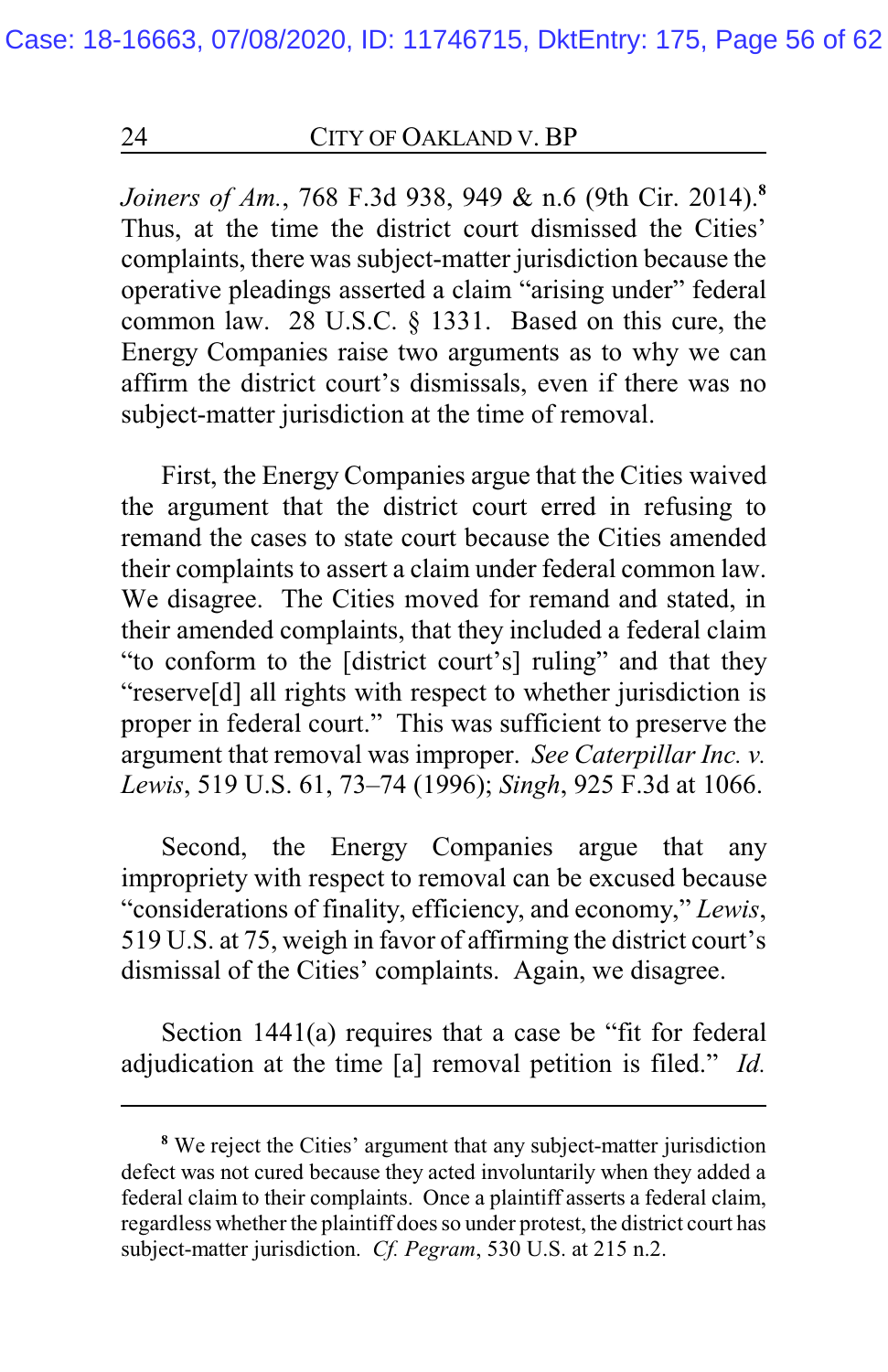at 73. **<sup>9</sup>** Because a party violates § 1441(a) if it removes a case that is not fit for federal adjudication, a district court generally must remand the case to state court, even if subsequent actions conferred subject-matter jurisdiction on the district court. *See, e.g.*, *O'Halloran v. Univ. of Wash.*, 856 F.2d 1375, 1380–81 (9th Cir. 1988) (directing a district court to remand a complaint to state court even though the plaintiff amended her complaint to assert violations of federal law after the district court denied a motion to remand).

There is, however, a narrow exception to this rule that takes into account "considerations of finality, efficiency, and economy." *Singh*, 925 F.3d at 1065 (quoting *Grupo Dataflux v. Atlas Glob. Grp., L.P.*, 541 U.S. 567, 574 (2004)). Specifically, when a jurisdictional defect has been cured after removal and the case has been tried in federal court, a violation of  $\S$  1441(a) can be excused if remanding the case to state court would be inconsistent "with the fair and unprotracted administration of justice." *Id.* (quoting *Lewis*, 519 U.S. at 77).

The decision to excuse a violation of  $\S$  1441(a) depends on the stage of the underlying proceedings. When a case "has been tried in federal court," "considerations of finality,

28 U.S.C. § 1441(a).

**<sup>9</sup>** Section 1441(a) provides, in relevant part:

<sup>[</sup>A]ny civil action brought in a State court of which the district courts of the United States have original jurisdiction, may be removed by the defendant or the defendants, to the district court of the United States for the district and division embracing the place where such action is pending.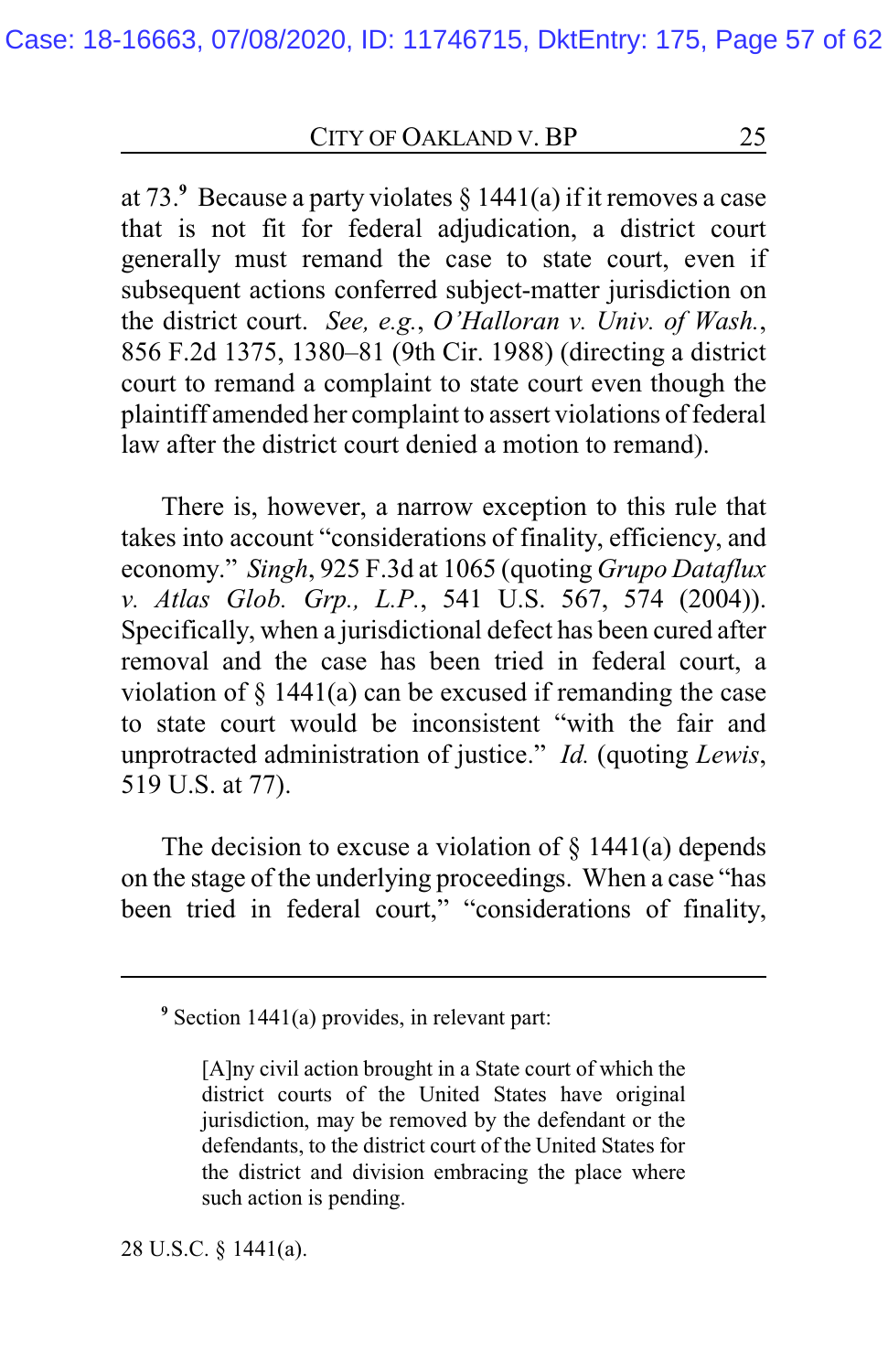efficiency, and economy become overwhelming," *Lewis*, 519 U.S. at 75, and in those circumstances, the Supreme Court has refused to "wipe out the adjudication postjudgment" so long as the there was jurisdiction when the district court entered judgment, *id.* at 77; *see also Grubbs v. Gen. Elec. Credit Corp.*, 405 U.S. 699, 702 (1972). For instance, in *Lewis*, the Court excused a violation of § 1441(a) when the case was litigated in federal court for over three years, culminating in a six-day jury trial. 519 U.S. at 66–67. "Requiring [remand] after years of litigation," the Court explained, "would impose unnecessary and wasteful burdens on the parties, judges, and other litigants waiting for judicial attention." *Id.* at 76 (quoting*Newman-Green, Inc. v. Alfonzo-Larrain*, 490 U.S. 826, 836 (1989)). We have extended this reasoning to cases where the district court resolves "state law issues on the merits" at summary judgment. *Singh*, 925 F.3d at  $1071$ .<sup>10</sup> For instance, we excused a violation of  $\S$  1441(a) when, after extensive motion practice and discovery, the district court granted summary judgment in favor of the defendants. *Id.* at 1061–62. We reasoned that the case was sufficiently analogous to one in which there was a trial on the merits and therefore held that "[c]onsiderations of finality, efficiency, and economy" counseled in favor of excusing the violation of § 1441(a). *Id.* at 1071 (quoting *Lewis*, 519 U.S. at 75).

**<sup>10</sup>** We have held that this rule does not apply when we reverse the grant of summary judgment, such that there is no longer a "judgment on the merits." *Prize Frize, Inc. v. Matrix (U.S.) Inc.*, 167 F.3d 1261, 1266 (9th Cir. 1999), *superseded by statute on other grounds as recognized in Abrego Abrego v. Dow Chem. Co.*, 443 F.3d 676, 681 (9th Cir. 2006); *accord Emard v. Hughes Aircraft Co.*, 153 F.3d 949, 962 (9th Cir. 1998), *abrogated on other grounds by Egelhoff v. Egelhoff ex rel. Breiner*, 532 U.S. 141, 146 (2001).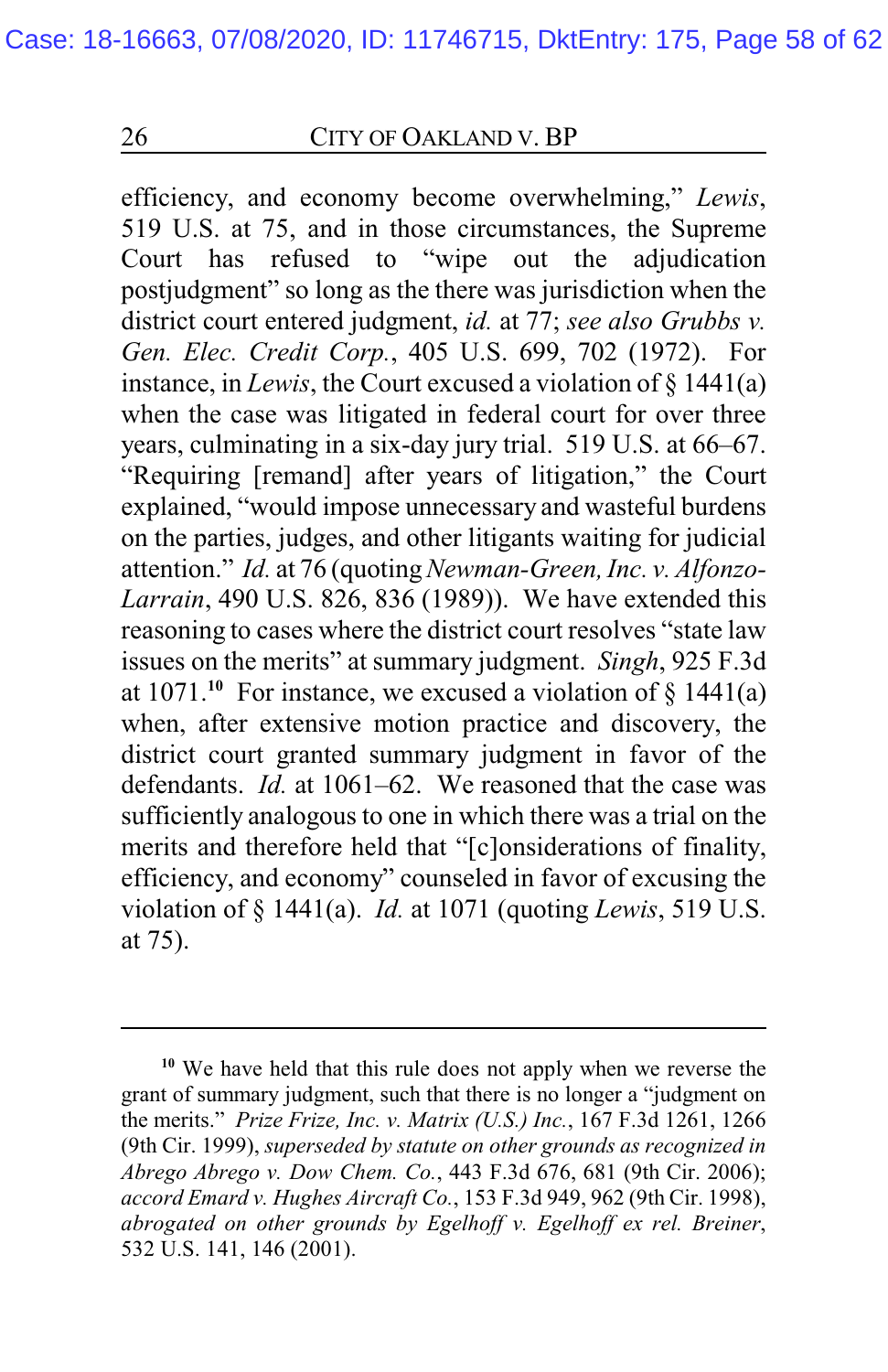This reasoning, however, generally will not apply when a district court dismisses a complaint for failure to state a claim under Rule 12(b)(6). That rule is designed "to enable defendants to challenge the legal sufficiency of complaints without subjecting themselves to discovery," the cost of which can be "prohibitive." *Rutman Wine Co. v. E. & J. Gallo Winery*, 829 F.2d 729, 738 (9th Cir. 1987). "[T]he purpose of a motion under Rule 12(b)(6) is to test the formal sufficiency of  $\dots$  [a] claim for relief; the motion is not a procedure for resolving a contest between the parties about the facts or the substantive merits of the plaintiff's case." 5B Arthur R. Miller et al., *Federal Practice & Procedure* § 1356 (3d ed. 2020). In contrast, a motion for summary judgment is designed to "test whether there is a genuine issue of material fact" and "often involves the use of pleadings, depositions, answers to interrogatories, and affidavits." *Id.* Moreover, summary judgment is appropriate only if the "movant is entitled to judgment as a matter of law," Fed. R. Civ. P. 56(a), whereas "the usual course of action upon granting a defendant's Rule 12(b)(6) motion is to allow a plaintiff to amend his or her complaint," *Waste Control Specialists, LLC v. Envirocare of Tex., Inc.*, 199 F.3d 781, 786 (5th Cir.), *opinion withdrawn and superseded in part on reh'g*, 207 F.3d 225 (5th Cir. 2000).

In light of these differences, we agree with the Fifth Circuit that a dismissal under Rule 12(b)(6), unlike a grant of summary judgment, is generally "insufficient to forestall an otherwise proper remand." *Camsoft Data Sys., Inc. v. S. Elecs. Supply, Inc.*, 756 F.3d 327, 338 (5th Cir. 2014). We have recognized that the "concern for judicial economy" is slight when a case is pending for under a year, the plaintiff engages in no discovery, and the district court dismisses the case "at an early stage, prior to trial on the merits." *Dyer v.*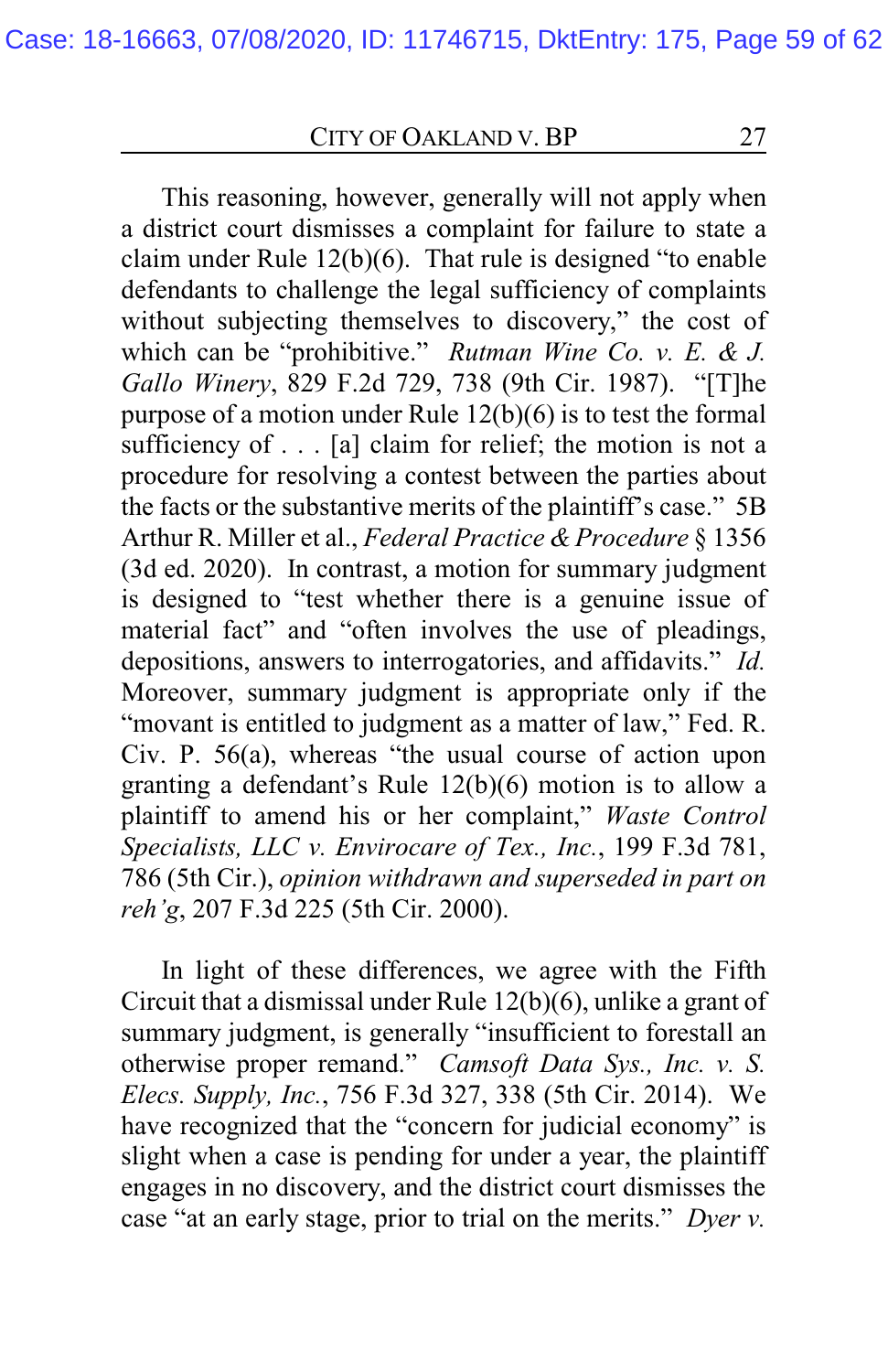*Greif Bros.*, 766 F.2d 398, 399, 401 (9th Cir. 1985), *superseded by statute on other grounds as stated in Beeman v. Olson*, 828 F.2d 620, 621 (9th Cir. 1987). A case consumes a "minimum of judicial resources" if it is pending for only a few months before it is dismissed under Rule 12(b)(6). *Waste Control Specialists*, 199 F.3d at 787. Likewise, the Sixth Circuit has recognized that "concerns for judicial economy" are insignificant when dismissal comes "so early in the pleadings stage that there has been minimal investment of the parties' time in discovery or of the court's time in judicial proceedings or deliberations." *Chivas Prods. Ltd. v. Owen*, 864 F.2d 1280, 1286–87 (6th Cir. 1988), *abrogated on other grounds by Tafflin v. Levitt*, 493 U.S. 455, 461 (1990). In short, "considerations of finality, efficiency, and economy" are rarely, if ever, "overwhelming" when a district court dismisses a case at the pleading stage before the parties have engaged in discovery. **11**

In this case, "considerations of finality, efficiency, and economy" are far from "overwhelming." *Lewis*, 519 U.S. at 75*.* When the district court entered judgments, the cases had been on its docket for less than a year—just over eight months. The parties engaged in motion practice under Rule 12, and there had been no discovery. Although the district court held hearings and the parties presented a "tutorial" on global warming, that is a relatively modest use of judicial

**<sup>11</sup>** In *Parrino v. FHP, Inc.*, we held that a defendant's failure to comply with a judge-made procedural requirement for removal did not warrant reversal of a dismissal under Rule 12(b)(6) and "remand of the matter to state court." 146 F.3d 699, 703 (9th Cir. 1998), *superseded by statute on other grounds as recognized in Abrego Abrego*, 443 F.3d at 681. But *Parrino* is not applicable when a case is removed in violation of § 1441(a), resulting in a "statutory defect" with respect to removal. *Grupo Dataflux*, 541 U.S. at 574.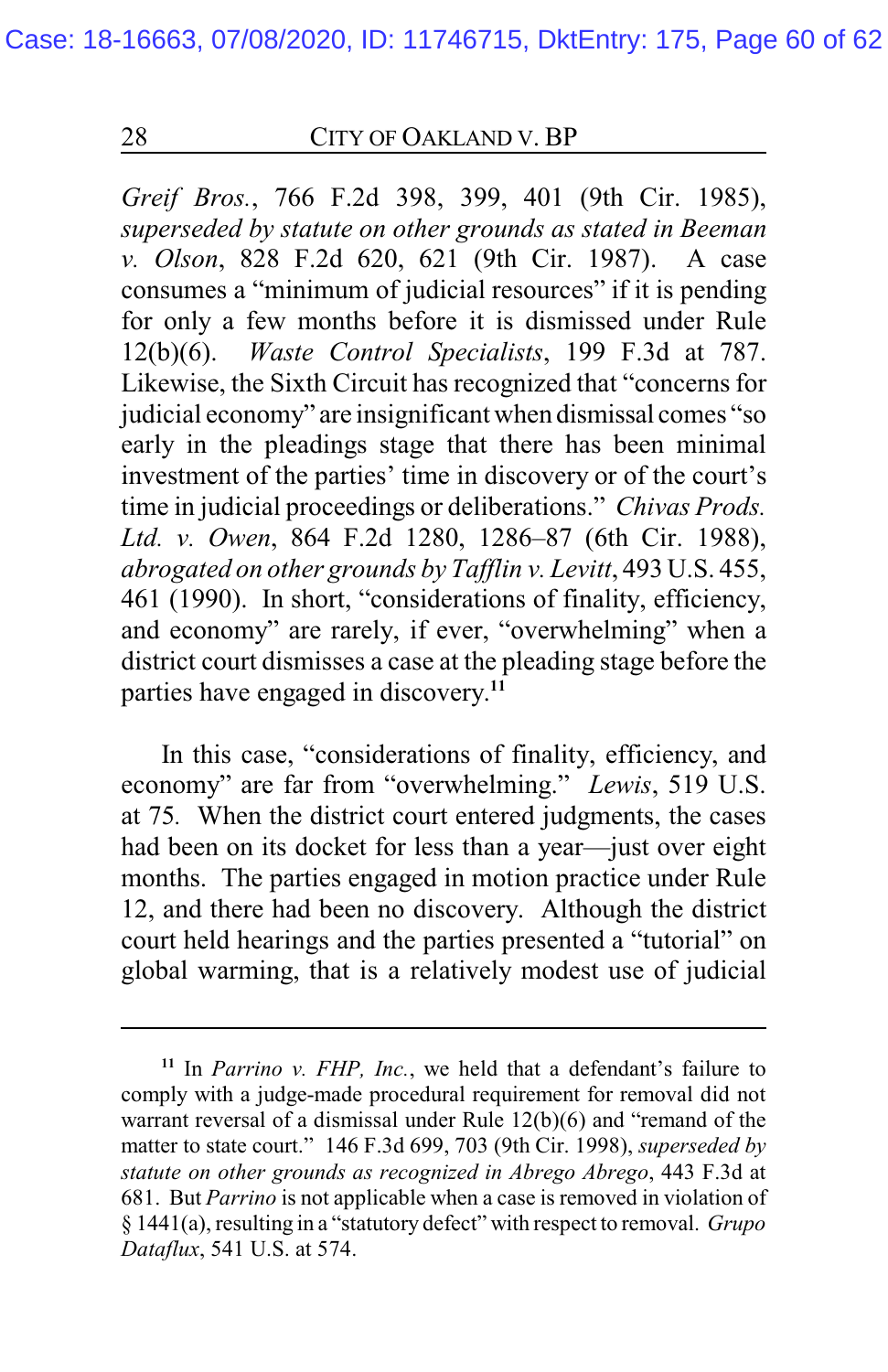resources as compared to, for example, three years of litigation, culminating in a six-day jury trial. *See id.* at 66–67. Because the district court dismissed these cases at the pleading stage, after they were pending for less than a year and before the parties engaged in discovery, we conclude that "considerations of finality, efficiency, and economy" are not "overwhelming." *Id.* at 75; *see Camsoft Data Sys.*, 756 F.3d at 338; *Waste Control Specialists*, 199 F.3d at 786; *Dyer*, 766 F.2d at 401; *Chivas Prods.*, 864 F.2d at 1286–87. Accordingly, if there was not subject-matter jurisdiction at the time of removal, the cases must proceed in state court.

#### IV

The district court did not address the alternative bases for removal asserted in the Energy Companies' notices of removal. And we generally do not consider issues "not passed upon below." *Am. President Lines, Ltd. v. Int'l Longshore &Warehouse Union, Alaska Longshore Div., Unit 60*, 721 F.3d 1147, 1157 (9th Cir. 2013) (quoting *Singleton v. Wulff*, 428 U.S. 106, 120 (1976)). Accordingly, we remand these cases to the district court to determine whether there was an alternative basis for jurisdiction.**<sup>12</sup>** If there was not,

**<sup>12</sup>** The district court requested supplemental briefing on how the concept of the "'navigable waters of the United States' . . . relates to the removal jurisdiction issue in th[e] case." As the Cities pointed out, however, the Energy Companies waived any argument related to admiralty jurisdiction by not invoking it in their notices of removal. *See* 28 U.S.C. § 1446(a) (notice of removal must "contain[] a short and plain statement of the grounds for removal"); *ARCO*, 213 F.3d at 1117 (notice of removal "cannot be amended to add a separate basis for removal jurisdiction after the thirty day period" (citation omitted)); *O'Halloran*, 856 F.2d at 1381 (same). Thus, the district court should confine its analysis to the bases for jurisdiction asserted in the notices of removal.